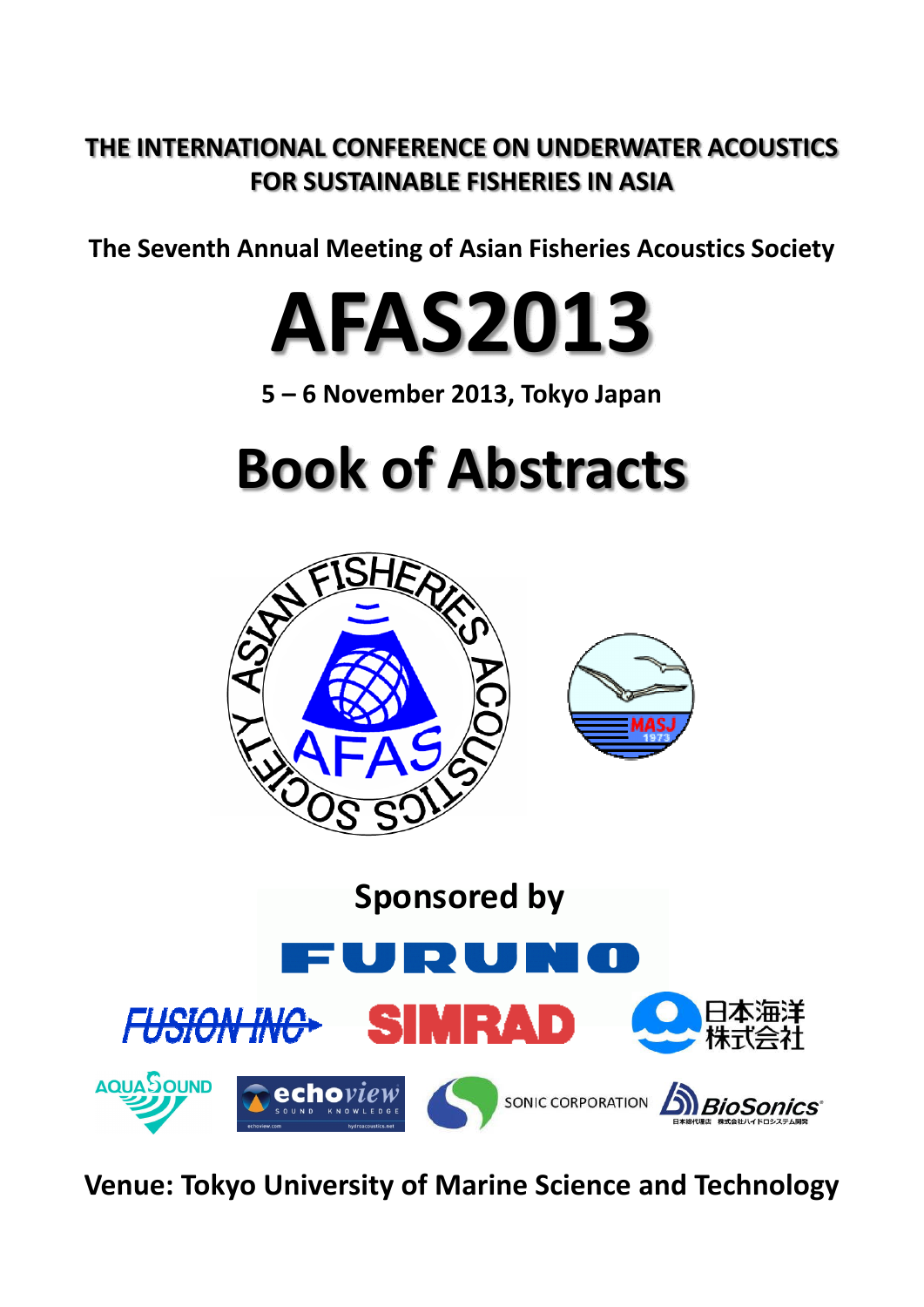## **CONTENTS**

| Organization                              | 2      |
|-------------------------------------------|--------|
| <b>Message from Chairman for AFAS2013</b> | 3      |
| <b>Summary of AFAS2012</b>                | 4      |
| <b>AFAS Statues</b>                       | 6      |
| Program                                   | $7-13$ |
| <b>Abstracts</b>                          | 14-47  |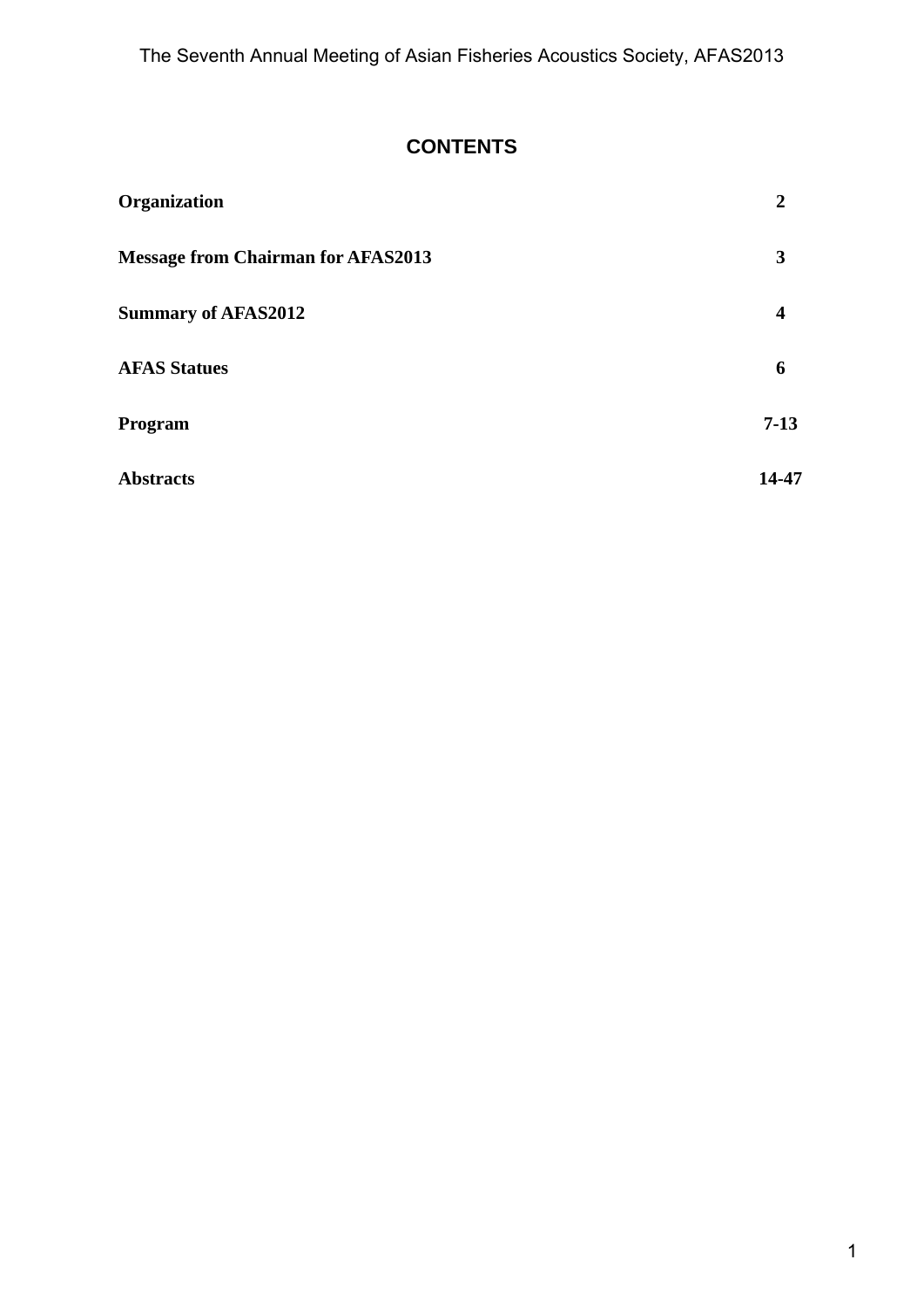### **ORGANIZATION**

## **Steering committee**

## **Chairman:**

 Assoc. Prof. Yoshinori Miyamoto *Tokyo University of Marine Science and Technology, Japan* 

#### **Vice chairman:**

 Prof. Kohji Iida (Chairman of AFAS) *Hokkaido University, Japan*

Dr. Kouichi Sawada

*National Research Institute of Fisheries Engineering, FRA, Japan* 

#### **Member:**

 Mr. Raja bidin Raja Hassan *MFRDMD, SEAFDEC, Malaysia*  Prof. Doo-Jin Hwang *Chonnam National University, Korea*  Prof. Yong Tang *Dalian Fisheries University, China*  Prof. Ming-An Lee *National Taiwan Ocean University, Taiwan*  Assis. Prof. Kazuo Amakasu *Tokyo University of Marine Science and Technology, Japan* 

## **Local organizing committee**

## **Chairman:**

 Assoc. Prof. Yoshinori Miyamoto *Tokyo University of Marine Science and Technology*  **Vice chairman:**  Dr. Kouichi Sawada *National Research Institute of Fisheries Engineering, FRA*  Assis. Prof. Kazuo Amakasu *Tokyo University of Marine Science and Technology*  **Member:**  Assis. Prof. Keiichi Uchida *Tokyo University of Marine Science and Technology*  Dr. Toyoki Sasakura *Fusion Inc.*  Dr. Koki Abe *National Research Institute of Fisheries Engineering, FRA*  Ms. Yuka Mishima *Tokyo University of Marine Science and Technology*  Mr. Kohei Hasegawa *Tokyo University of Marine Science and Technology*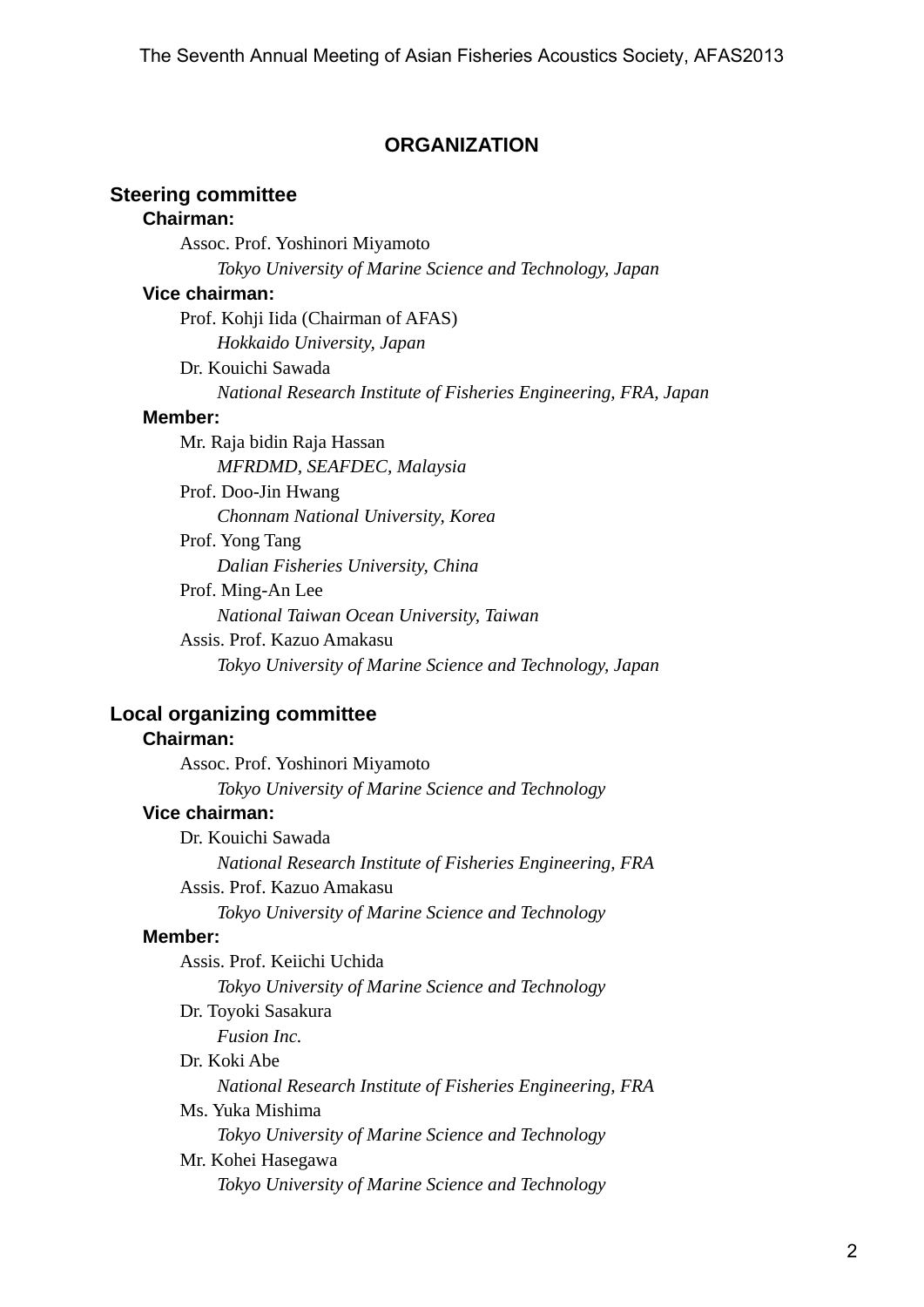

#### **MESSAGE FROM CHAIRMAN FOR AFAS2013**

**Professor Kohji Iida Chairman of AFAS Hokkaido University, Japan** 

On behalf of the Asian Fisheries Acoustics Society, I would like to give a brief address. Our society has been established in 2007 in Dalian, China, and I am very pleased to have the seventh annual meeting AFAS2013 in Tokyo, Japan for the first time. Since its foundation, we have experienced six annual meetings of AFAS held in Dalian, Incheon, Taipei, Penang, Qingdao, Busan in Asian countries.

Fortunately the number of attendee to this meeting has been increased year by year, and the technologies on underwater acoustics have been developed. The purpose of the establishment of AFAS is to promote further progress of science and technologies on fisheries acoustics in Asia by cooperation across borders of countries.

Recently there are some welcome news for us, for example, an association of fisheries acoustics in China is actively moving, new outstanding products have been developed by companies, and students who want to study underwater acoustics is increasing. Furthermore when the Great East Japan earthquake happened and the huge Tsunami hit the pacific coast of Japan in March 11, 2011, many acoustic technologies and equipments including echo sounder, side looking sonar, and underwater telemetry were used to contribute for recovery of afflicted area.

Since there are many particular subjects in Asian fisheries such like small quantities but many species, benthic fishery, freshwater fishery, and aquaculture fishery, the AFAS aims to challenge to solve these problems using acoustical technologies.

It is a great pleasure for us to have the 7th AFAS meeting in Tokyo, Japan with so many people coming together here. I believe the network on fisheries acoustics in Asia will be spreading more and more. I hope that all participants will feel free to discuss and to exchange opinions, so as to make this meeting success.

Finally I would like to express my sincere gratitude to Prof. Yoshinori Miyamoto of Tokyo University of Marine Science and Technology for hosting this conference and Prof. Nobukyuki Endo, a President of Marine Acoustic Society of Japan for joint hosting of this conference. Also I appreciate to all members of the Steering Committee of AFAS2013, and all staffs of the Local Organizing Committee for preparing this conference.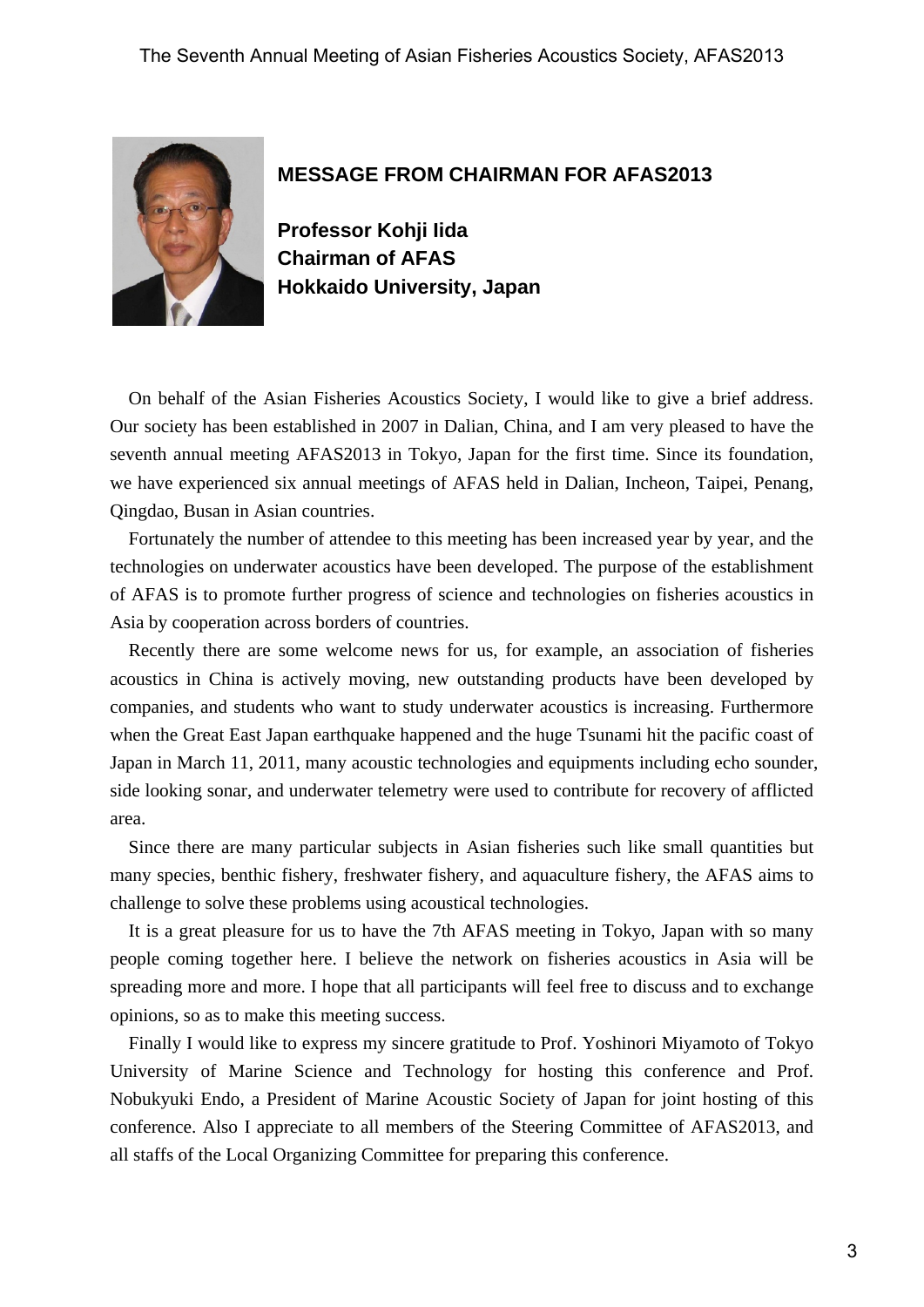#### **SUMMARY OF AFAS2012**

The sixth annual meeting of Asian Fisheries Acoustics Society, AFAS2012 entitled "The International Conference on Underwater Acoustics for Sustainable Fisheries in Asia" was held at Vistas Hotel, Pukyong National University, Busan, Korea from 26th to 27th of November, 2012 hosted by Pukyong National University. About 80 researchers from 27 countries/regions including Korea, Japan, China, Taiwan, Malaysia, and other countries attended the conference. The conference included Opening/Closing Sessions, Special session, 4 Technical sessions, Board meeting, General meeting, and Welcome/Farewell parties for two days.

#### **Board meeting**

The board meeting was held in the late evening on the day before the conference, at the lobby of Vistas Hotel. Eleven board members including K. Iida, Raja. H, D. Hwang, Y. Miyamoto, K. Miyashita, Y. Nishimori, Y. Tang, K. Abe, A. Hamano, K. Sawada, H. Lu and Prof. H.O. Shin, the chairman of LOC were attended the meeting. The board meeting was proceeded by the chairman of AFAS in accordance with the agenda. 1) Following to chairman's greeting, activities in the special field were reported by the chair of Science Group. D. Hwang reported about organizing of AFAS2012, and local activities were reported by Laja. H, Y. Tang, H. Lu. 2) To reserve the post of vice chairman of AFAS and to revise the AFAS Statutes were discussed. 3) To create the awards for young researchers and students to encourage their further progress were approved. The awards included "Young Fisheries Acoustician Award" for under 40 and "Student Best Presentation Award" for students. 4) The venue and the date of next annual meeting, AFAS2013 by joint hosting with Marine Acoustics Society of Japan to be held in Tokyo, Japan, in November of 2013 was recommended.

#### **Opening Session**

Opening session was held in the morning of the day one at the conference room in Vistas Hotel. Prof. Hyeon-Ok Shin, chairman of LOC of AFAS2012, Prof. Young-Soo Jang, dean of Pukyong National University, Dr. Woo Jeung Choi, the head of National Research and Development Institute, Prof. Hyeong Il Shin, chairman emeritus of AFAS2012, and Prof. Kohji Iida, the chairman of AFAS addressed to participants in AFAS2012 as opening remarks. After the ceremony, group photo with all participants was taken in conference room.

#### **Special Session**

In the morning of the day one, we had a special session named "Sustainable Fisheries in Asia", and two keynote lectures were delivered. Prof. Sukgeun Jung of Jeju National University delivered under the title of "Comparison of anchovy abundances estimated by trawl, egg production methods and acoustic survey", and Dr. Tomonari Akamatsu delivered Under "Applications of broadband acoustics in fisheries". After special session, the chairman gave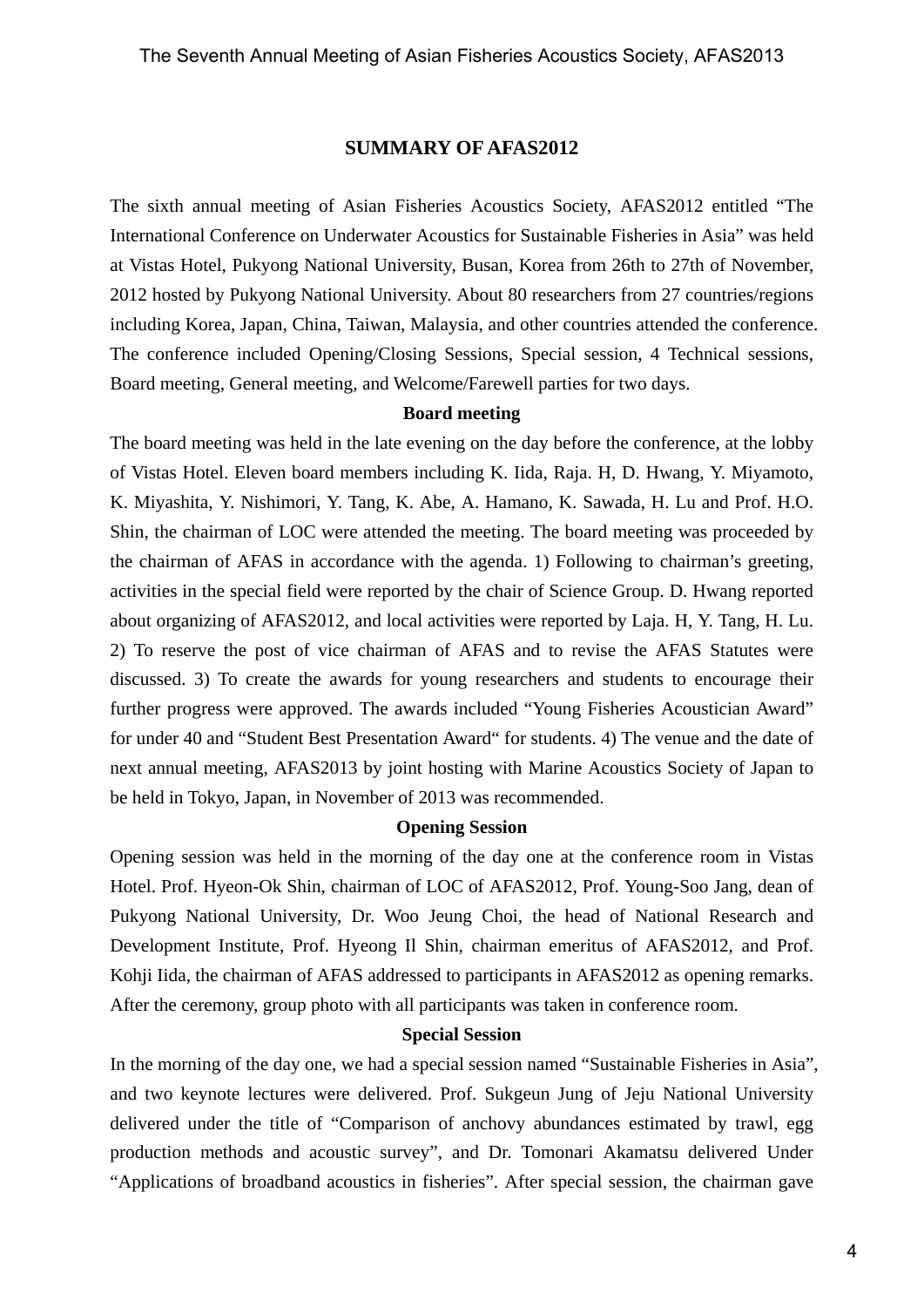them commemorative gifts with appreciation.

#### **General Meeting**

The 6th AFAS General Meeting was held in the afternoon of the day one in the conference room chaired by Prof. A. Hamano, advisor of AFAS. Following the chairman's greeting, 1) general report, working group activities and regional activities were reported by the board members. 2) Reservation of the post for vice chairman of AFAS and revision of AFAS Statutes were approved. 3) The venue and the date of next annual meeting, AFAS2013 by joint hosting with Marine Acoustics Society of Japan to be held in Tokyo, Japan, in November of 2013 were approved.

#### **Technical Session**

In the afternoon of the day one and all day of the day two, four technical sessions were held at the conference room. Each session were proceeded by the chair of WG. Four titles for WGAT, 3 titles for WGTS, 11 titles for WGES, and 9 titles for WGAA, with a total of 33 oral presentations were reported. Six posters were presented in the conference room. Also some exhibitions of acoustic products by donor companies were held outside the conference room.

#### **Closing Session**

Closing ceremony was held in the evening of the day two. Chairman Iida summarized that, 1) Several presentation concerning broadband techniques will contribute to species identification, and 2) Simple and low cost technology will also contribute to promote fisheries acoustics in Asia. These studies were welcomed to support of the purpose of AFAS. Lastly the winners of AFAS award were announced. "Young Fisheries Acoustician Award" was given to K. Amakasu for his presentation of "Verification of broadband echo processing to determine volume backscattering strength spectra" and "Student Best Presentation Award" were given to H. La for his presentation of "Ex situ target strength measurements of ice krill (Euphausia crystallorophias), Antarctic Ocean" and to H. Shao for her presentation of "Spatial estimation of the kelp forest (Laminaria spp.) distributions in coastal waters of Aomori, Japan, using acoustic method". The chairman presented the award certificates and trophies to the winners.

#### **Parties**

A welcome dinner hosted by Luky Susan Ltd., the sponsor of AFAS2012 was held at the banquet room in Vistas hotel on the first day evening and a farewell party hosted by AFAS was held at the banquet room on the second day evening in attendance of KOICA's interns from 20 countries.

#### **Acknowledgements**

AFAS appreciate the twelve sponsors who supported the conference and to Pukyong National University for hosting. Thanks are also due to the Local Organizing Committee for their preparing meeting and arranging attendance of KOICA's interns.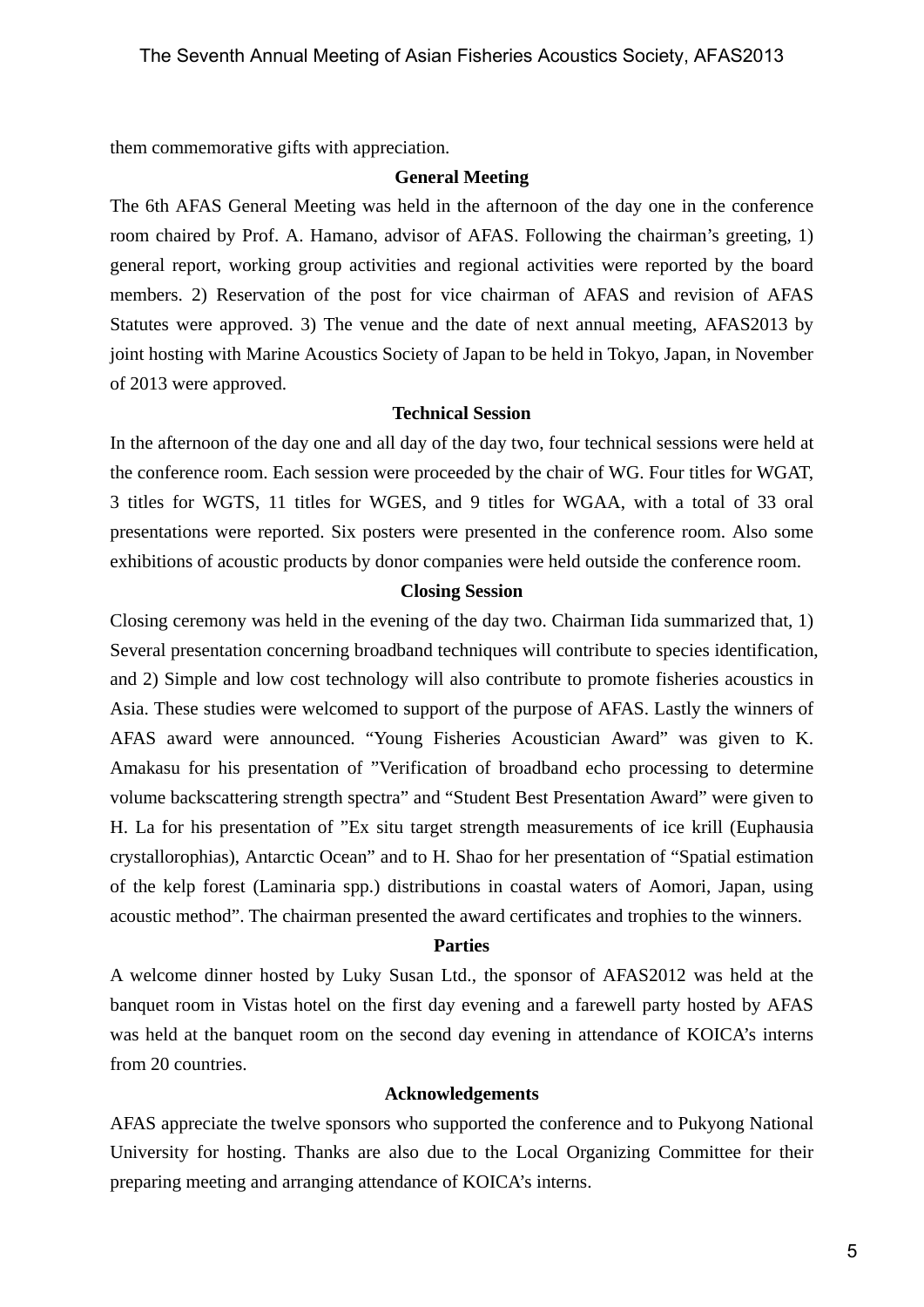## **Asian Fisheries Acoustics Society AFAS Statutes**

### 1. Name

The name of this society is Asian Fisheries Acoustics Society.

2. Objective

The Asian Fisheries Acoustics Society promotes the progress and the popularization of science and technologies on Fisheries Acoustics in Asia.

## 3. Activities

- The Asian Fisheries Acoustics Society has the following programs.
- (1) It organizes the science meeting to discuss on Fisheries Acoustics.
- (2) It researches the specific theme on Fisheries Acoustics in Asia.
- (3) It contributes the education and training about Fisheries Acoustics in Asia.
- (4) It supports the cooperative works for acoustic surveys and experiments in Asia.
- (5) It emits the profitable information about Fisheries Acoustics for members.

## 4. Membership

(1) Any researchers who are interested in Fisheries Acoustics in Asia, or who support the AFAS activities can become regular members of AFAS.

(2) A person who wants to join the membership should propose the application to AFAS secretariat with personal information (i.e., name, affiliation, address, TEL/FAX, Email)

#### 5. Directors

(1) Chairman(1 person), Vice-chairman(2 persons), board members(15 persons), Scientific advisers(2 person), and secretary(1 person) are placed in this society.

(2) Chairman and Vice-chairman are elected by the regular member's vote in the general meeting based on the recommendation by the board of directors.

(3) Board members are elected by the current board of directors.

(4) Scientific Advisers and Secretary are invited by the board.

(5) Director's term of office is two years. However, it is possible to be reappointed.

## 6. Management

(1) This society is managed under voluntary donation by members and supporters.

(2) This society does not collect membership fee from members.

(3) The business year of this society is assumed from January 1 to December 31 every year.

7. Conference

(1) Conferences consist of the general meeting, directors meeting, and the meetings of Science committee (SC), Science group (SG), and Working group (WG).

(2) The general meeting is held once in a year in Asian country.

(3) The member can make research presentation and discussion at the annual meeting. 8. Publication

This society publishes the report book after the annual meeting as soon as possible.

9. Secretariat

The secretariat has its office in the chairman's affiliation.

Enacted in November 26, 2012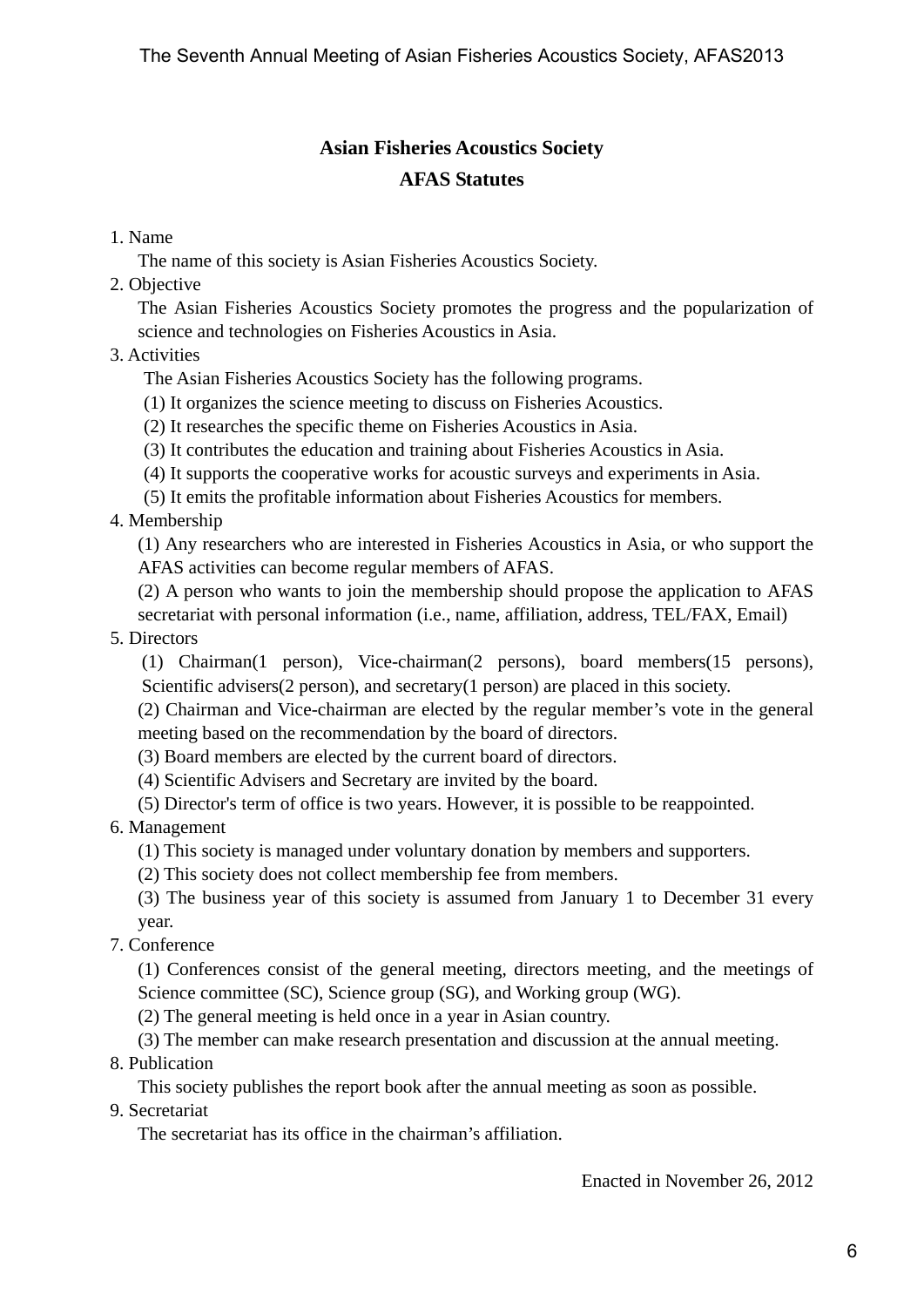## **PROGRAM**

#### **Tuesday 5 November Tuesday 5 November**

08:00-09:30

 **Registration** 

09:30-10:00

 **Opening session** 

#### **Opening address**

 *Yoshinori Miyamoto Chairman of AFAS2013 Steering Committee*

#### **Welcome address**

 *Kohji Iida Chairman of Asian Fisheries Acoustic Society* 

#### **Welcome address**

 *Nobuyuki Endoh Chairman of Marine Acoustics Society of Japan* 

Group photo

#### 10:05-11:45

#### **Invited lecture**

Chair: *Kohji Iida*

| 10:05 | International significance and trends of acoustic research    | p.14 |
|-------|---------------------------------------------------------------|------|
|       | David A. Demer                                                |      |
| 10:55 | <b>Fisheries application of autonomous underwater vehicle</b> | p.15 |
|       | Hayato Kondo                                                  |      |

#### 11:45-13:15

 **Lunch at a cafeteria in the University Hall**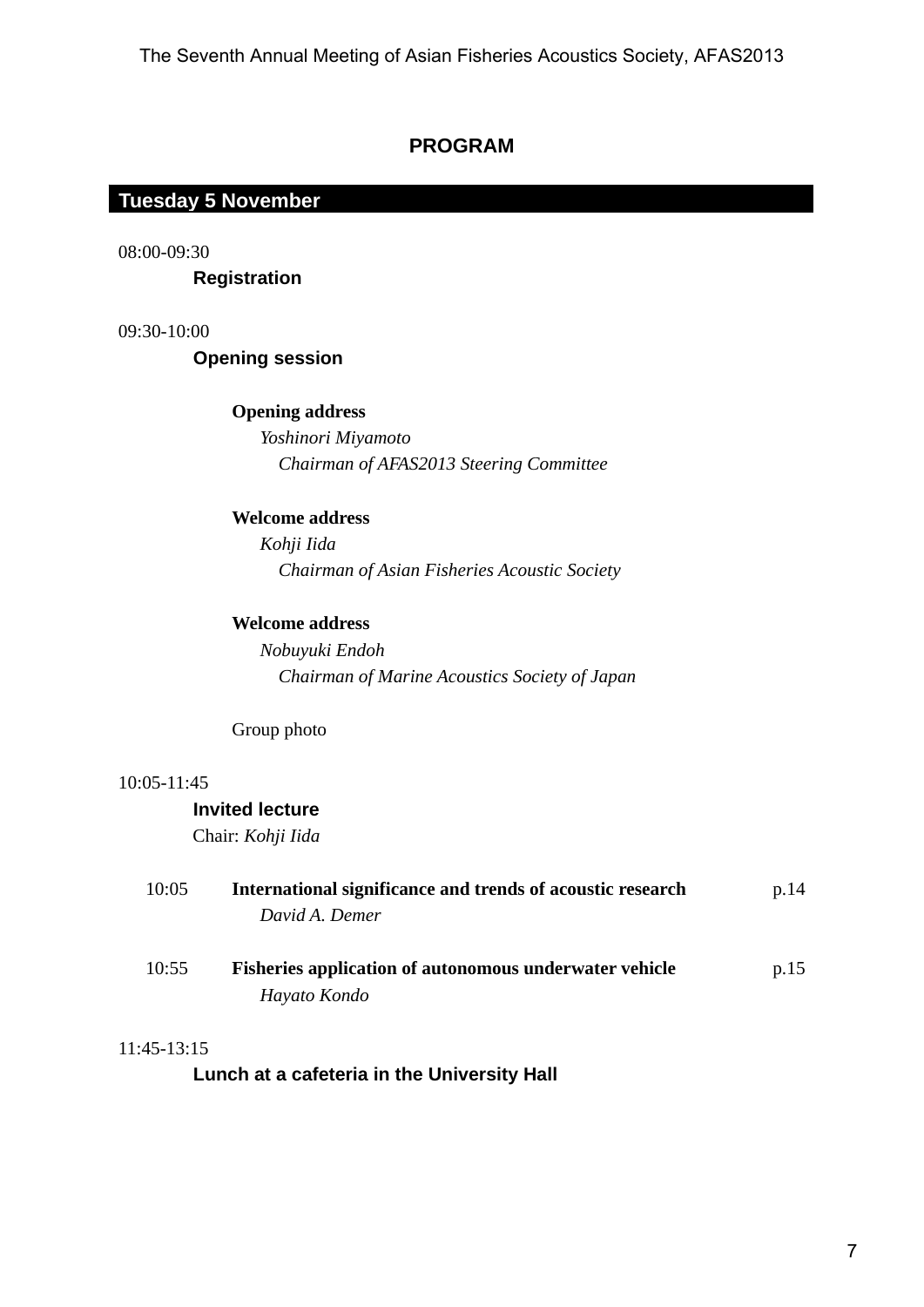#### 13:15-14:40

## **Session I: Fisheries and ecosystem monitoring I (by SGES)**

Chair: *Kazushi Miyashita* (Chair of SGES), *Yong Tang*

- 13:15 **Diel acoustic characteristics and zooplankton composition of the sound scattering layer in I-Lan Bay, northeastern Taiwan**  ○*Szu-Chia Kao*<sup>S</sup> , *Ming-An Lee*, *and Kohji Iida*  p.16
- 13:30 **Spatial relationship between gray whale and zooplankton in the Bering and Chukchi Seas in early summer of 2013 using a quantitative echosounder**  p.17

 ○*Yuka Iwahara*<sup>S</sup> , *Bungo Nishizawa*, *Keiko Sekiguchi*, *Yutaka Watanuki*, *Kazushi Miyashita*, *and Yoko Mitani* 

- 13:45 **Year-round observation of sound scatters in the southern Chukchi Sea of the Arctic Ocean with a moored echosounder**  ○*Kazuo Amakasu*Y, *Minoru Kitamura*, *Shigeto Nishino*, *and Takashi Kikuchi*  p.18
- 14:00 **Long-term monitoring of fish aggregation flux around artificial reef using side-aspect acoustic system**  ○*Hyungbeen Lee*Y, *Donhyug Kang*, *Mira Kim*, *Yangjae Im* p.19
- 14:15 **Acoustic evaluation of the efficacies of different types of artificial reefs deployed in water off Haiko, Pingtung County, Taiwan**  p.20

○*Jen-Ming Liu*, *Shean-Ya Yeh*, *and His-Chi Ou*

14:30 Free discussion (10 min.)

#### 14:40-14:55

#### **Break**

#### 14:55-16:20

### **Session II: Fisheries and ecosystem monitoring I (continued)** Chair: *Tohru Mukai*, *Myounghee Kang*

14:55 **The study on behavior of fish on an artificial reef using hydroacoustic**  p.21

○*Doo-Jin Hwang*, *Eun-A Yoon*, *Ayumi Takano*, *and Wan-Ki Kim*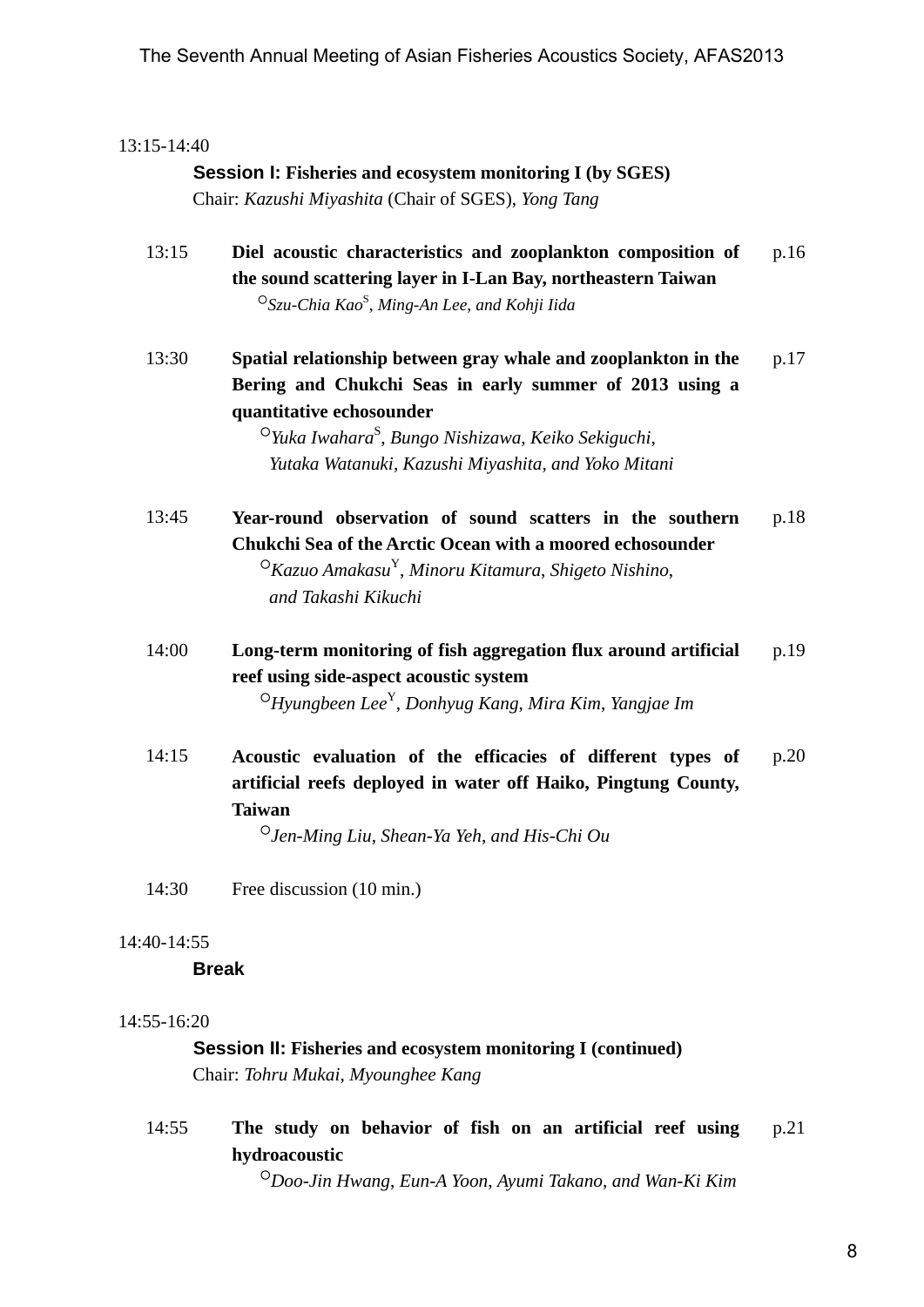The Seventh Annual Meeting of Asian Fisheries Acoustics Society, AFAS2013

15:10 **Remote monitoring of conditioned juvenile chum salmon (***Oncorhynchus keta***) in a cage using bottom-mounted echosounder and stereo-video camera system**  ○*Kouichi Sawada*, *Tomohiko Matsuura*, *Koki Abe*, *Ken Ishii*, *Tohru Mukai*, *Hiroyuki Okouchi*, *Norio Shirafuji*, p.22

 *Yukio Matsumoto*, *Tadahide Kurokawa*, *Yoshiaki Fukuda*, *and Akihiko Hashiba* 

- 15:25 **New 3G network based remote display fish finder system**  ○*Jianfeng Tong*<sup>S</sup> , *Yoshinori Miyamoto*, *Keiichi Uchida*, *Toyoki Sasakura*, *and Jun Han*  p.23
- 15:40 **Spatial and temporal distribution of hairtail (***Trichiurus lepturus***) in Bungo Channel, Japan**  p.24

 ○*Wan-Yu Kao*<sup>S</sup> , *Makoto Tomiyasu*, *Ryuzo Takahashi*, *Michio Ogawa*, *Tarou Hirose*, Kouhei Kurosaka, *Sentarou Tsuru*, *Yasuhiro Sanada*, *Kenji Minami*, *and Kazushi Miyashita* 

15:55 **Stock abundance of Rastrelliger kanagurta and its correlation with sea surface temperature off Sarawak waters**  p.25

 ○*Raja Bidin Raja Hassan*, *Wan Muhd Azran Mohd Zuki*, *Muzzneena Ahmad Mustapha*, and *Rosdi Mohd Nor*

16:10 Free discussion (10 min.)

#### 16:20-16:35

#### **Break**

#### 16:35-18:00

#### **Session III: Echo-sounding systems and technology (by SGAT)**

Chair: *Yasushi Nishimori* (Chair of SGAT), *Yoshimi Takao*

| 16:35 | Proposal for a fisheries quantitative echosounder<br>Masahiko Furusawa                                                                                                                                                                              | p.26 |
|-------|-----------------------------------------------------------------------------------------------------------------------------------------------------------------------------------------------------------------------------------------------------|------|
| 16:50 | Development of the simple system for measurement of fish<br>distribution in shallow water using GPS fish-finder<br><sup>O</sup> Souichirou Matsushita <sup>S</sup> , Yoshinori Miyamoto, Keiichi Uchida,<br>Kouhei Hasegawa, and Toshiharu Kakihara | p.27 |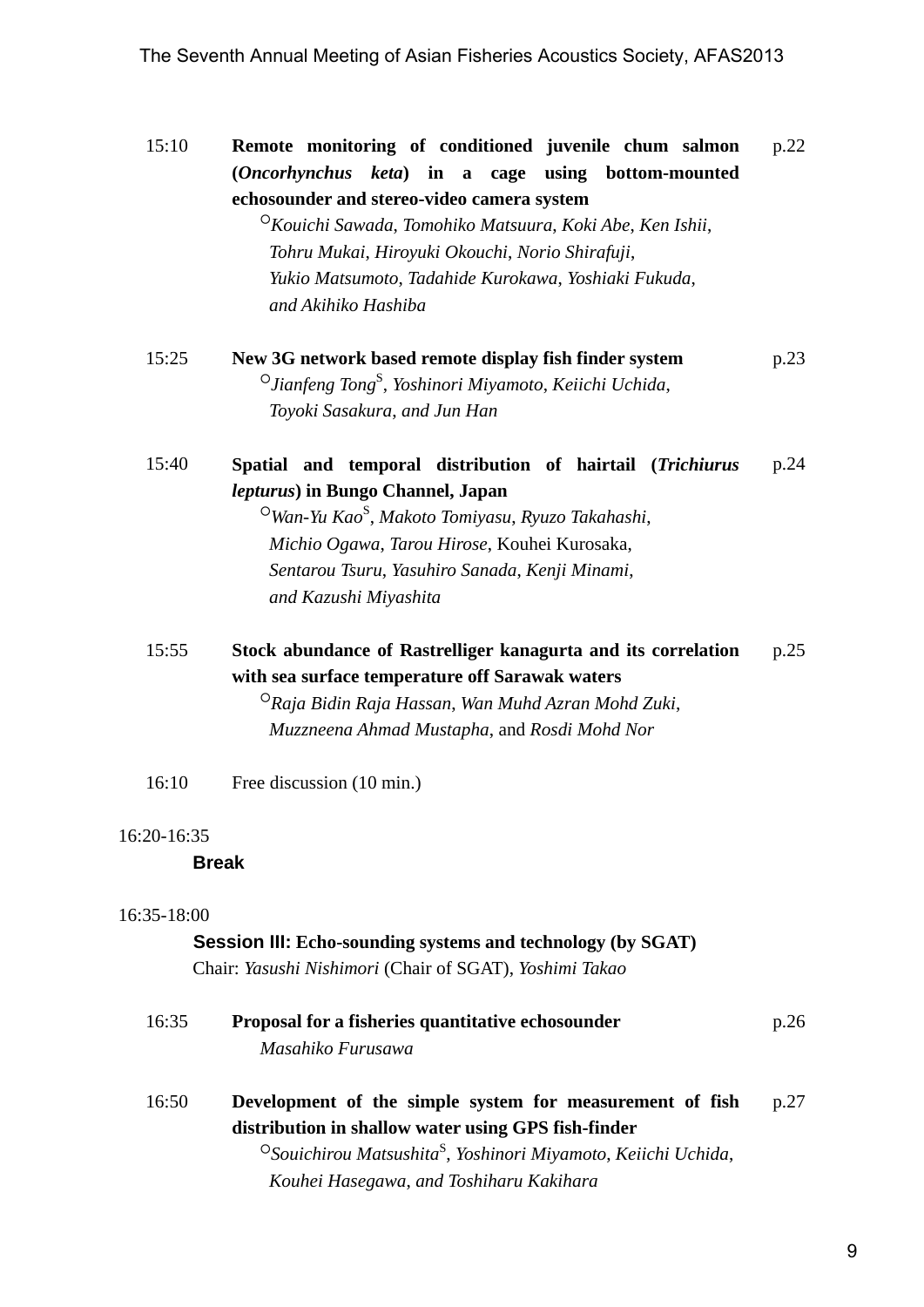|             | The Seventh Annual Meeting of Asian Fisheries Acoustics Society, AFAS2013                                                                                                                                                                                                          |      |    |
|-------------|------------------------------------------------------------------------------------------------------------------------------------------------------------------------------------------------------------------------------------------------------------------------------------|------|----|
| 17:05       | Development of a new chirp echo sounder<br><sup>O</sup> Satoshi Misonoo, Yuriko Ohnishi, Yoshihiro Nishiyama,<br>Shinji Ogawa                                                                                                                                                      | p.28 |    |
| 17:20       | The measurement of fish close to the bottom by the broadband<br>split-beam echo sounder<br>$^{\circ}$ Tomohito Imaizumi $^{\text{Y}}$ , Kaoru Fujita, Shintaro Yamasaki,<br>Koki Abe, Koichi Sawada, Masanori Ito, Ikuo Matsuo,<br>Wang Youg, Yasushi Nishimori, Tomonari Akamatsu | p.29 |    |
| 17:35       | Calibration of a high-frequency broadband echosounder using<br>a 38.1-mm-diameter tungsten carbide sphere<br><sup>O</sup> Aito Takeishi <sup>S</sup> , Kazuo Amakasu, and Yoshinori Miyamoto                                                                                       | p.30 |    |
| 17:50       | Free discussion (10 min.)                                                                                                                                                                                                                                                          |      |    |
| $:00-09:00$ | Welcome reception at the conference venue<br>ednesday 6 November                                                                                                                                                                                                                   |      |    |
|             | <b>Registration</b>                                                                                                                                                                                                                                                                |      |    |
| $:00-09:50$ | <b>Invited lecture</b><br>Chair: Kohji Iida                                                                                                                                                                                                                                        |      |    |
| 09:00       | Listening to the Deep-Ocean: A global underwater noise<br>monitoring initiative<br><sup>O</sup> Michel André, Mike van der Schaar, Ludwig Houégnigan,<br>Joan Castell, and Antonio M. Sánchez                                                                                      | p.31 |    |
|             |                                                                                                                                                                                                                                                                                    |      | 10 |
|             |                                                                                                                                                                                                                                                                                    |      |    |

#### 18:30-20:00

### **Wednesday 6 November Wednesday 6 November**

08:00-09:00

#### **Registration**

#### 09:00-09:50

#### **Invited lecture**

#### 09:00 **Listening to the Deep-Ocean: A global underwater noise monitoring initiative**  p.31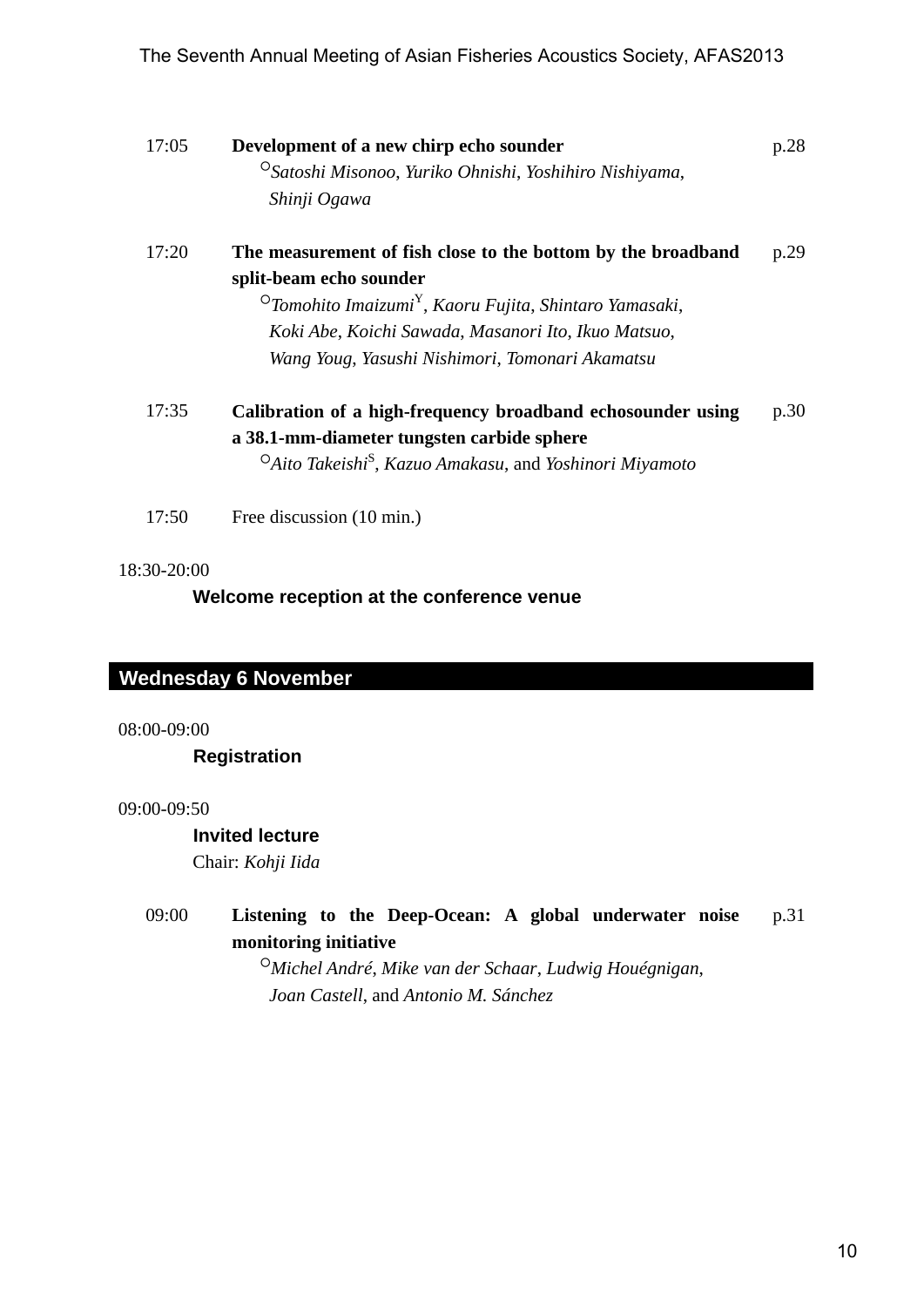| 09:55-11:05 |                                                                                                                                                                                                                                   |      |
|-------------|-----------------------------------------------------------------------------------------------------------------------------------------------------------------------------------------------------------------------------------|------|
|             | <b>Session IV: Passive acoustics and biotelemetry (by SGAA)</b>                                                                                                                                                                   |      |
|             | Chair: Yoshinori Miyamoto (Chair of SGAA), Tomohito Imaizumi                                                                                                                                                                      |      |
| 09:55       | Passive acoustic monitoring of multiple cetacean species in the<br><b>Istanbul strait</b><br><sup>O</sup> Tomonari Akamatsu, Ayhan Dede, Saho Kameyama,<br>Arda M. Tonay, and Ayaka A. Öztürk                                     | p.32 |
| 10:10       | Underwater noise and behavior characteristics of pacific cod in<br><b>Jinhae Bay, Korea</b><br>$O$ Hyeon-Ok Shin                                                                                                                  | p.33 |
| 10:25       | <b>Application equipment using correlation ASIC</b><br><sup>O</sup> Toyoki Sasakura                                                                                                                                               | p.34 |
| 10:40       | Acoustic estimation of effective gathering range of squid jigging<br>boat equipped with fishing lights<br><sup>O</sup> Yoshimi Takao, Hideo Takahara, Takafumi Shikata,<br>Susumu Namari, Toyoki Sasakura, and Toshihiro Watanabe | p.35 |
| 10:55       | Free discussion (10 min.)                                                                                                                                                                                                         |      |
| 11:05-11:20 |                                                                                                                                                                                                                                   |      |
|             | <b>Break</b>                                                                                                                                                                                                                      |      |
| 11:20-12:30 | <b>Session V: Target strength of fish and zooplankton (by SGTS)</b><br>Chair: Kouichi Sawada (Chair of SGTS), Doo-Jin Hwang                                                                                                       |      |
| 11:20       | Growth of swimbladder and acoustical behavior of walleye<br>pollock (Theragra chalcogramma) larvae<br><sup>O</sup> Koki Abe, Hae-Kyun Yoo, Hideo Takahara, Jun Yamamoto,<br>and Kazuo Amakasu                                     | p.36 |
| 11:35       | Ex situ, in situ, and modeld target strength estimation of the<br>large jellyfish Nemopilema nomurai<br>$\mathrm{O}$ Eun-A Yoon <sup>Y</sup> , Doo-Jin Hwang, Miyuki Hirose,<br>and Tohru Mukai                                   | p.37 |

#### 11:05-11:20

#### 11:20-12:30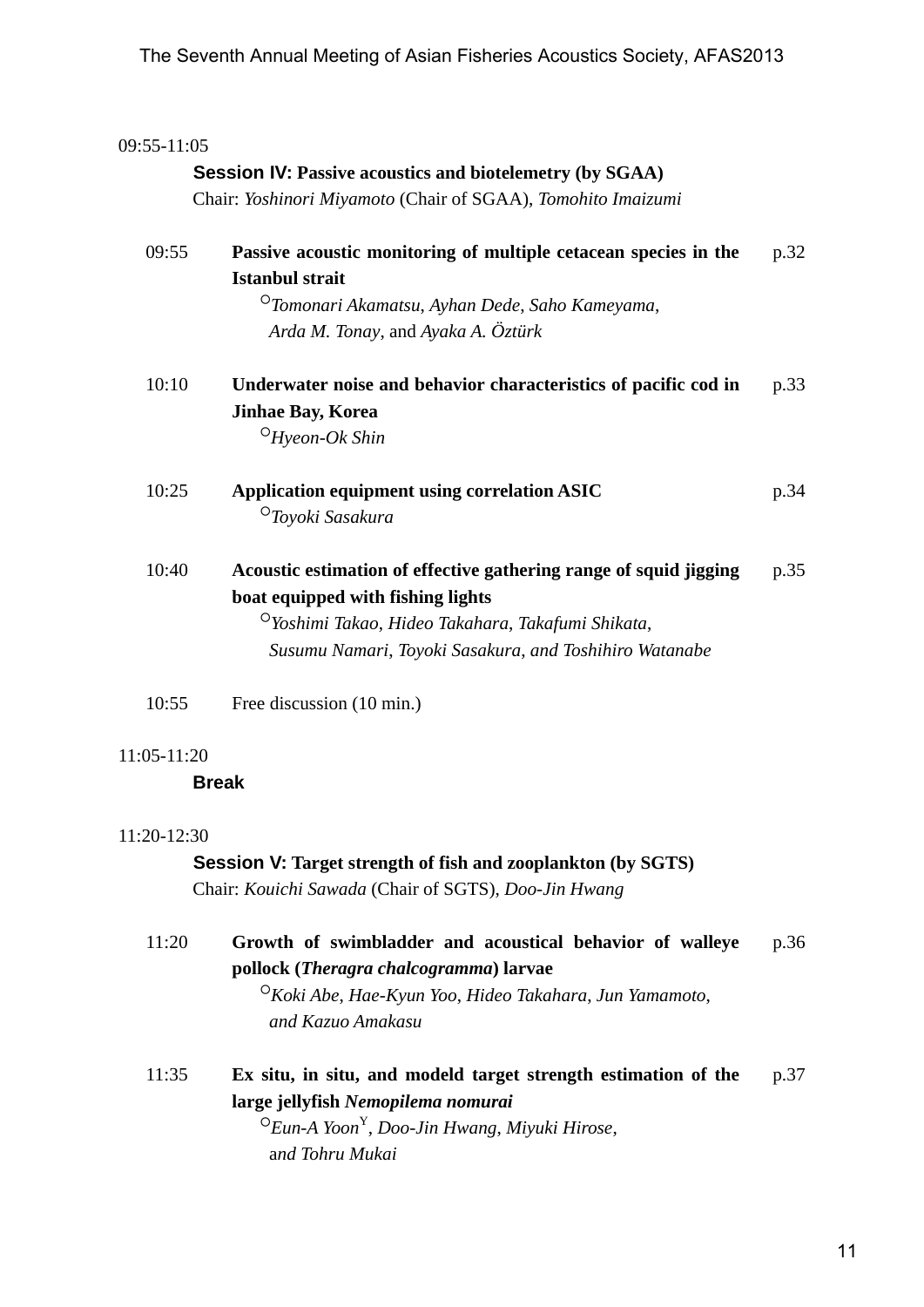11:50 **Target strength of copepods (***Neocalanus cristatus***) with oil sacs at 120 kHz**  p.38

○*Yoshiaki Fukuda*Y, *Kouichi Sawada*, *and Tohru Mukai* 

12:05 **The effect of material properties on euphausid (***Thysanoessa* **spp.) target strength estimated using an acoustic scattering model**  p.39 The Seventh Annual Meeting of Asian Fisheries Acoustics Society, AFAS2013<br>
11:50 Target strength of copepols (Neordanus cristatas) with oil sucs<br>
at 120 kHz<br>
<sup>27</sup>*Nustrick Fisheria<sup>2</sup>, Knaichi Samula, and Thieu Melodi<br>
12* 

 ○*Takuya Mizukami*<sup>S</sup> , *Kosuke Yamazaki*, *Tohru Mukai*, Yoshiaki Fukuda, *Kouichi Sawada*, *Kazuhiko Itaya*, *and Kohji Iida*

12:20 Free discussion (10 min.)

#### 12:30-13:45

#### **Lunch at the cafeteria in the University Hall**

#### 13:45-14:45

 **General meeting of AFAS** 

#### 14:45-15:45

 **Poster session**  Chair: *Kazuo Amakasu*

#### **Acoustic detection of Hrmful Algal Bloom's (red tide) in summer season 2013, south sea of the Korea**  p.40

○*Donhyug Kang*, *Hyungbeen Lee*, *and Yoon-ho Lee* 

**Geographical distribution of acoustic impedance in the head of harbour porpoise** *phocoena phocoena* p.41

 ○*Mika Kuroda*<sup>S</sup> , *Motoki Sasaki*, *Kazutaka Yamada*, *Nobuhiro Miki*, *and Takashi Matsuishi* 

#### **Seasonal variation of scattering strength in the estuary of Tan-Sui river, Taiwan**  p.42

*Szu-Chia Kao and* ○*Ming-An Lee*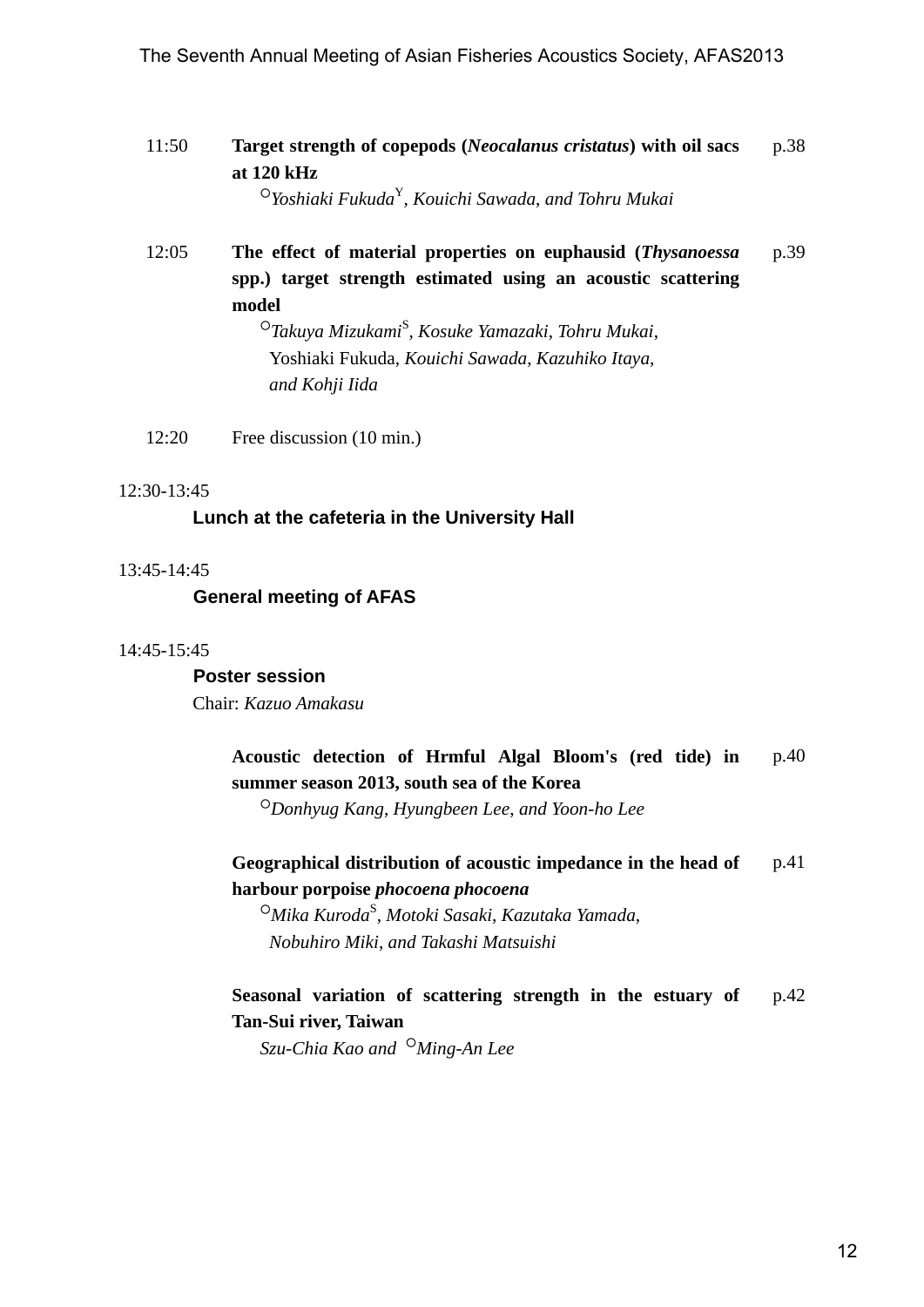## 15:45-17:10

 **Session VI: Fisheries and ecosystem monitoring II (by SGES)** Chair: *Raja Bidin Raja Hassan*, *Jun Han*

| 15:45 | Identification of zooplankton using three frequency difference | p.43 |
|-------|----------------------------------------------------------------|------|
|       | methods around Funka bay, Hokkaido Japan                       |      |
|       | $^\circ$ Eunho Kim $^\circ$ , Tohru Mukai, and Kohji Iida      |      |

- 16:00 **Estimating the fishing efficiency of framed midwater trawl net and ring net using an acoustic method**  ○*Zhen Lu*<sup>S</sup> , *Kohji Iida*, *and Tohru Mukai* p.44
- 16:15 **Semi-automated detection of giant jellyfish** *Nemopilema nomurai* **by echo trace analyses on high resolution echograms**  ○*Tomohiko Matsuura*Y, Kazuhiro Sadayasu, *Ryuichi Matsukura*, *and Yoshimi Takao*  p.45 13 The Seventh Annual Meeting of Asian Fisheries Acoustics Society, AFAS2013<br>
13:51<br>
13:52<br>
13:52<br>
13:52<br>
13:52<br>
13:52<br>
13:52<br>
13:52<br>
13:52<br>
Interlineting of Asian Factor, Joe Hast<br>
13:52<br>
Interlineting of Asian Factor, J
- 16:30 **Application of an acoustic camera and echo sounder for understanding fish lengths and orientations**  ○*Myounghee Kang*, *Hui Zhang*, *and Qiwei Wei* p.46
- 16:45 **Echoview a software partnership for continuous development**  ○*Ian Higginbottom* p.47
- 17:00 Free discussion (10 min.)

#### 17:15-17:45

## **Closing session**

#### 18:30-20:30

 **Banquet at Dai-ichi Hotel Tokyo Seafort (28F, Top of the bay)**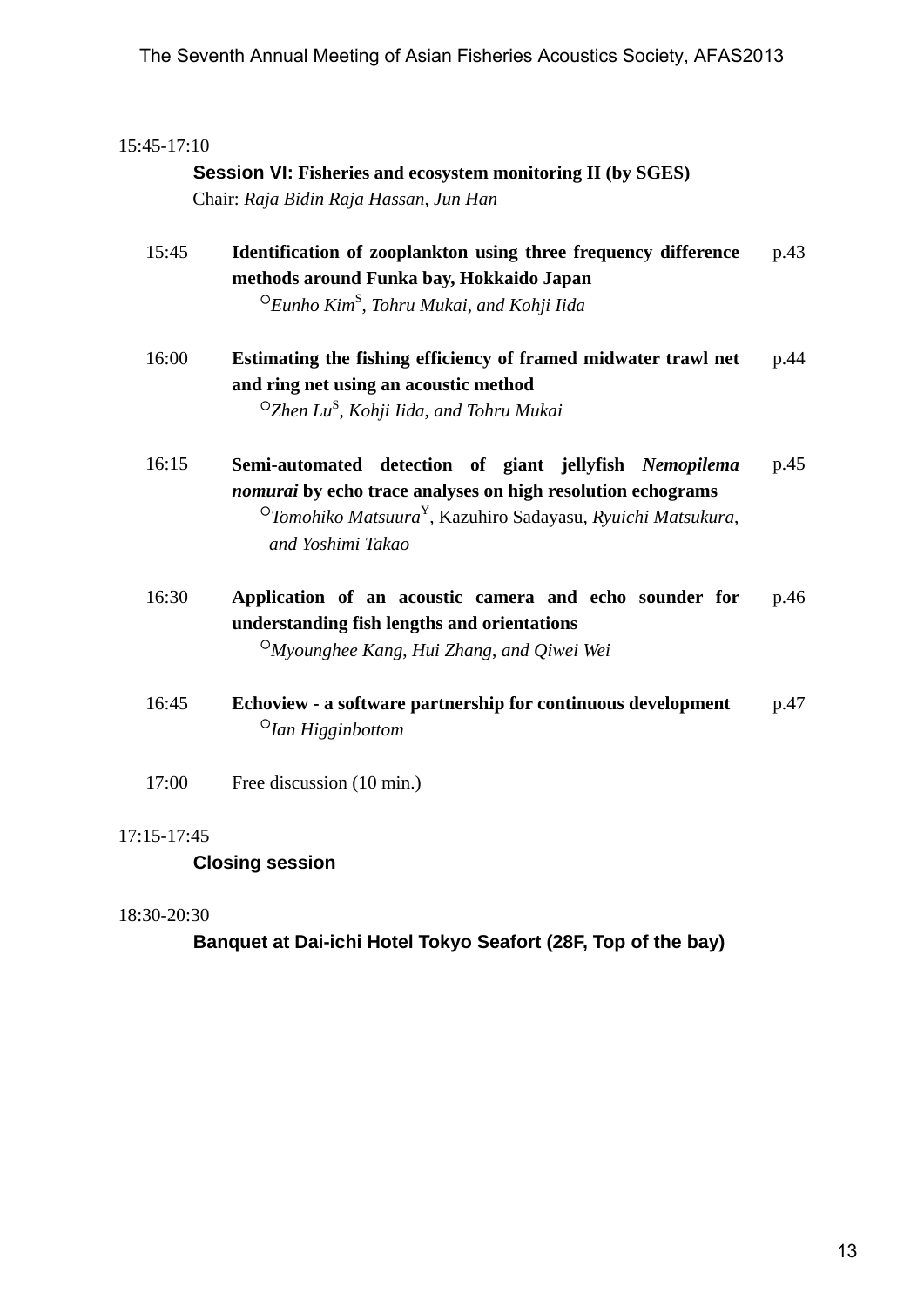#### **International significance and trends of acoustic research**

David A. Demer

National Oceanic and Atmospheric Administration / National Marine fisheries Service Southwest Fisheries Science Center / Advanced Survey Technologies Group 8901 La Jolla Shores Drive, La Jolla, California, USA, 92037

Keywords: multi-species surveys, sensor, sensor platforms, environmental forcing, Pacific Decadal Oscillation, data integration, ecosystem approach, transboundary stock

Fish stocks are naturally governed by their environments, prey, and predators, which generally transcend national boundaries and policies. The sustainable harvest of transboundary marine fish stocks therefore requires cooperative management with an ecosystem approach. To do this, fisheries scientists must gather and assimilate large quantities of interdisciplinary data. Presented here are the models, tools, and results of one investigation of basin-scale forcing of local ecosystem dynamics, and how data for multiple species and their environment have been integrated to predict trends in stock recruitment, migration, and size. In this research conducted by the Advanced Survey Technologies Group at NOAAs Southwest Fisheries Science Center, a dual-phase model was developed which links the environment in the North Pacific, indicated by the Pacific Decadal Oscillation index (PDO), to the recruitment of the northern stock of Pacific sardine (*Sardinops sagax*) in the California Current. The model identifies summer feeding seasons conducive to good adult condition factor followed by spring spawning seasons supportive of good larval retention and growth. A probabilistic generalized additive model was also developed using a 12-year dataset including the presence and absence of sardine eggs and concomitant remotely sensed oceanographic variables. Based on significant relationships identified between eggs and sea surface temperature, chlorophyll-a concentration, and the gradient of sea-surface height, the model accurately predicts the habitat and seasonal migration pattern of sardine, irrespective of spawning condition. These model predictions have been used to optimize sampling in multi-species, acoustic-trawl method (ATM) surveys conducted off the west coasts of the United States (US) and Canada, and to better interpret the survey results. In addition to providing information about the abundance, migratory behavior, and size and age distributions of sardine, the ATM surveys concurrently yielded information on the biomasses and spatial distributions of multiple other coastal pelagic fish species within the survey areas. Collectively, these results show that the PDO has recently transitioned to a cold period, consequently the reproductive condition and productivity of sardine has been poor, the population has been reduced to a small number of cohorts that are unlikely to produce an appreciable new cohort, the population is declining, its migration is contracting, and other forage fish species may be thriving. Affected are fisheries in Mexico, the US, and Canada. Through this example, it is shown that acoustic measurements traditionally made from fisheries survey vessels are increasingly being augmented with data from a variety of sensor platforms including satellites, manned and unmanned aircraft, small boats, autonomous underwater vehicles, gliders, remotely operated vehicles, buoys, floats, landers, and marine animals. The traditional suite of ship-based acoustic sensors is being expanded from ADCPs and multi-frequency echosounders to include broad bandwidth multibeam echosounders, broad bandwidth imaging sonars, and long-range searchlight sonars. The validation of acoustic targets with nets and trawls is being augmented with optical target validation using cast or towed cameras, optical nets, and self-contained acoustic-optical samplers.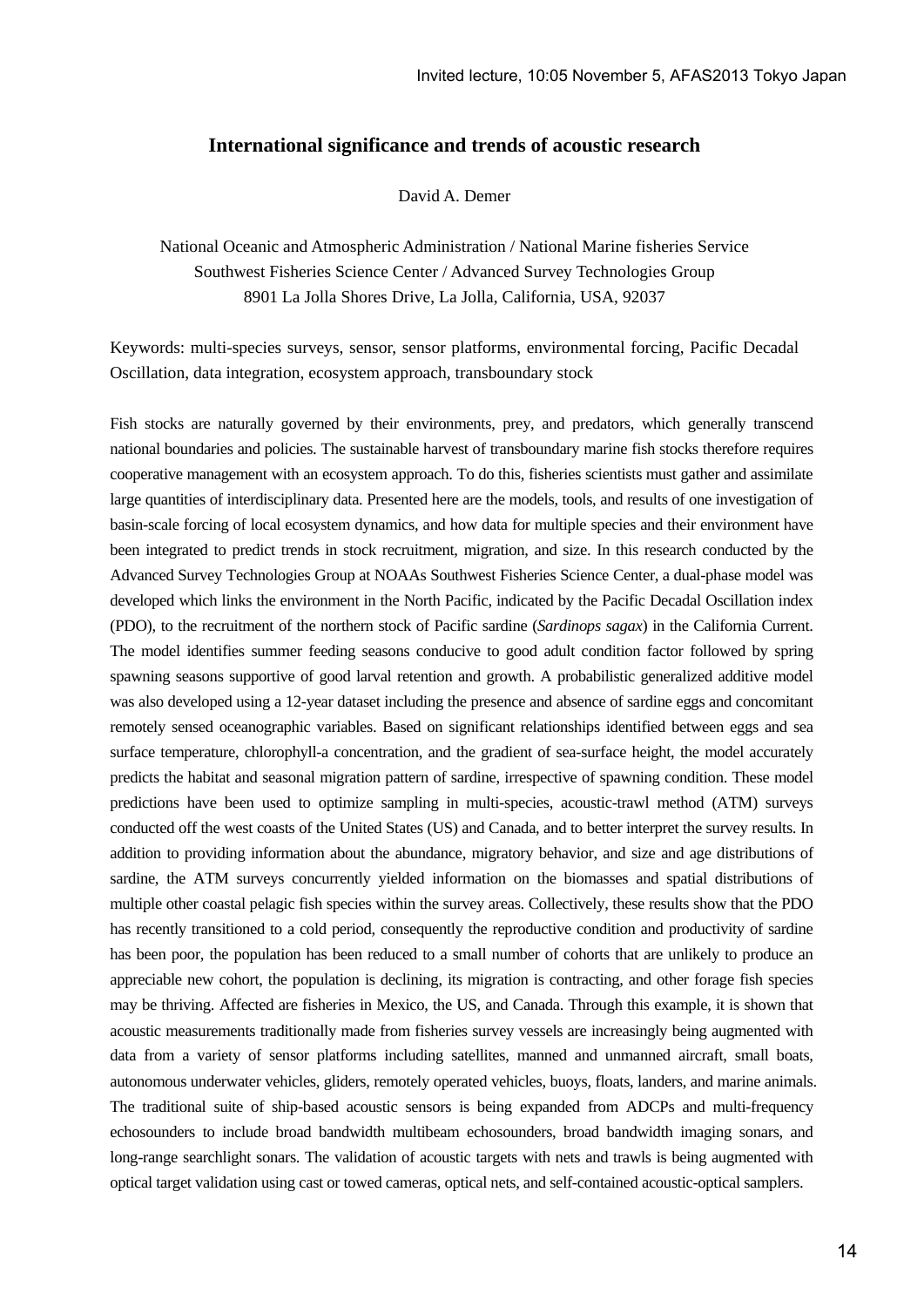#### **Fisheries application of autonomous underwater vehicle**

Hayato Kondo

Tokyo University of Marine Science and Technology 2-1-6 Etchujima, Koto-ku, Tokyo 135-8533, Japan hkondo@kaiyodai.ac.jp

Keywords: autonomous underwater vehicle, fish monitoring, acoustic camera

Autonomous Underwater Vehicles (AUVs) have become useful platform to survey seabed, sub-seabed and seawater by using sonars, cameras and other special sensors. Compare to the traditional system such as Remotely Operated Vehicles (ROVs) and towed systems, they have advantage that they can move free from ship and can move stably because they have no tethered cable or wire which is connected to a ship and disturb vehicle's stability by ship motion. Because of this advantage AUVs can provide high quality sonar data of seabed, and they are used by subsea mineral resources survey companies and navies.

 In 2007, an interdisciplinary research project was started in Tokyo University of Marine Science and Technology. Within the project a big goal was planned that AUVs will take a roll of taking care fish in offshore without a net, which is like a sheep dog to take care sheep in a ranch. For this research project a Biointeractive AUV has been developed. Biointeractive means that the vehicle has an ability to monitor schools of fish interactively by giving stimulus to fish to observe fish behavior caused by the stimulation. The vehicle has a demand feeding system, a variable color lighting system, and an underwater speaker for giving stimulus, and has HD video camera and acoustic camera for monitoring. The Biointeractive AUV can stay in the environment where fish is living and swim together to monitor their life style from the same viewpoint of them.

The first Biointeractive AUV "BA-1" has launched in early 2009. The length of the vehicle is 3m and the weight in air is about 400kg. It has both hovering and cruising capability to operate in a test tank, an aquaculture pen and at the real sea. The design of BA-1, preliminary tests of equipped demand feeding system and a variable color lighting system, and interaction test with fish in an aquaculture pen will be addressed.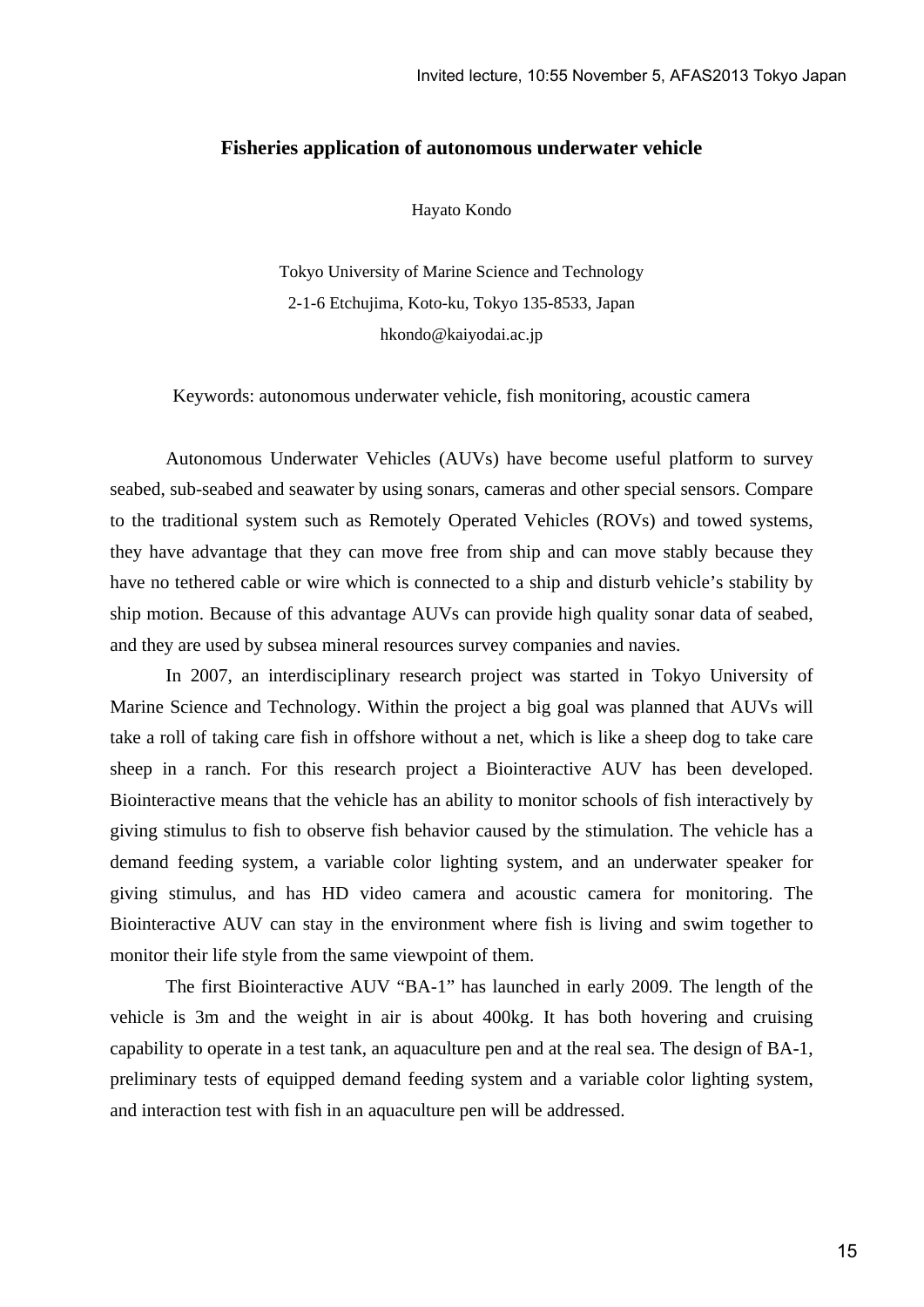## **Diel acoustic characteristics and zooplankton composition of the sound scattering layer in I-Lan Bay, northeastern Taiwan**

Szu-Chia Kao<sup>1S</sup>, Ming-An Lee<sup>2</sup>, and Kohji Iida<sup>3</sup>

<sup>1</sup> Department of Environmental Biology and Fisheries Science, National Taiwan Ocean University. 2

Pei-Ning Rd., Keelung 20224, Taiwan

<sup>2</sup> CMBB, National Taiwan Ocean University

<sup>3</sup> Hokkaido University, Graduate School of Fisheries Sciences, 3-1-1 Minato-cho,

Hakodate, Hokkaido 041-8611, Japan.

\* Corresponding author: malee@mail.ntou.edu.tw

Keywords: Sound scattering layer, zooplankton composition, northeastern Taiwan, I-Lan Bay.

I-Lan Bay was one of the important fishing grounds in the Northeastern waters of Taiwan. The shelf waters of the East China Sea meet the Kuroshio Current in this area, and any changes in the physical, chemical, and biological environment could have a profound impact on marine phenomena important to biology, ecology, and dynamic carbon transformation. The boundary between the Kuroshio water and nutrient-rich shelf water might also play an important role in primary production in this area, enhancing zooplankton production.

A 36-h acoustic observation of I-Lan Bay was conducted on board "Ocean Research II" from June 2 to 4, 2013.The acoustic volume backscattering strength (SV) was measured using a scientific echo sounder (EK500, 38kHz) to observe the acoustic characteristics of the sound scattering layer before and after the vertical movement of scatter in the deep scattering layers (DSLs). Two DSLs were found in daytime at depths of  $80 \sim 130$  and  $130 \sim 230$  m, with mean SVs of about -82 dB and -78 dB, respectively. Clear diel vertical movement was also detected for the deeper DSL, which started to ascend at dusk with a speed of 2.08 cm/s, and stayed at 10~80 m at nighttime. The deeper DSL started to descend at dawn with a speed of 1.25 cm/s and then stayed at depths of 130~230 m during daytime. The depth of the shallower DSL changed with temperature. The zooplankton composition is also discussed.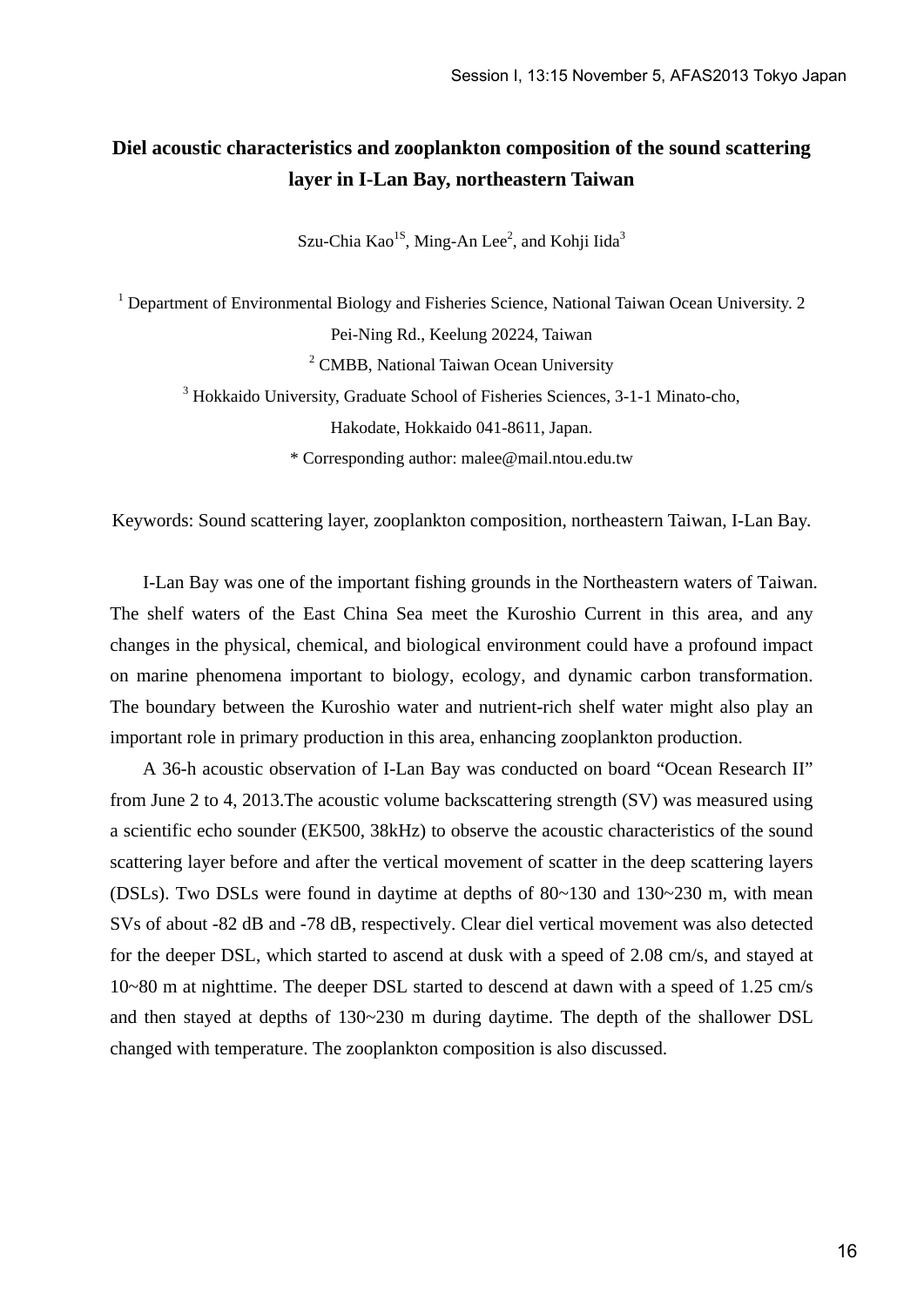## **Spatial relationship between gray whale and zooplankton in the Bering and Chukchi Seas in early summer of 2013 using a quantitative echosounder**

Yuka Iwahara<sup>1S\*</sup>, Bungo Nishizawa<sup>2</sup>, Keiko Sekiguchi<sup>3</sup>, Yutaka Watanuki<sup>2</sup>, Kazushi Miyashita<sup>4</sup>, and Yoko Mitani<sup>4</sup>

<sup>1</sup> Graduate School of Environmental Science, Hokkaido University, 3-1-1 Minato-cho, Hakodate, Hokkaido, Japan

<sup>2</sup> Graduate School of Fisheries Sciences, Hokkaido University, 3-1-1 Minato-cho, Hakodate, Hokkaido, Japan

<sup>3</sup> Graduate School of Arts and Science, International Christian University, 3-10-2 Osawa, Mitaka City, Tokyo, Japan

<sup>4</sup>Field Science Center for Northern Biosphere, Hokkaido University, 3-1-1 Minato-cho, Hakodate,

Hokkaido, Japan

\* Corresponding author: yuka.iw.irk@gmail.com

Keywords: quantitative echosounder, gray whale, zooplankton, Arctic Sea, early summer

Gray whales (*Eschrichtius robustus*) annually migrate to higher latitude to forage. They are well known as a benthic feeder; however, some recent reports noted that whales feed at surface, and their distribution is related to Euphausiids in the Arctic Sea. The Euphausiids distribution survey in the Arcic was, however, conducted only in fall, a part of the feeding period of gray whales. To understand the relationships between gray whales and zooplanktons in early summer, the quantitative echosounder (Simrad ER-60, 38 and 120 kHz) survey was conducted alongside of the cetacean sighting survey from T/S Oshoro-maru in the Bering and Chukchi Seas in July 2013. The range of the Sv differences with 8-30dB was assigned to zooplankton category. The echo forms were used to identify Euphausiids or not. The zooplankton density was calculated as the Nautical Area Scattering Coefficient  $(m^2/nmi^2)$ . In this survey, many of gray whales fed on benthos because of mud plumes at surface. They were higly aggregated (101 animals, 120-km range) in the northern Chirikov Basin. On the other hand, the strongest echoes  $(32006 \text{ m}^2/\text{nmi}^2)$  were observed in the southern St. Lawrence Island, yet these echoes were not likely from Euphausiids. It was reported that Euphausiids drifted from the Bering Sea had formed highly dense aggregations in the Chukchi Sea in later summer. Our study, therefore, suggests that gray whales feed on general benthos in early summer, and may shift their prey to Euphausiids in later summer.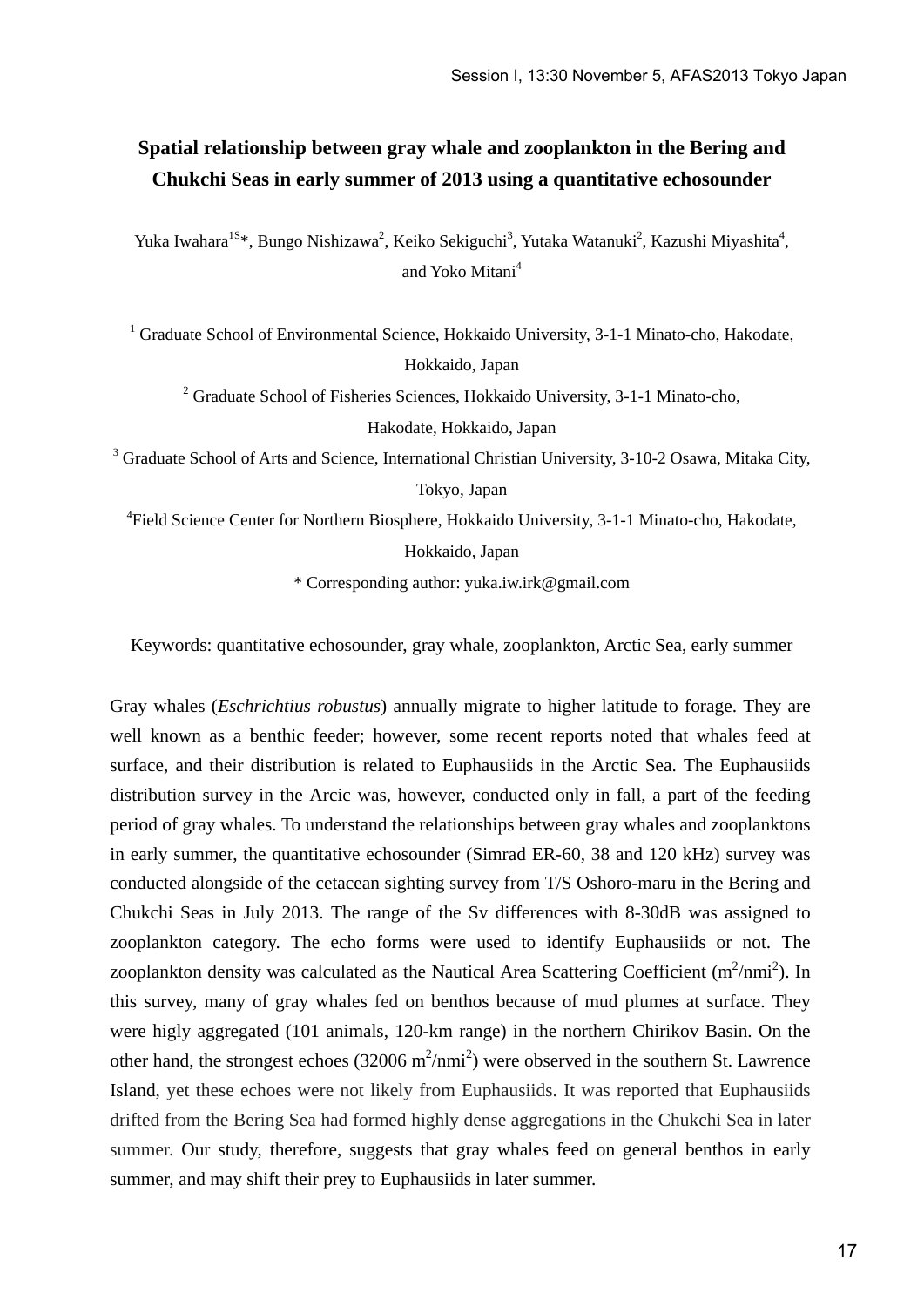## **Year-round observation of sound scatters in the southern Chukchi Sea of the Arctic Ocean with a moored echosounder**

Kazuo Amakasu<sup>1Y</sup>\*, Minoru Kitamura<sup>2</sup>, Shigeto Nishino<sup>2</sup>, and Takashi Kikuchi<sup>2</sup>

<sup>1</sup> Tokyo University of Marine Science and Technology, 4-5-7 Konan, Minato-ku, Tokyo, 108-8477, Japan

 $2$  Japan Agency for Marine-Earth Science and Technology, 2-15 Natsushima-cho, Yokosuka, Kanagawa, 237-0061, Japan

\* Corresponding author: amakasu@kaiyodai.ac.jp

Keywords: Arctic Ocean, Chukchi Sea, moored echosounder, year-round observation

 The recent drastic decrease in Arctic sea ice may cause various changes in the Arctic climate and ecosystems. Therefore, a mooring observation with an echosounder has been conducted to investigate the interaction between marine organisms and their physical environment in the southern Chukchi Sea of the Arctic Ocean. We used an echosounder, Acoustic Zooplankton Fish Profiler (AZFP, ASL Environmental Sciences) operating at four frequencies (125, 200, 455, and 769 kHz). It is a battery-operated echosounder and echo data can be internally recorded. A year-round observation was successfully conducted with two AZFPs. The first AZFP was deployed on 16th July 2012 at a biological hotspot in the southern Chukchi Sea and was recovered on 2nd October 2012. The second AZFP was deployed on 3rd October and was recovered on 20th July 2013. Both AZFPs were moored upward 6 m above the seabed at about 50-m depth. The echo data were converted to mean volume backscattering strength (MVBS) and the MVBS were visualized as echograms. Seasonal changes of the MVBS and diel vertical migrations were clearly observed and were relevant to nighttime or daytime hours, wind directions, and water temperature. Also there were echoes from not only biological sound scatters but also supposedly physical structures.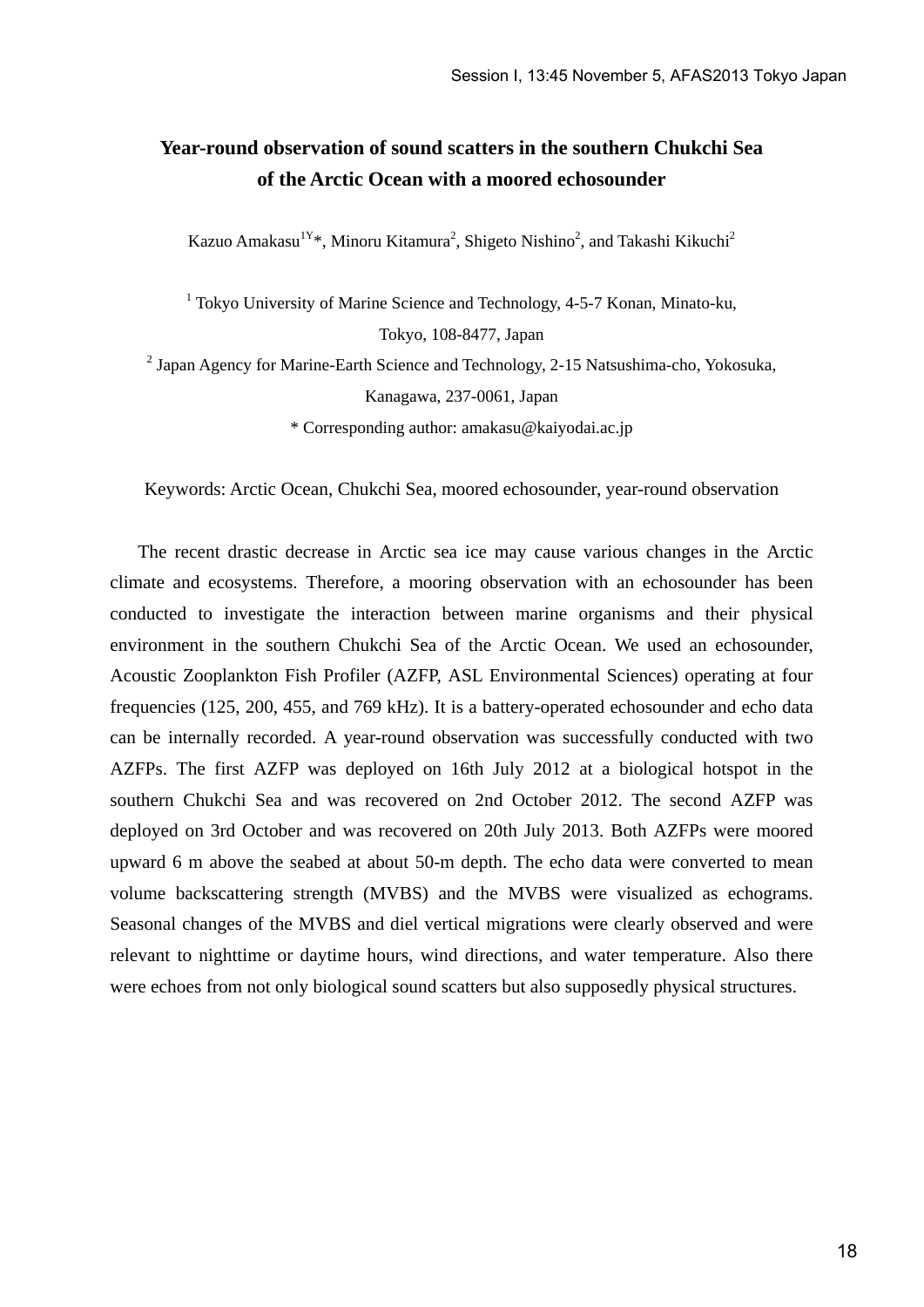## **Long-term monitoring of fish aggregation flux around artificial reef using side-aspect acoustic system**

Hyungbeen Lee<sup>1Y</sup>, Donhyug Kang<sup>1\*</sup>, Mira Kim<sup>1</sup>, Yangjae Im<sup>2</sup>

<sup>1</sup> Maritime Security Center, Korea Institute of Ocean Science & Technology (KIOST), Korea

<sup>2</sup> West Sea Fisheries Research Institute, National Fisheries Research & Development Institute

(NFRDI), Incheon, Korea.

\* Corresponding author: Donhyug Kang, dhkang@kiost.ac

Keywords: artificial reef, fish flux, side-aspect acoustic system

 Various artificial reefs are being used worldwide for creating fish ground in coastal region. Monitoring and assessment of established artificial habitats to know their effectiveness are a prime interest. Traditionally, net cage and visual census have been applied for evaluating the effectiveness. Recently, acoustic method was proposed to monitor biomass or fish flux for long term period.

 In the study, fish flux at artificial reef was evaluated for a long time through a stationary hydroacoustic system (Acoustic Zooplankton Fish Profiler, AZFP, Canada), especially side-aspect view. The study was conducted at a artificial reef which was constructed in 2001 and built-up in 27 m depth. The shape and material was pyramid type (wide  $7 \text{ m} *$  long  $7 \text{ m} *$ height 7 m) and steal. Acoustic transducer was established at 25 m distance away from the reef and the acoustic beam was focused on the center of the reef's broadside. The system continuously collected acoustic data for 25 days (28 August - 22 September 2013). Acoustic frequency, beam width, and pulse length were 120 kHz, 8 degree and 0.2 ms, respectively. Environmental data such as water temperature, current, and tide were continuously measured for comparing acoustic data.

 From long term monitoring, acoustic data show that fish aggregation had a typical pattern of the daily period. During the whole period the lowest levels were generally recorded in the night time (out flux), whilst the highest levels were commonly observed in the day time (in flux). And in the environmental parameter, the flux of the fish aggregation might be correlated with tidal period. [This study was supported by the grant No. PG47730].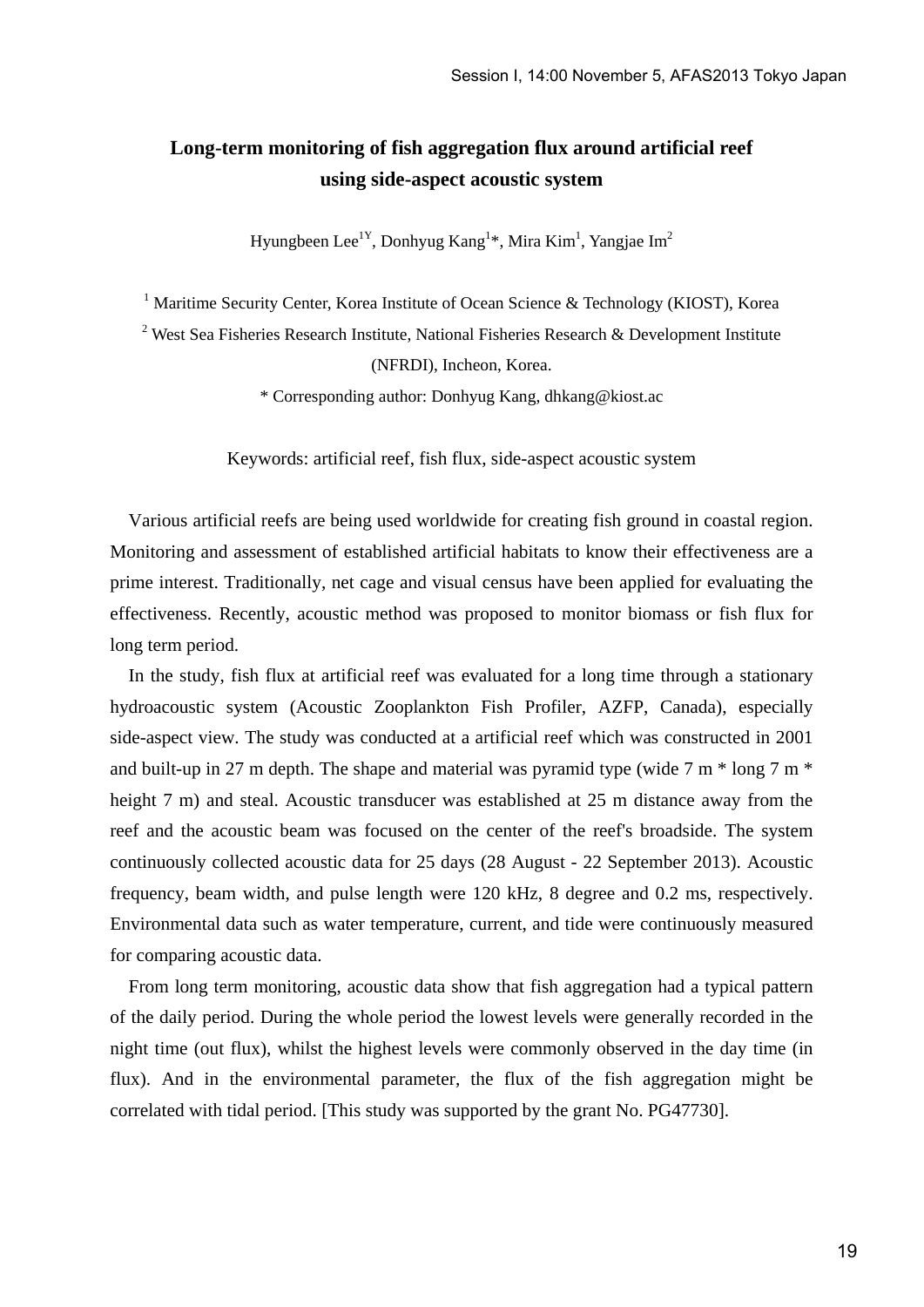## **Acoustic evaluation of the efficacies of different types of artificial reefs deployed in water off Haiko, Pingtung County, Taiwan**

Jen-Ming Liu<sup>1\*</sup>, Shean-Ya Yeh<sup>2</sup>, and His-Chi Ou<sup>1</sup>

<sup>1</sup>Department of Fishes Production and management, National Kaohsiung Marine University, Taiwan <sup>2</sup>Institute of Oceanography, National Taiwan University, Taipei 106, Taiwan \*Corresponding author: ljm0723@webmail.nkmu.edu.tw

Keywords: acoustic evaluation, artificial reef, canonical variables

Haiko artificial reef (AR) region is a particular place where there was deployed with a warship reef, twelve steel reefs and a group of concreted-electric-reefs in Taiwan. To compare the efficacies of renewing fishery resources and relationships with environmental factors after the reefs were installed at the AR region with different types of reefs, two acoustic surveys were conducted by using Simrad EY-60, EY-15 portable scientific echo sounders, CTD and acoustic Doppler current profiler on June 25th~26th and July 17th~18th, 2013, in water off Haiko, Pingtung County, Taiwan. Observations on in situ target strength (TS) and back scattering volume (Sv) versus environmental factors were recorded accordingly. Results thus obtained indicated (1) two daily movement patterns of fish schools around the reefs can be identified; (2) distribution of in situ TS, which were identified as fish school near artificial reefs, were significantly  $(p<0.01)$  affected by its locality and materials of reef; (3) values of in situ Sv near artificial reefs were also significantly  $(p<0.01)$  affected by temperature, salinity, and appearing period of fish; (4) correlations between dependent and canonical variables were 0.902 and 0.789, respectively.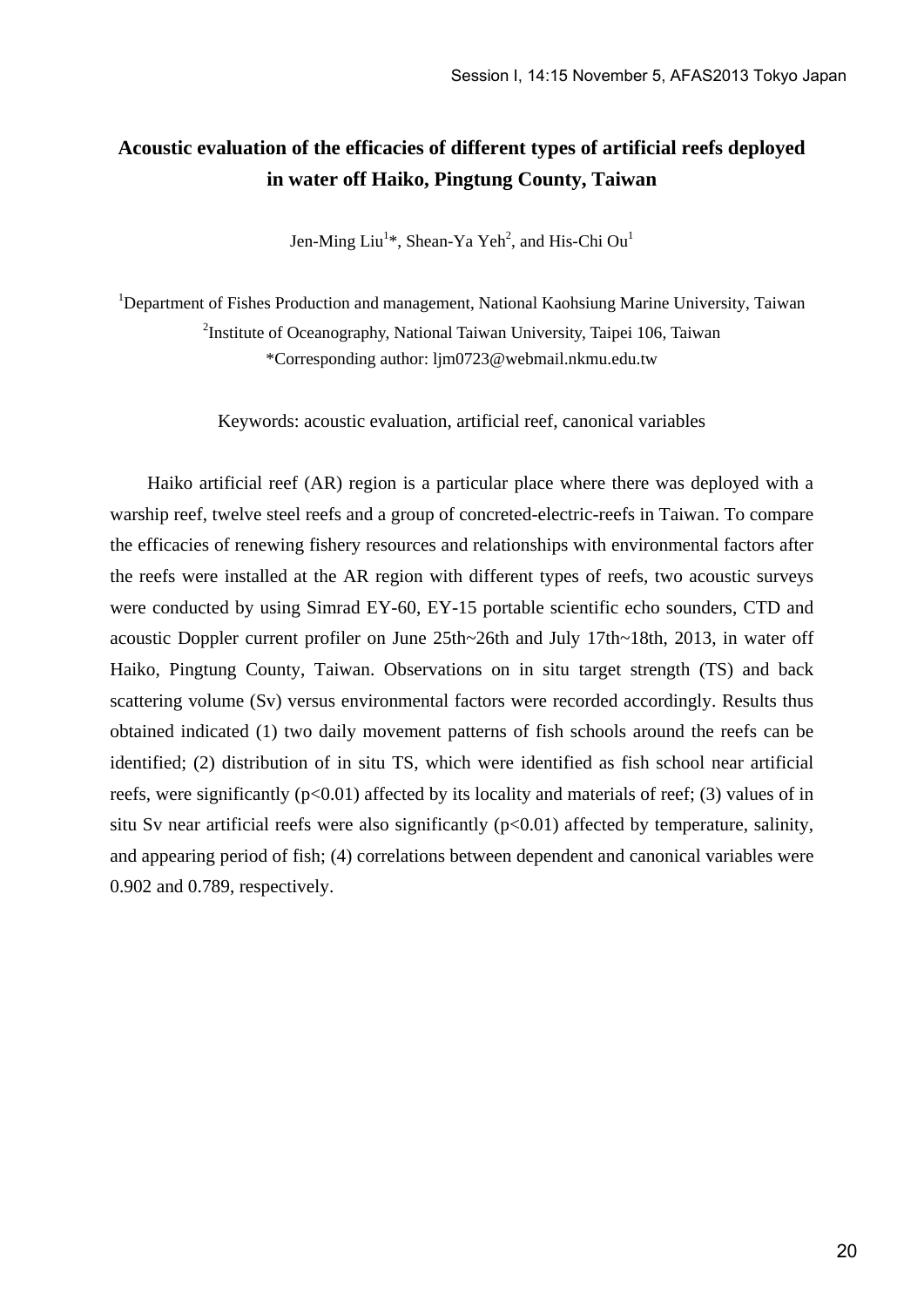#### **The study on behavior of fish on an artificial reef using hydroacoustic**

Doo-Jin Hwang<sup>1</sup>\*, Eun-A Yoon<sup>1</sup>, Ayumi Takano<sup>2</sup> and Wan-Ki Kim<sup>3</sup>

<sup>1</sup> Division of Marine Technology, Chonnam National University, Yeosu 550-749, Korea

<sup>2</sup> Department of Fisheries Science, Chonnam National University, Yeosu 550-749, Korea

<sup>3</sup> Resources Enhancement Division, Korea Fisheries Resources Agency, Busan 612-020, Korea \* Corresponding author: djhwang@jnu.ac.kr

Keywords: marine ranching areas, artificial reef, hydroacoustic, behavior.

Marine ranching areas (MRAs) were designed to preserve habitat, provide spawning ground, and improve productivity of fisheries resources around artificial reefs. To effectively use artificial reefs, the abundance, spatio-temporal distribution, and behavior of fish on the artificial reefs need to be continuously assessed.

The aim of this study was to use hydroacoustic in order to better understand fish behavior, such as - migration patterns of fishes in an artificial reef.

To assess fish behavior patterns, an acoustic survey was conducted from a drifting ship (36°41.46'N, 129°29.05'E) on an artificial reef (13.2 m  $\times$  13.2 m  $\times$  8.2 m) in the Uljin MRA in November 2012. Acoustic data were collected using frequency 200 kHz (dual-beam, BioSonics) during over 5 h period (15:54 - 21:00) and were analyzed using Echoview (3.0, Myriax).

The results of this study will be used as baseline data for the estimation of fisheries resources of artificial reefs by hydroacoustic.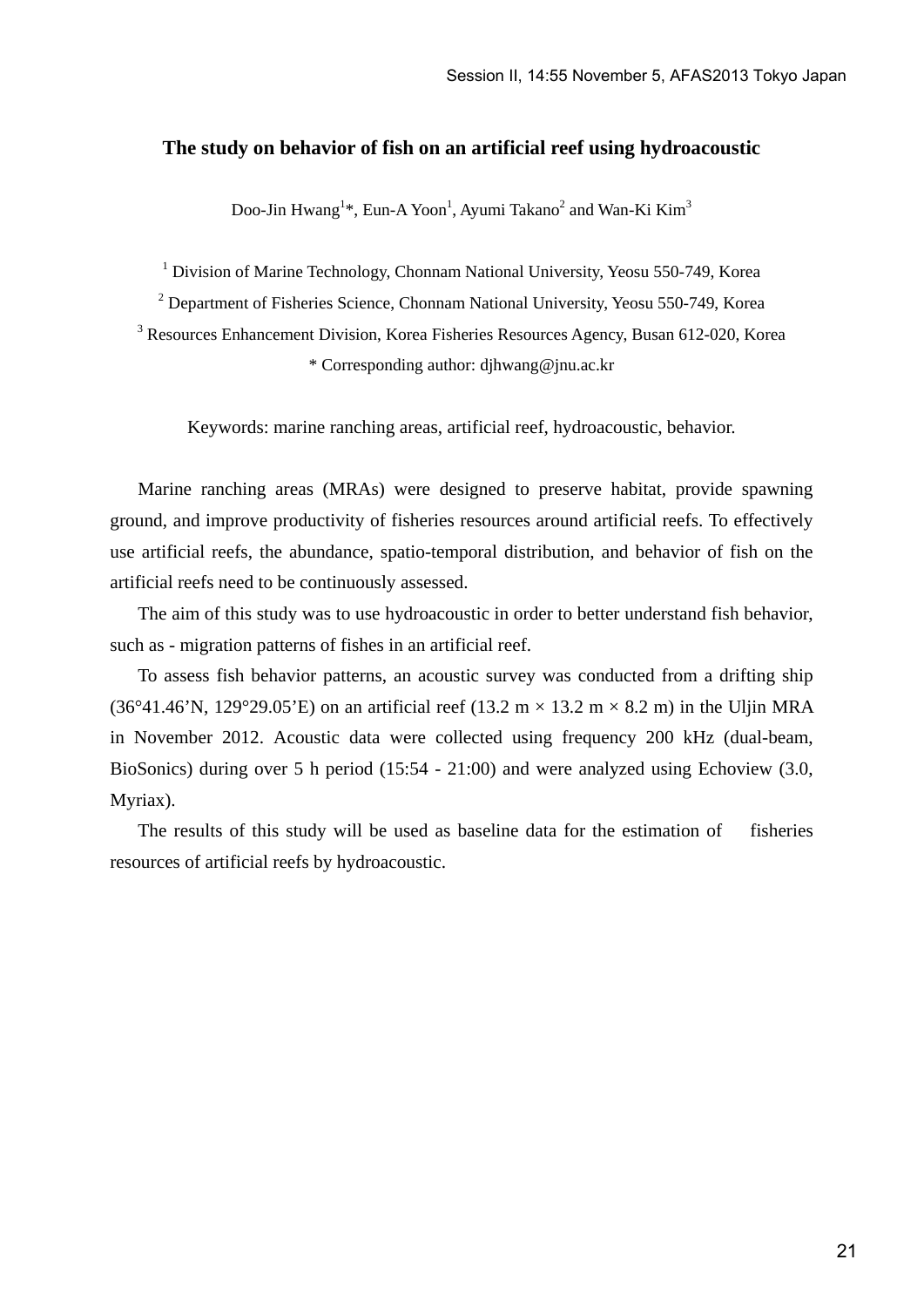## **Remote monitoring of conditioned juvenile chum salmon (***Oncorhynchus keta***) in a cage using bottom-mounted echosounder and stereo-video camera system**

Kouichi Sawada<sup>1</sup>\*, Tomohiko Matsuura<sup>1</sup>, Koki Abe<sup>1</sup>, Ken Ishii<sup>1</sup>, Tohru Mukai<sup>2</sup>, Hiroyuki Okouchi<sup>3</sup>, Norio Shirafuji<sup>3</sup>, Yukio Matsumoto<sup>3</sup>, Tadahide Kurokawa<sup>3</sup>, Yoshiaki Fukuda<sup>1</sup>, and Akihiko Hashiba<sup>4</sup>

<sup>1</sup> Fisheries Research Agency, National Research Institute of Fisheries Engineering, 7620-7 Hasaki, Kashima, Ibaraki, 314-0408 Japan

<sup>2</sup> Hokkaido University, 3-1-1, Minato-cho, Hakodate, Hokkaido 041-8611, Japan

<sup>3</sup> Fisheries Research Agency, Tohoku National Research Institute, 3-27-5, Shinhama-cho, Shiogama-city, Miyagi, 985-0001 Japan

4 Tanohata Fisheries Cooperatives, 214 Akedo, Tanohata, Shimohei, Iwate, 028-8402 Japan \* Corresponding author: ksawada@fra.affrc.go.jp

Keywords: echosounder, conditioning by sound, juvenile salmon.

 Juvenile chum salmon in a sea cage were remotely monitored using a bottom-mounted echosounder and a stereo-video camera from 15 to 21, April in Yamada bay, Iwate prefecture. The number of juveniles inserted into the experimental sea cage was estimated as 50000 in number. The juveniles had been conditioned in a hatchery station by making sound combined with automatic feeding. Conditioning has been continued on the sea just before the release day (17, April, 2013). A 70 kHz transducer (KFC3000, Sonic Corp.) was mounted on the bottom under the cage with upward looking before the juveniles were transported. Underwater stereo-video camera (horizontal field angle 45.4 degrees, base line 30 cm) was set to look upward to cover a feeding part of the cage. Monitoring system on a raft over the cage was consisted of a power generator, echosounder, stereo-camera, control PCs, and LAN. It was linked with the PCs on shore through wireless LAN. Measured average SV was converted to fish density using ventral average target strength of, -51.4 dB, for the juveniles with 50.3 (2.9) mm in an average standard length. Though the juveniles were expected to be attracted by the conditioning sound after the release also, estimated densities decreased within a day after the release. It was found to be effective to use both the echosounder and video camera linked with shore for monitoring fish in a net cage.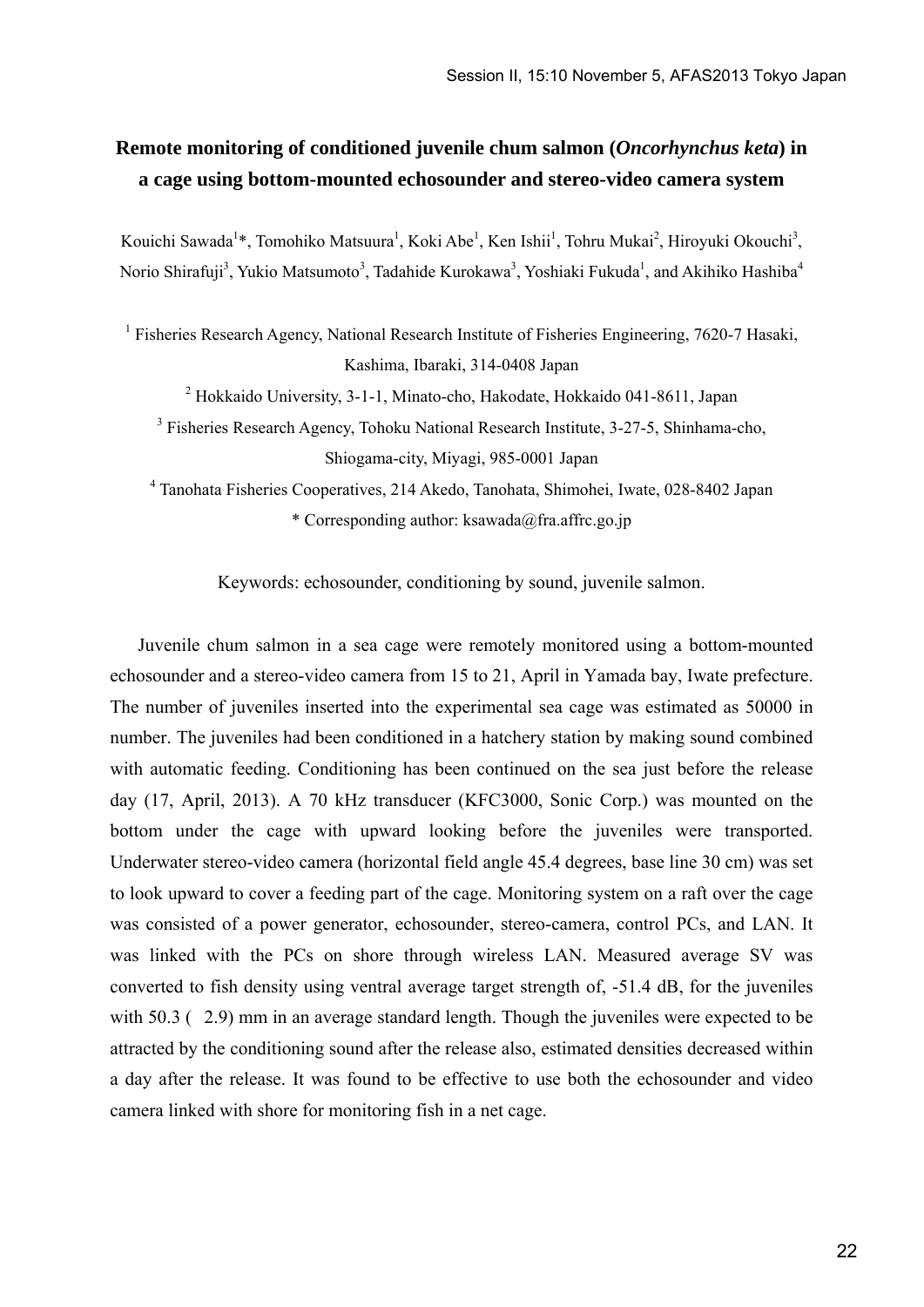#### **New 3G network based remote display fish finder system**

Jianfeng Tong<sup>1S\*</sup>, Yoshinori Miyamoto<sup>1</sup>, Keiichi Uchida<sup>1</sup>, Toyoki Sasakura<sup>2</sup>, Jun Han<sup>3</sup>

<sup>1</sup> Tokyo University of Marine Science and Technology, 4-5-7 Konan, Minato, Tokyo 108-8477, Japan <sup>2</sup> Fusion Incorporation, 1-1-1-806 Daiba, Minato, Tokyo 135-0091, Japan

<sup>3</sup> Zhejiang University, 866 Yuhangtang Road, Hangzhou, Zhejiang Province 310058, China

\* Corresponding author: jfengtong@gmail.com

Keywords: fish finder; telemetry; 3G network; remote display; image processing

An echo sounder telemetry system was developed in early 1960s, which send echo image of fish and sea bottom from sea to a distant place at land. That system could be helped fishermen to comprehend the fish entrapped time and the amount of fish, thus lead to increase the fishing efficiency. Echo sounder telemetry system was employed into set net fisheries in Japan successfully since 1970s. However, the system was using VHF (very high frequency) radio to transfer echograms, which limit their communication distance. Moreover, since the revision of Japan radio wave law, licenses are required for fishermen to use VHF radio. Therefore, this system is rarely used for marking fishing now. In recent years, benefit from the rapid development of wireless communication technology and hardware improvement, remote sensing and monitoring from anywhere at any time via mobile phone network become possible. However, the cost of mass data transmission is still not affordable for fishermen, and continuous mass data transmission may cause the data network be cut off. In this study, we propose a new method to display echo image of fish shoal and sea bottom remotely via 3G (3rd Generation) Network. The following system was conceived to demonstrate the possibility, and description of which is as followed.

The system includes a fish finder terminal and a web server. The fish finder terminal is comprised of a portable fish finder, an A/D converter, a compact PC, and a 3G USB data card. And, these units are built into a buoy with a battery. The web server receives data from buoy terminal and shows them to users who access to. First, the fish finder transmits ultrasound pulses into water and receives the reflected echoes. The reflected signals will then be converted to digital signals by the A/D converter and then inputted into the compact PC by a USB interface. Then, the software in the PC will process the data to detect the sea bottom, and extract fish schools from the echoes by digital image processing. The extract fish schools are constructed in the form of polygons and average echoes strength inside the polygons, which significantly compress the data size. After that, the extract data will be sent to the server via 3G network. The web server then reconstructs the echogram from the extracted data and shows them to the users. The functions and capabilities of the new system have been demonstrated by a sea trail experiment.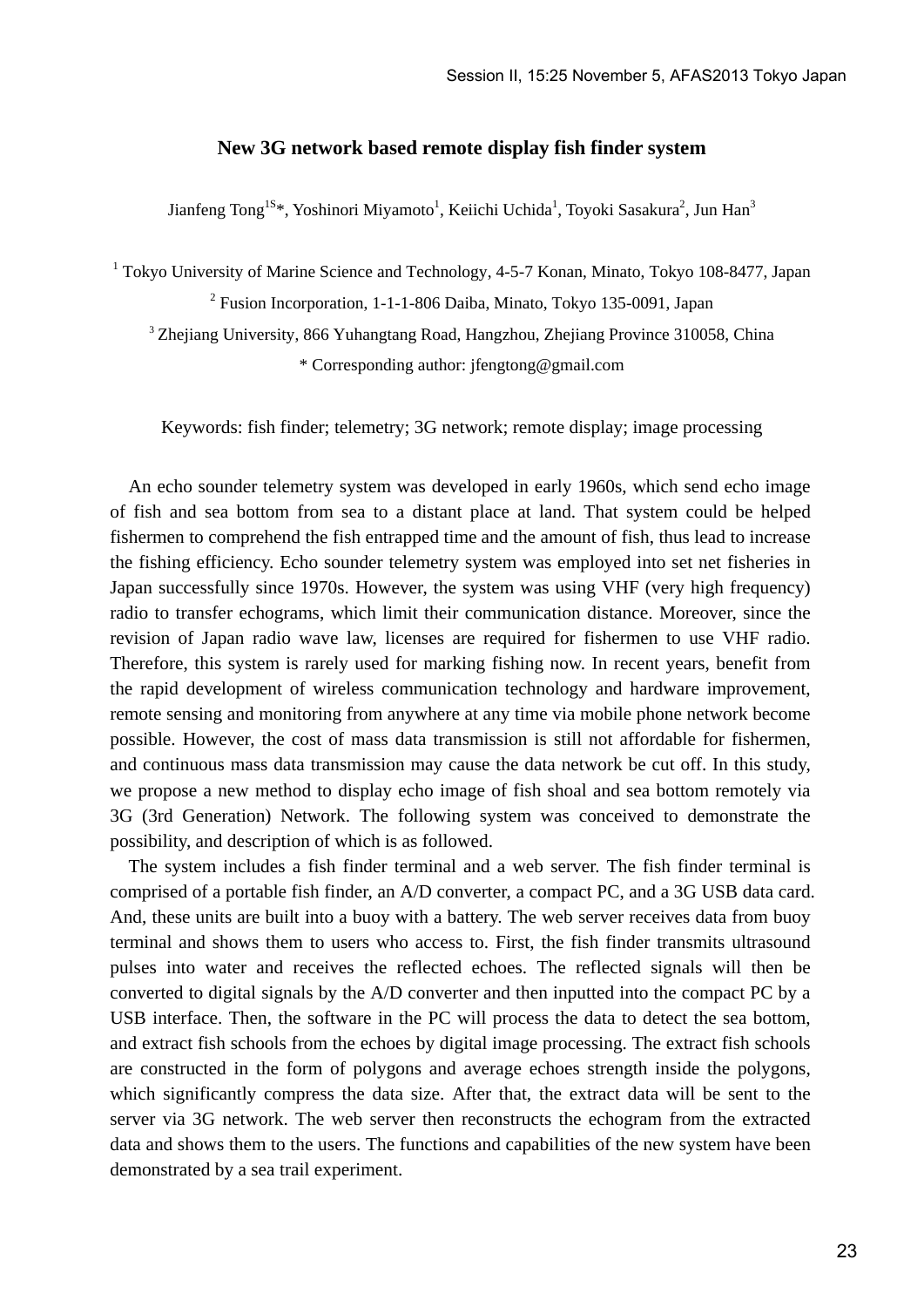## **Spatial and temporal distribution of hairtail (***Trichiurus lepturus***) in Bungo Channel, Japan**

Wan-Yu Kao<sup>1S</sup>, Makoto Tomiyasu<sup>1</sup>, Ryuzo Takahashi<sup>2</sup>, Michio Ogawa<sup>3</sup>, Tarou Hirose<sup>3</sup>, Kouhei

Kurosaka<sup>3</sup>, Sentarou Tsuru<sup>3</sup>, Yasuhiro Sanada<sup>4</sup>, Kenji Minami<sup>5</sup> and Kazushi Miyashita<sup>2</sup>\*

<sup>1</sup> Graduate School of Environmental Science, Hokkaido University

<sup>2</sup> Field Science Center for Northern Biosphere, Hokkaido University

<sup>3</sup> Marine Fisheries Research and Development Center, Fisheries Research Agency

<sup>4</sup> Fisheries Research Division, Oita Prefectural Agriculture, Forestry and Fisheries Research Center

<sup>5</sup> Faculty of Fisheries Sciences, Hokkaido University

\* Corresponding author: miyashi@fish.hokudai.ac.jp

Keyword: *Trichiurus lepturus*, area backscattering coefficient, standing crop.

 To ensure sustainable utilization of hair-tail fishery resources in the coastal and offshore waters off Japan, thirteen acoustic surveys were conducted in 2007 and 2012, respectively, using the Sonic KCE300 echo-integrator with a 38 kHz split-beam transducer. Longline fishing operations were used to exam the target species. TS to length relationship TS=20 log la -68.3 was used to estimate theoretical TS. The preanal length to length relationship  $BW=1.11 \times 10^{-5} \times 1a^{3.04}$  was used to estimate the standing stock. The results are following

- 1. Preanal length of hair-tail fish was measured from 21.5 to 38 cm (mean was  $27.34 \pm 13.36$ ) cm) in July, while the preanal length was ranged from 15 to 45.5 cm(man was  $25.12 \pm 15.40$ cm) in October. Preanal length of hair-tail fish measured in July was larger than that in October.
- 2.Results showed that the area backscattering coefficient (Sa) of fish schools mainly distributed in the shallow areas in summer (from May to July). As the season changed, fish schools migrated to deeper areas in autumn (from October to November). At last, fish schools located in deeper areas of Bungo Channel in winter.
- 3.The reason why the standing crop estimated in summer was lower than any other seasons, is that it could be influenced by the migration of fish to shallower waters for spawning in the Bungo Channel. On the other hand, the highest evaluation of standing crop for hair-tail in autumn, indicate that they migrated back to the study area. As a result, some of fish schools moved to offshore waters to avoid the cold water mass; thus, the estimated standing crop obtained from the study area decreased in winter.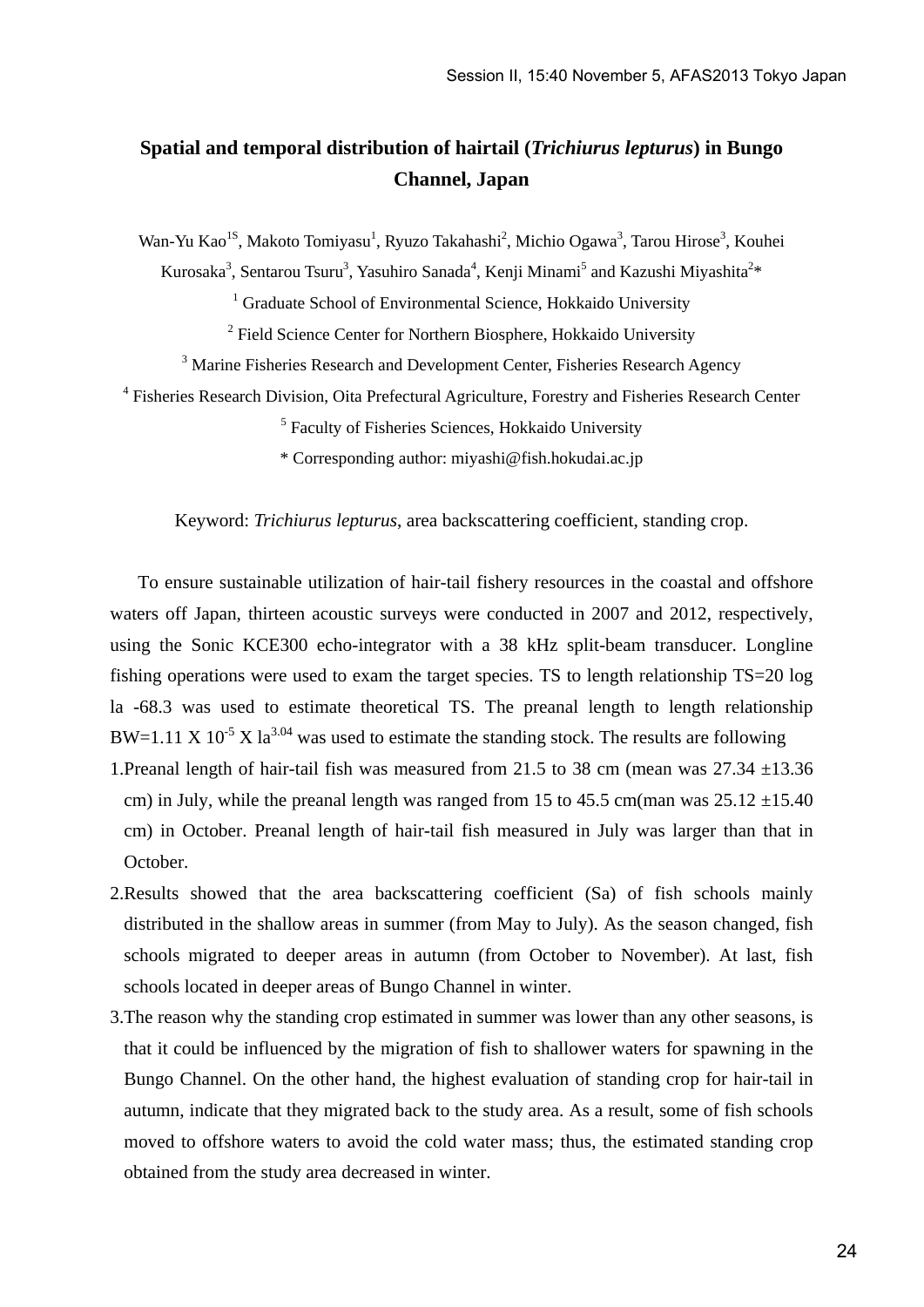## **Stock abundance of** *Rastrelliger kanagurta* **and its correlation with sea surface temperature off Sarawak waters**

Raja Bidin Raja Hassan<sup>1</sup>, Wan Muhd Azran Mohd Zuki<sup>2</sup>, Muzzneena Ahmad Mustapha<sup>3</sup>, and Rosdi Mohd Nor<sup>1</sup>

<sup>1</sup> SEAFDEC/MFRDMD Chendering Fisheries Garden, 21080 Kuala Terengganu <sup>2</sup> Malaysian Remote Sensing Agency, No 13 Jalan Tun Ismail, 50480 Kuala Lumpur <sup>3</sup> National University of Malaysia, UKM Bangi, 43600 Selangor

Keywords: Acoustic survey, Sea Surface Temperature, Chlorophyll and Pelagic Biomass

 A survey to determine abundance of pelagic stock off Sarawak waters were conducted by using KK SENANGIN II from 26th of June to 1st July 2013. This vessel was equipped with a scientific echo sounder FURUNO FQ80 system to collect raw SV data from each survey transect in order to determine density of small pelagic comprising *Rastrelliger kanagurta* species. Physical oceanographic parameters mainly on sea surface temperature and density of chlorophyll were sampled using Hydrolab CX-5. Data were obtained from each sampling station which designed 30 nm apart from one station to another. Sampling only carried out during day time starting from 7:00 am to 7:00 pm daily. Observation for occurance of free schooling fish especially neritic tuna was monitored using normal binocular handled by one technical staff. Preliminary results indicate that occurence and abundance of *Rastrelliger kanagurta* has positive correlation with the sea surface temperature pattern and distribution of Chlorophyll concentration. This species was found more favourable living outside of thermal fronts where temperature gradient was higher than 0.5oC. The total biomass of *R. kanagurta* was estimated about 68,700 mt and the potential yield of 33,320 mt. Further studies were required to confirm these results.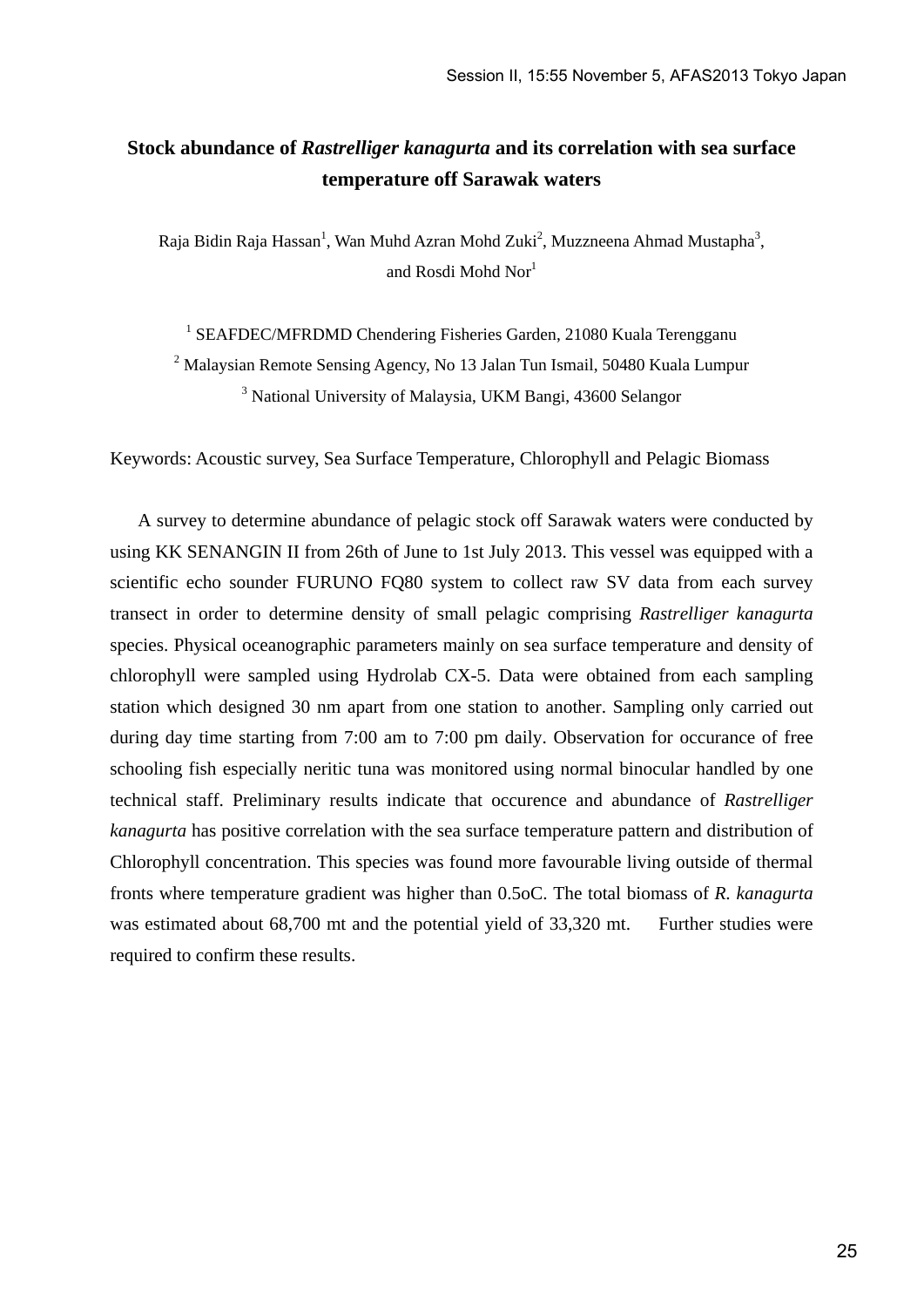#### **Proposal for a fisheries quantitative echosounder**

Masahiko Furusawa

Tokyo University of Marine Science and Technology, 4-5-7 Kohnan, Minato Tokyo, 108-8477 Japan frsw@fine.ocn.ne.jp

Keywords: fisheries echosounder, quantitative echosounder, design, signal-to-noise ratio, fisheries resources survey

Fishermen have used fisheries echosounders (FES) to detect fish schools, while researchers have used quantitative echosounders (QES) to survey fisheries resources. The two types of echosounder are the same in principle, that is, the pulse-echo technique, but are different in purposes, that is, detection and quantification. Fisheries resources are materials for fisheries industry and therefore fishermen should know the present state of their resources and utilize them while sustaining them. The QES has advanced much and now it will not be so difficult to deliver its technique for fishermen's use. In this paper, a quantitative echosounder for fishermen's use (Fisheries Quantitative Echosounder, FQES) is proposed and designed, and its application to resources survey cooperatively performed by researchers is considered.

The design principle is simplicity and robustness. Traditionally used two frequencies, 38 kHz and 120 kHz, are selected because of the superiority of 38 kHz and the reasonable separation of the two frequencies. Using "universal diagram for echosounder performance", developed by the present author, which indicates the signal-to-noise ratio as a function of frequency for important parameters, the maximum detectable range and necessary power are estimated for two frequencies; the maximum range for a fish with target strength (TS) value -40 dB is about 300 m and appropriate electrical power is around 2 kW. Volume backscattering strength (SV) measurement and TS measurement by a quasi-dual-beam method are two fundamental methods. By using stored SV values, fish abundance estimation through the echo integration method is possible.

The accurate calibration of the system is performed sometimes by an engineer or researcher, but, by using flat standard sea bottom echoes, system check can be performed by a fisherman. Three types of surveys are supposed: Type I: researcher's survey using research vessel and QES, Type II: fishermen's survey using FQES and their fishing boat in good conditions such as slowing speed, and Type III: fishermen's survey in fishing operation. By systematically combining these survey data, more precise and dense evaluation of fish resources will be possible.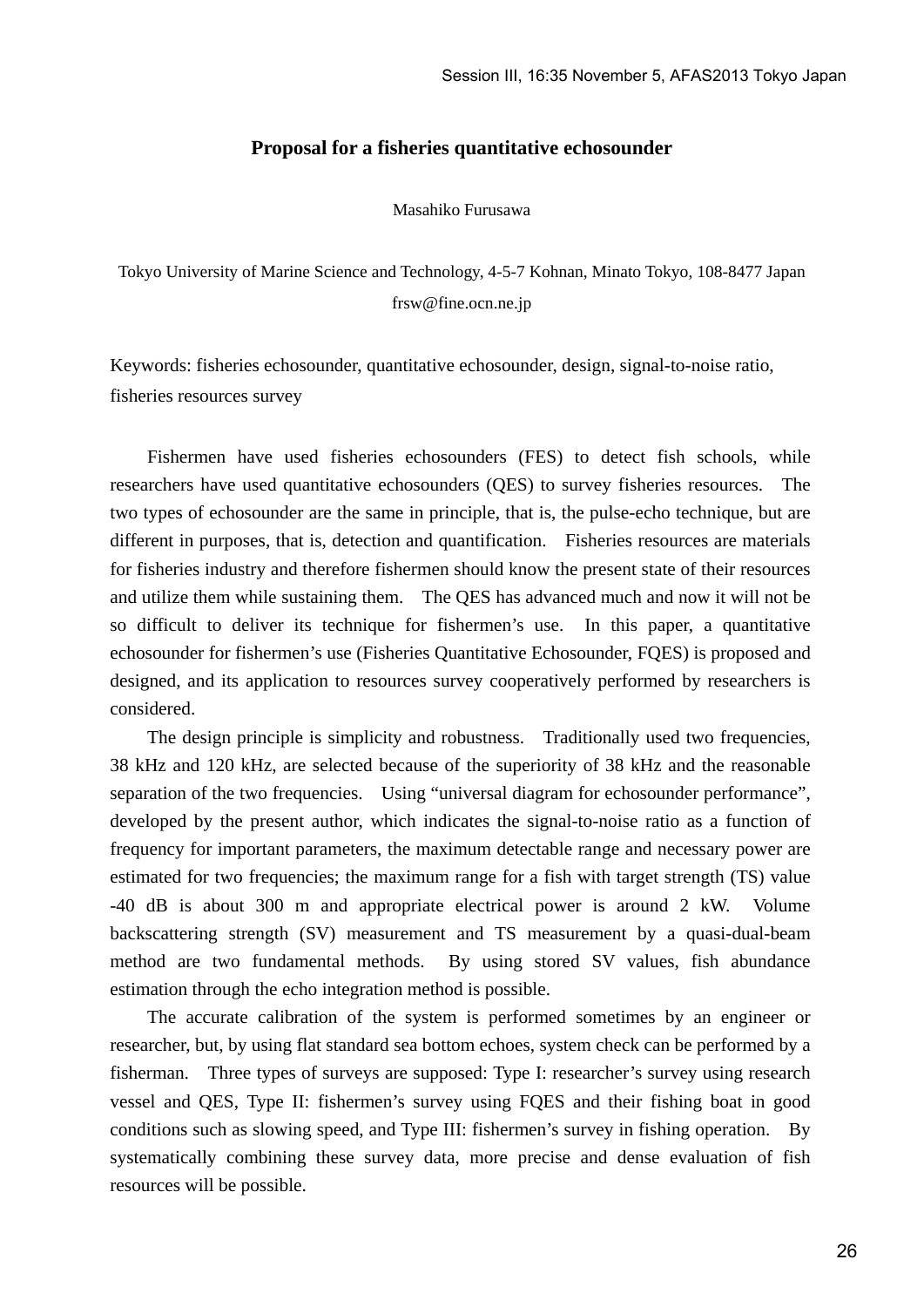## **Development of the simple system for measurement of fish distribution in shallow water usig GPS fish-finder**

Souichirou Matsushita<sup>1S\*</sup>, Yoshinori Miyamoto<sup>1</sup>, Keiichi Uchida<sup>1</sup>, Kouhei Hasegawa<sup>1</sup> and Toshiharu Kakihara<sup>1</sup>

<sup>1</sup> Tokyo University of Marine Science and Technology, 4-5-7 Konan Minato-ku Tokyo 108-8477 Japan.

\* Corresponding author: fafner\_in\_the\_azule@yahoo.co.jp

Keywords: GPS fish-finder, quantity of the fish shoal, volume-backscattering

Investigation of biomass by acoustic method in a shallow sea area does not advanced very much. The reasons are that the quantitative echo sounder is expensive. There is very little acquisition system that can be used in a simple way. The commercial GPS fish-finder are equipped on many small fishing boats. We thought that it might be able to use that GPS fish-finder instead of quantitative sonar. We tried to develop a system that can measure an approximate quantity and distribution of the fish shoal in a simple way using a GPS fish-finder. Generally, positional information and depth of the water information can be taken out in NMEA form from the commercial GPS fish-finder, but the sound signal cannot be taken out. Therefore we experimentally developed the device that take in an analog sound signal from a GPS fish-finder. This device that have AD converter can save the raw sound data of the GPS fish-finder by using recording software. Moreover, gain of the receiver amplifier was designed as 60 dB (low) and 80 dB (high). Because it was aimed to make the quantification in a simple way, frequency was used 50 kHz that less influence of a swimming posture and the beam shaking. Next we checked about the validity of this system at the Tateyama bay on October 24, 2012. After checking the validity of this system, we investigated at the Tateyama bay on April 25, 2013, and we could calculate the volume backscattering strength (SV) and area backscattering strength (SA). So, we have succeeded in developing a system that can measure a rough quantity and distribution of the fish shoal in a simple way by using the GPS fish-finder.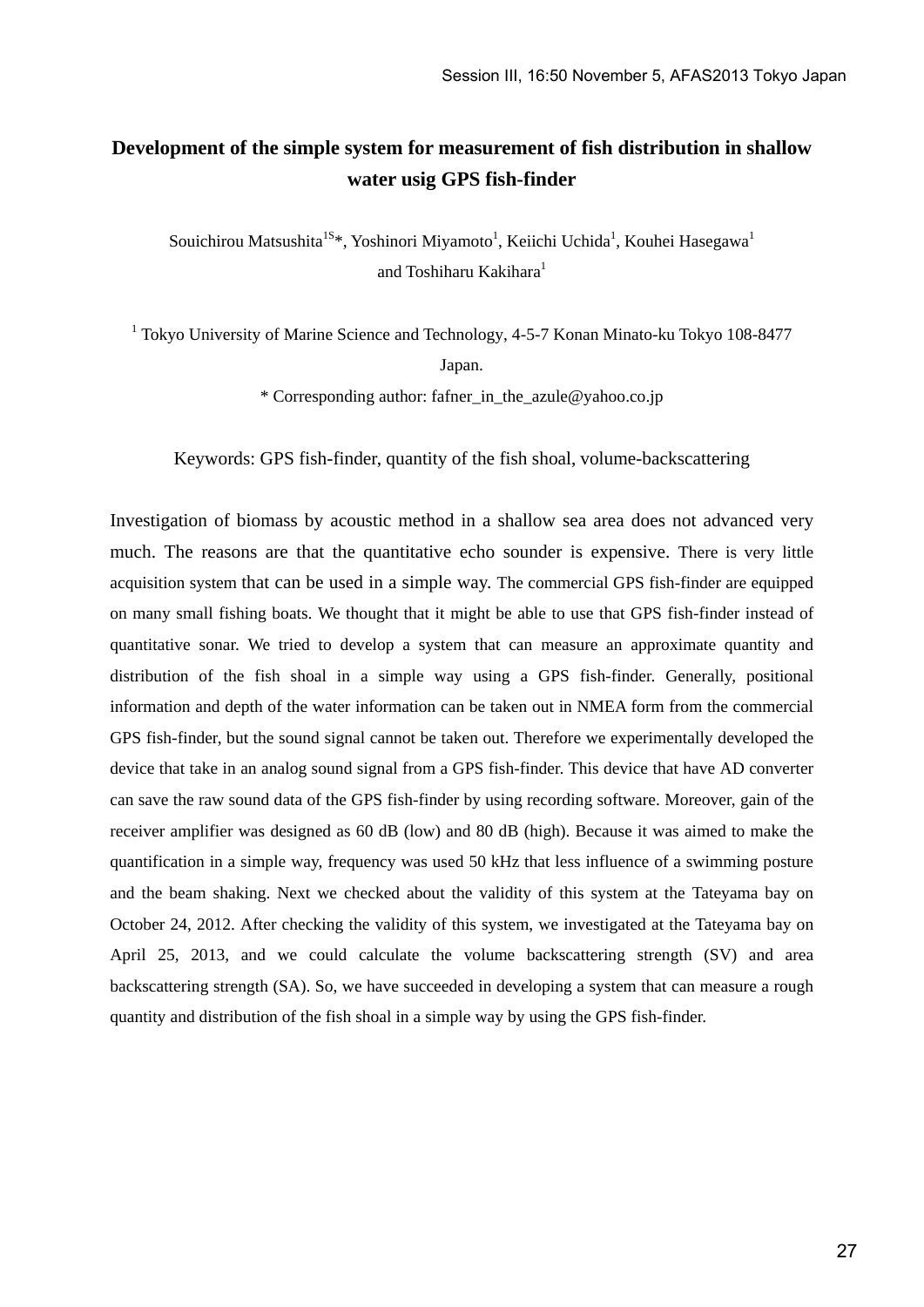#### **Development of a new chirp echo sounder**

Satoshi Misonoo<sup>1\*</sup>, Yuriko Ohnishi<sup>1</sup>, Yoshihiro Nishiyama<sup>1</sup>, Shinji Ogawa<sup>1</sup>

<sup>1</sup> FURUNO ELECTRIC CO., LTD., Nishinomiya, Japan \* satoshi.misonoo@furuno.co.jp

Keywords: fish, size, chirp, broadband

The fish size indication function has applied general type echo sounder so far, fishermen have requested to improve performance. In this background a new echo sounder was developed.

This echo sounder is using broadband chirp technologies to be able to get higher resolution images than the traditional echo sounders. Therefore the fish size information is improved by using chirp technologies.

In this presentation, we will introduce the feature of the echo sounder using some field images.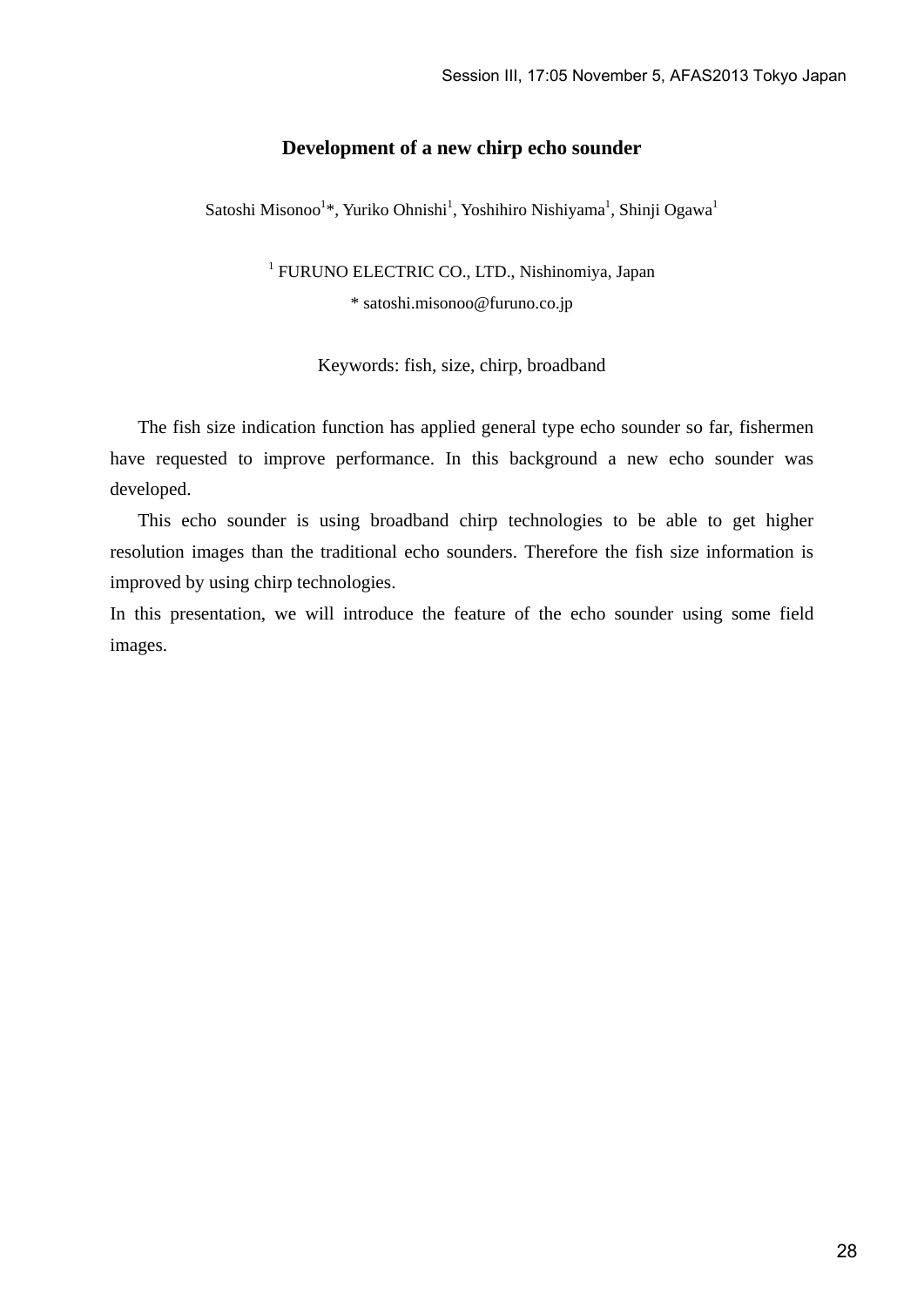## **The measurement of fish close to the bottom by the broadband split-beam echo sounder**

Tomohito Imaizumi<sup>1,2,Y</sup>\*, Kaoru Fujita<sup>1</sup>, Shintaro Yamasaki<sup>1</sup>, Koki Abe<sup>1</sup>, Koichi Sawada<sup>1</sup>, Masanori Ito<sup>2,3</sup>, Ikuo Matsuo<sup>2,3</sup>, Wang Youg<sup>4</sup>, Yasushi Nishimori<sup>4</sup>, Tomonari Akamatsu<sup>1,2</sup>

<sup>1</sup> National Research Institute of Fisheries Engineering, FRA, Ibaraki, 314-0408, Japan <sup>2</sup> Japan Science and Technology Agency, CREST, Tokyo, 102-0075, Japan

<sup>3</sup> Department of Information Science, Tohoku Gakuin University, 2-1-1 Tenjinzawa, Izumi-ku, Sendai,

Japan

4 Furuno Electric Co., Ltd., 9-52 Ashihara-cho, Nishinomiya,Hyogo, Japan \* Corresponding author: imat@affrc.go.jp

Keywords: Broadband, bottom trawl

It has been difficult to estimate the stock of fish close to the sea bed by conventional quantitative echo sounder. Because duration of a transmitted pulse is long enough to be mixed between the echoes from the fish and the bottom. Recentry, a broadband echo sounder was proved to have high spatial resolution using pulse compression technology. We identified individual echo trace and measured target strength of each benthic fish by using a broadband split-beam echo sounder (FSS-SBx, Furuno Electric Co. Ltd.,) during bottom trawling net. Acoustic data were measured by using the broadband split-beam echo sounder which can transmit liner FM chirp signal (70 kHz to 130 kHz). The distance resolution was approximately 8 cm. The survey was conducted at June 2012 off Choshi Japan by using Taka-maru (NRIFE, 67t). The depth sensors (ATD-HR, JFE Advantech co., Ltd.) was fixed at the upper and lower entrance of the trawl net. The difference of the measured depth and the bottom depth corresponds to the net height during trawling time by time.

The ratio of catch numbers, Japanese jack mackerel (*Trachurus japonicus*) accounted for approximately 60%, 30% were heterosomata (ex. flatfish), and 10% were other species (ex. octopus) in one seining net experiment. Although some echoes from pelagic school could be obtained, most of single echoes were measured close to the bottom. All fish echoed within the net height from the bottom were used for the further analysis. The average net height was 1.5m. A target strength was measured at the maximum echo intensity of an echo trace. The average target strength during the survey was -48.4 dB The body length estimated by the acoustic and direct catches by the trawl net was correlated well . The broadband split-beam ystem was proved to be a tool to observe benthic fish.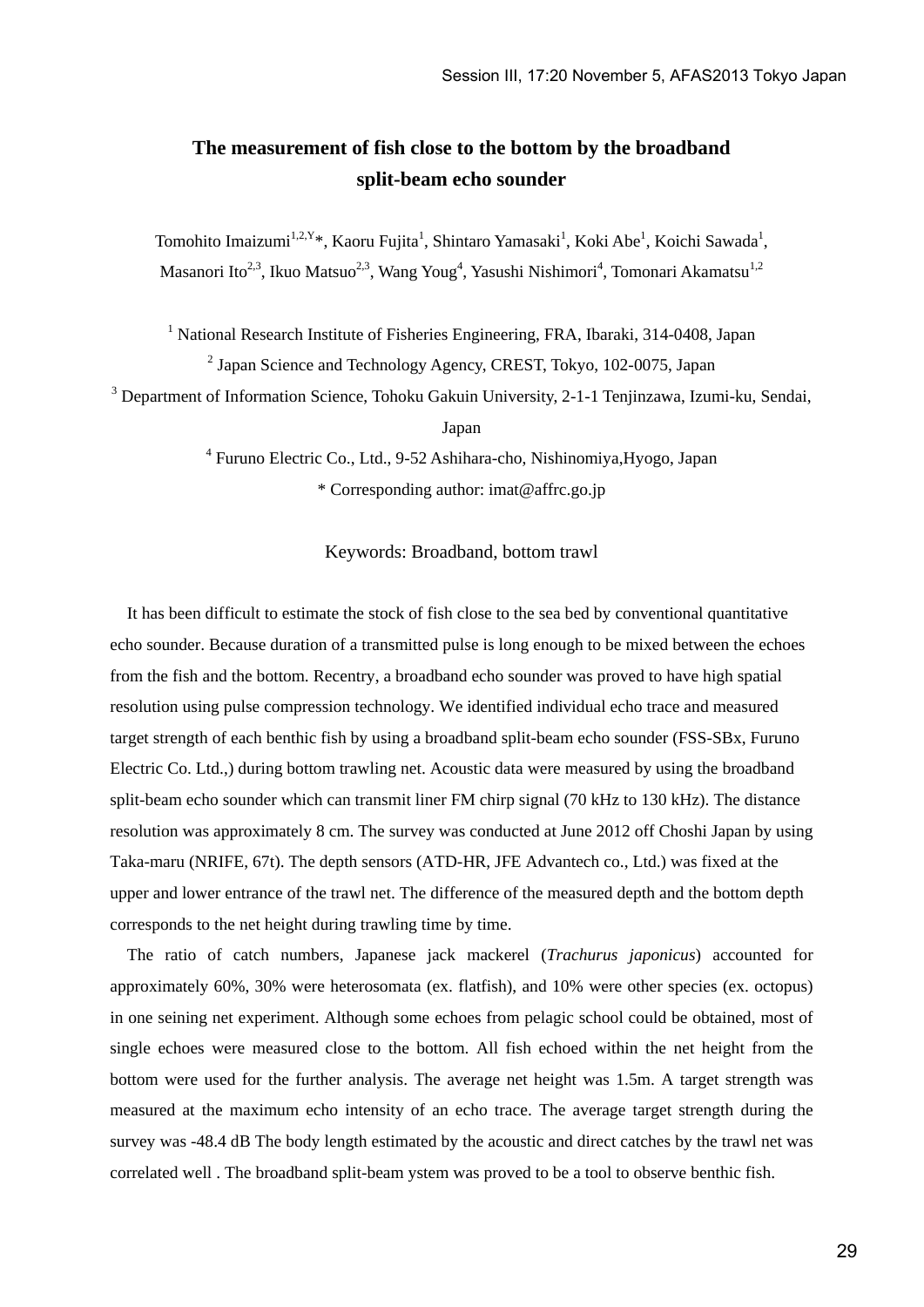## **Calibration of a high-frequency broadband echosounder using a 38.1-mm-diameter tungsten carbide sphere**

Aito Takeishi<sup>S</sup>, Kazuo Amakasu\*, and Yoshinori Miyamoto

Tokyo University of Marine Science and Technology, 4-5-7 Konan, Minato-ku, Tokyo 108-8477, Japan \*Corresponding author: amakasu@kaiyodai.ac.jp

Keywords: broadband echosounder, calibration, echo from front interface, standard sphere

 A high-frequency broadband echosounder operating at the frequency band 200–700 kHz was constructed. Although calibration of broadband echosounders can be performed by several ways, the standard-sphere technique using a tungsten carbide sphere is often applied to the calibration. For a good calibration, a sphere of appropriate size, which the frequency dependence of its target strength (TS) is weak at the frequency band of echosounder, should be chosen. For our system, a sphere of diameter 4 mm is reasonable. However, it is not easy to suspend such a small sphere on the beam axis and is not suitable for a field calibration. Therefore, we used a 38.1-mm-diameter tungsten carbide sphere which is usually used for the calibration of narrowband scientific echosounders. Although there are many resonances in the frequency dependence of the TS of the 38.1-mm sphere, to avoid the resonances, we employed the method presented by Dragonette et al. [J. Acoust. Soc. Am., 69, 1186-1189 (1981)] and Stanton and Chu [J. Acoust. Soc. Am., 124, 128-136 (2008)], which exploits the echo from the front interface of a sphere. The calibration measurement was conducted in a fresh water tank. The transmitted signal was a linear frequency modulated signal with a frequency sweep of 250–700kHz. The received echo waveform was pulse compressed to improve the range resolution. The echo from the front interface and other echoes were clearly separated and the system response could be obtained. In order to examine the accuracy of the calibration result, the TS spectrum of a 20.6-mm-diameter tungsten carbide sphere was measured. As a result, the measured and predicted TS spectra of the sphere of diameter 20.6 mm were in good agreement.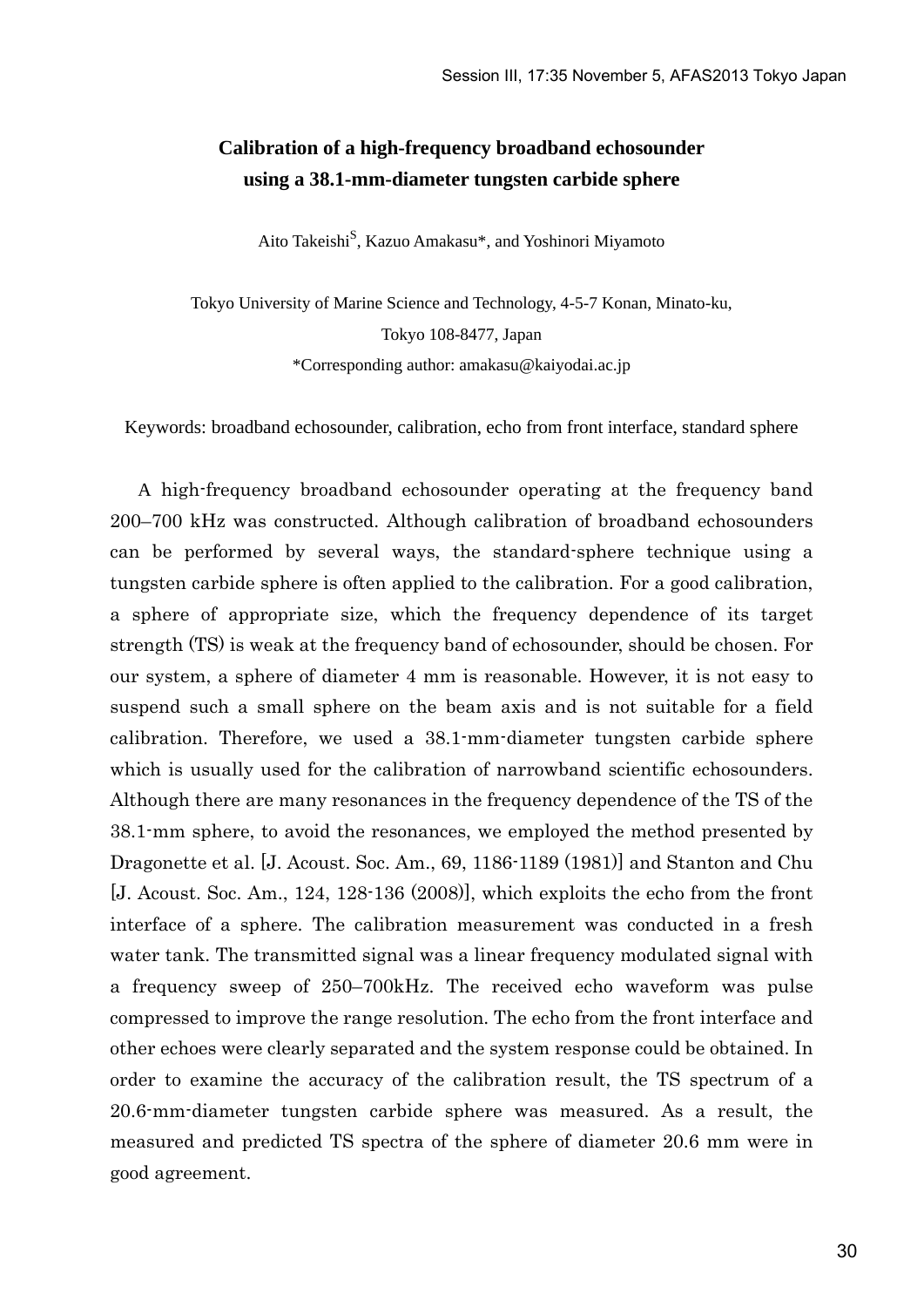#### **Listening to the Deep-Ocean: A global underwater noise monitoring initiative**

Michel André\*, Mike van der Schaar, Ludwig Houégnigan, Joan Castell and Antonio M. Sánchez

Laboratory of Applied Bioacoustics (LAB), Technical University of Catalonia, BarcelonaTech (UPC), Vilanova i la Geltrú, Barcelona, Spain \* Corresponding author: michel.andre@upc.edu

Keywords: underwater noise, marine observatories, marine life

The growing scientific and societal concern about the effects of underwater sound on marine ecosystems has been recently recognized through the introduction of several international initiatives aiming at measuring the environmental impact of ocean noise on large spatial and temporal scales. From a regulatory perspective, the European Marine Strategy Framework Directive includes noise as one of eleven descriptors to determine Good Environmental Status of the oceans. The Directive specifically requires Member States to provide a measure of annually averaged noise. LIDO (Listening to the Deep-Ocean Environment) has developed a software package that measures sound levels and monitors acoustic sources in real-time; this software is now operating to provide industry with an environmentally responsible approach. The system is currently operating worldwide from several wired and radio-linked platforms, including the JAMSTEC underwater observatories. Recently, through a zero-cost contract with the CTBTO (Preparatory Commission for the Comprehensive nuclear-Test Ban Treaty Organization), years of data from hydroacoustic stations were analysed to look for background noise trends and to detect cetacean presence. Here, we present the analysis of four CTBTO platforms, each covering 42 months of data, focussing especially on the estimation of background noise levels and the measurement of noise contributions from anthropogenic sources. Continuous monitoring of background noise will indeed help to understand whether long-term exposures to noise, in areas with intense shipping or seismic campaigns, for instance, might alter animal natural behaviour and may be used in the future to assess the effects of ocean noise on marine life.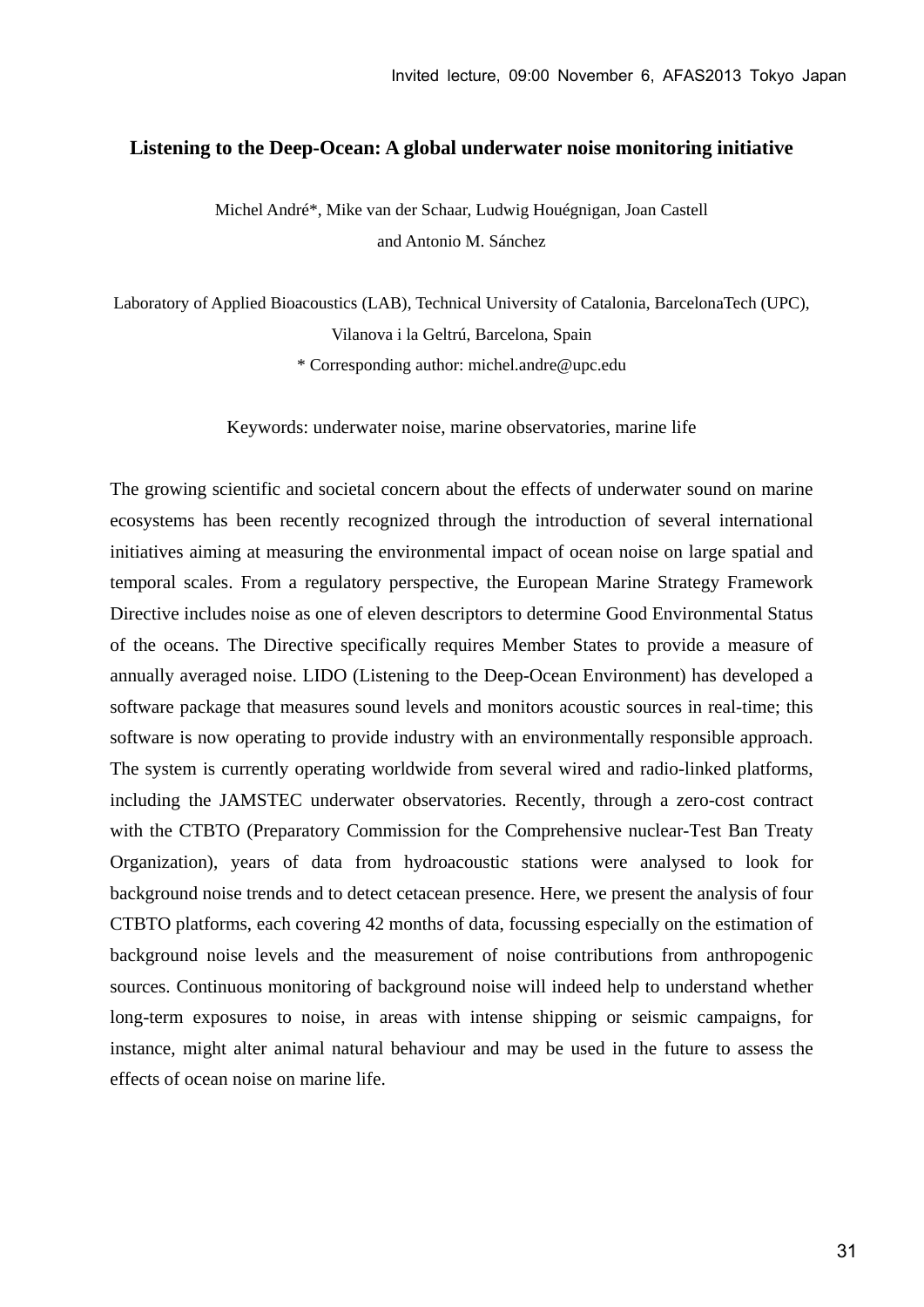#### **Passive acoustic monitoring of multiple cetacean species in the Istanbul strait**

Tomonari Akamatsu<sup>1,2</sup>\*, Ayhan Dede<sup>3,4</sup>, Saho Kameyama<sup>5</sup>, Arda M. Tonay<sup>3,4</sup> and Ayaka A. Öztürk<sup>3,4</sup>

<sup>1</sup> National Research Institute of Fisheries Engineering, FRA, Ibaraki, 314-0408, Japan <sup>2</sup> Japan Science and Technology Agency, CREST, Tokyo, 102-0075, Japan <sup>3</sup> Istanbul University, Faculty of Fisheries, Department of Marine Biology, Istanbul, Turkey <sup>4</sup> Turkish Marine Research Foundation (TUDAV), PO Box: 10 Beykoz, Istanbul, Turkey <sup>5</sup> Graduate School of Informatics, Kyoto University, Kyoto, 606-8501, Japan \* Corresponding author: akamatsu@affrc.go.jp

Keywords: echolocation, harbor porpoise, common dolphin, bottlenose dolphin.

 The Istanbul Strait (*Bosphorus*) is a part of the Turkish Straits System, connecting the Aegean Sea and the Black Sea. There are three cetacean species in the Strait, namely the harbor porpoise (*Phocoena phocoena*), the common dolphin (*Delphinus delphis*), and the bottlenose dolphin (*Tursiops truncatus*). To monitor the presence of the cetaceans, a fixed stereo passive acoustic monitoring system (A-tag) was deployed in the middle of the Strait from July 2009 to September 2010. In total 26,814 click trains were detected. Presence, direction and inter-click intervals of phonating cetaceans were measured. Nocturnal presence was prominent in March and April. In this season, the cetaceans were concentrated in one specific direction from the fixed monitoring system. Short range sonar was commonly detected. In contrast, they were found in all directions for the rest of the year and ICIs could reach up to 150 ms. We tried to use two-band spectrum intensity ratio at 130 kHz and 70 kHz to identify Phocoenidae out of Delphinidae. Acoustic identification was verified by visual identification of species to assess accuracy of acoustic detection probability. Even different ration of species mixture between 26% and 80%, >80% correct detection and <20% false alarm for both species were confirmed. Dominant species in spring was suggested to be harbor porpoises in the present study site. Our findings suggest that odontocetes especially harbor porpoises were feeding or socializing in spring and mostly travelling in the other seasons. It is well known that pelagic fih such as sprat and bluefish start their migration from the Aegean Sea to the Black Sea in spring.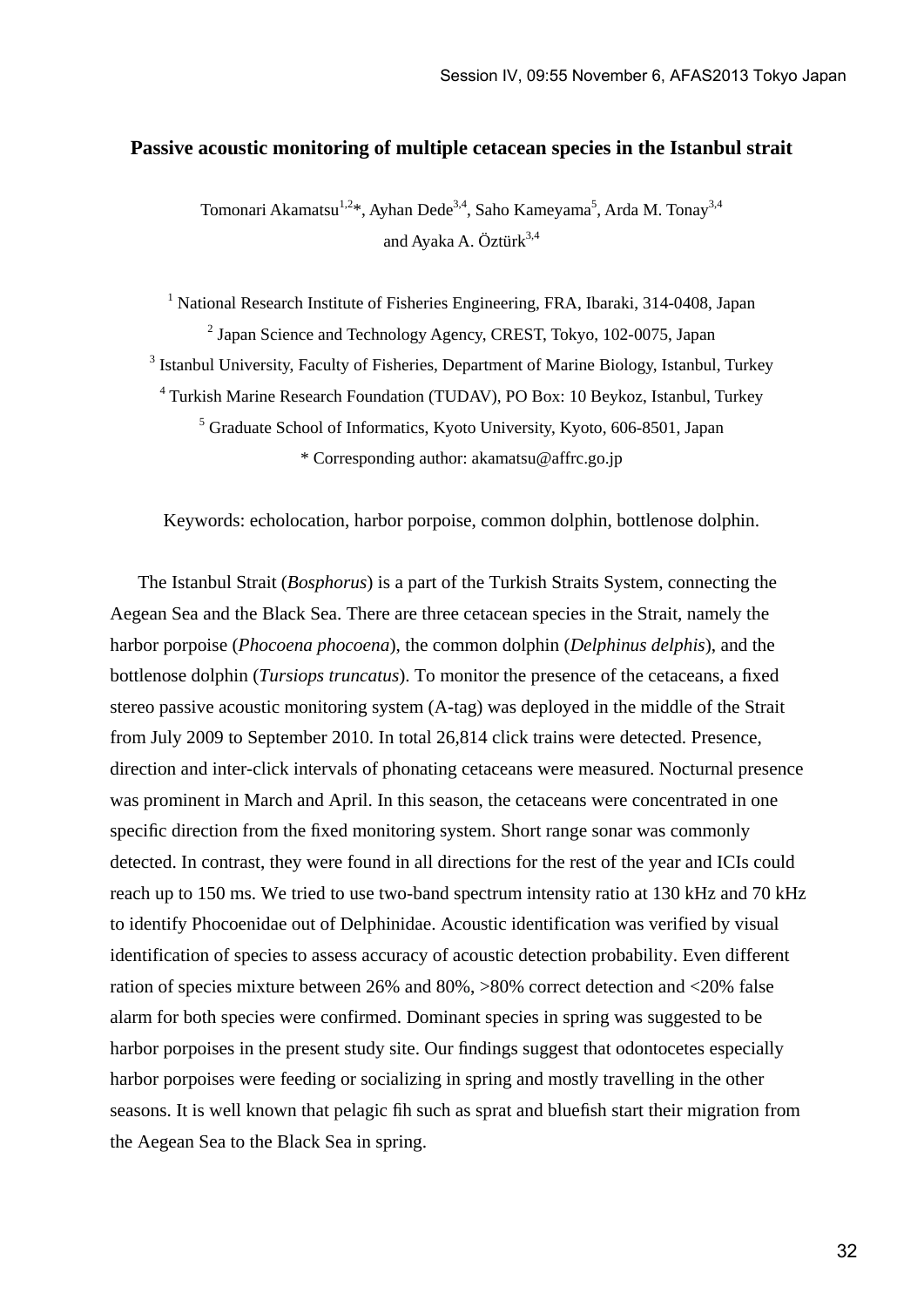## **Underwater noise and behavior characteristics of pacific cod in Jinhae Bay, Korea**

Hyeon-Ok Shin

Division of Marine Production System Management, Pukyong National University 45 Yongso-ro, Nam-Gu, Busan, 608-737, Korea

Keywords: underwater noise, behavior, Pacific cod, acoustic telemetry, Jinhae Bay

In order to collect basic information of migration of pacific cod (*Gadus macrocephalus*), we investigate the behavior of pacific cod during winter in Jinhae Bay. Three wild fish (WC1 to WC3) were tagged with the acoustic tags by surgical internal method, and average total length and weight of tagged fish was 2.4 kg( $\pm$ 0.4) and 68.0 cm( $\pm$ 7.5), respectively. To detect tagged fish escaping from Jinhae Bay, six acoustic receivers (VR2) were moored at 5 m water depth layer below sea surface with an interval of 1 km along the mouth of the bay. The movement route of tagged fish was tracked using VR28 tracking system with four directional hydrophones. Three tagged fish, WC1 to WC3, were individually released within the bay on 12 to January and 14 February, 2011. WC1 and WC3 preferred to stay around the release points, and it did not escape from the bay during the experiment. However, WC2 moved toward the mouth of the bay and showed circular turning around with an interval of 15 to 20 minutes. The time required for making one circular turning around of the fish was 10 minutes, approximately. 1.1 hours later from releasing the fish completely passed the submerged underground tunnel constructed for passing cars. The fish after cross passing the submerged tunnel showed the movement behavior toward the mouth of the bay. During the experiment, maximum swimming speed was 2.9 TL/s and minimum was 0.5 TL/s. The underwater noise level in 5 m depth below sea surface measured around the submerged tunnel on 14 February 2013 was 123 to 124.0 dB (re 1 $\mu$ Pa). The noise level was increased 3.7 to 5.4 dB (re 1 $\mu$ Pa) than before construction of the tunnel.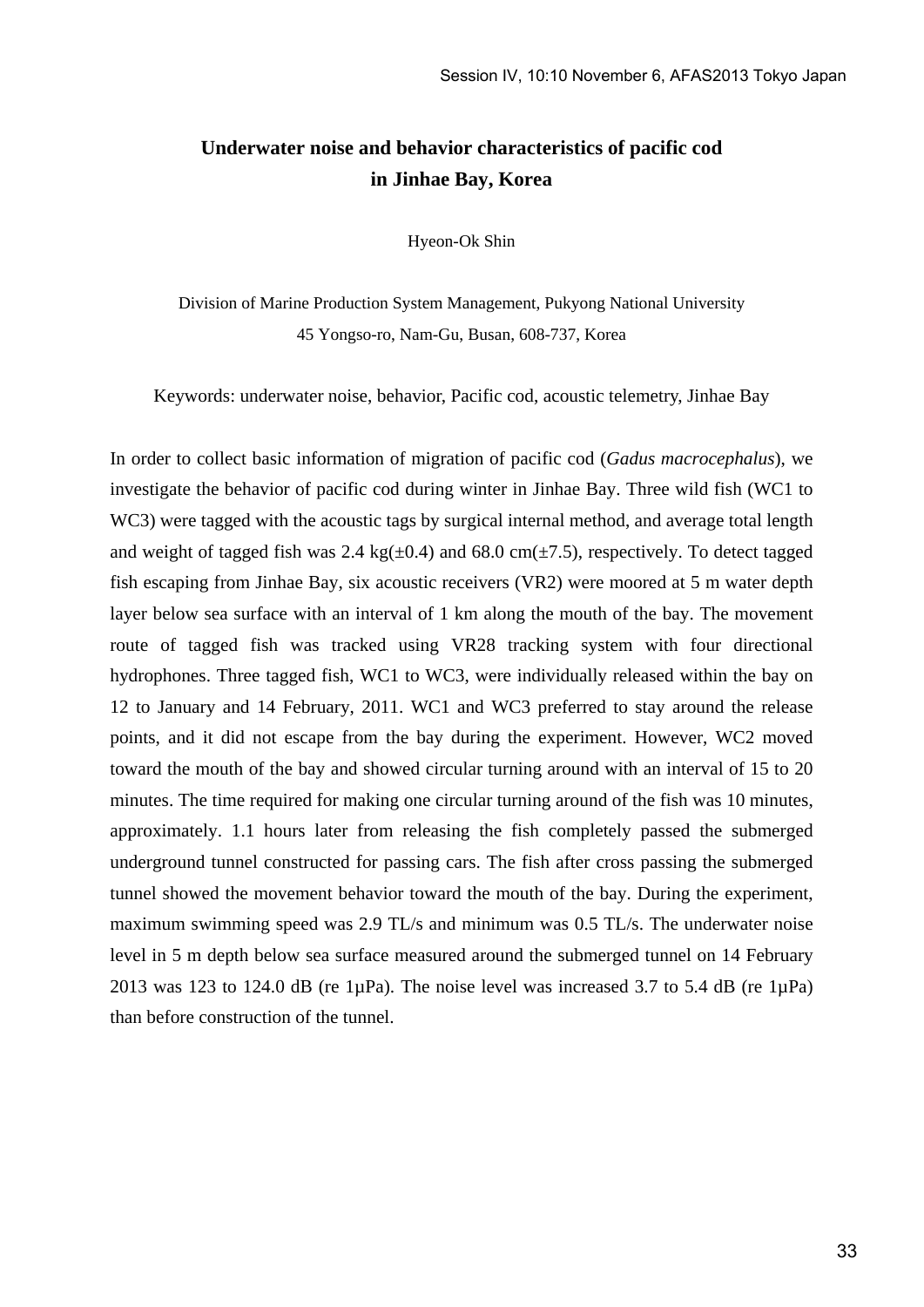#### **Application equipment using correlation ASIC**

Toyoki Sasakura

Fusion Incorporation sasakura@fusion-jp.biz

 We had developed the correlation ASIC for underwater applications. The correlation ASIC can realize an advanced application for small sizing, low power dissipation and improved SN ratio. Biotelemetry device should be small, long life, easy treatment and new technology. Fusion Inc. have developed new equipment using the correlation ASIC FDC-1024 for underwater acoustic application shown in Fig.1. The Pinger receiver FMR-1000 can collect the Gold code pinger signal to SD card in three month. The Net mouth distance measurement SDKN-500 can measure the distance of net mouth and measured results are stored to SD card. The small size transponder FTP-250 responses to Gold code signal and transmits another Gold code signal to calling transducer. The Remote temperature device FRTD-600 transmits depth and temperature data using Gold code signal. The Interfish telemetry is very unique device. It can simultaneously transmit and receive multiple Gold code signals between multiple fish. It is also the device that has two functions of pinger and logger. The data of another fish behavior is stored to SD card of another fish device. Such a thing has been realized because there was existence of the correlation ASIC.

*Latest products using custom correlator ASIC FDC-1024* 

- **Pinger receiver**
- **Net mouth distance measurement**
- $\bullet$  Small size transponder
- **Remote temperature device**
- **Interfish telemetry device**
- **Tiny pinger (depth+temp.)**



Fig.1 Hydroacoustic equipment using ASIC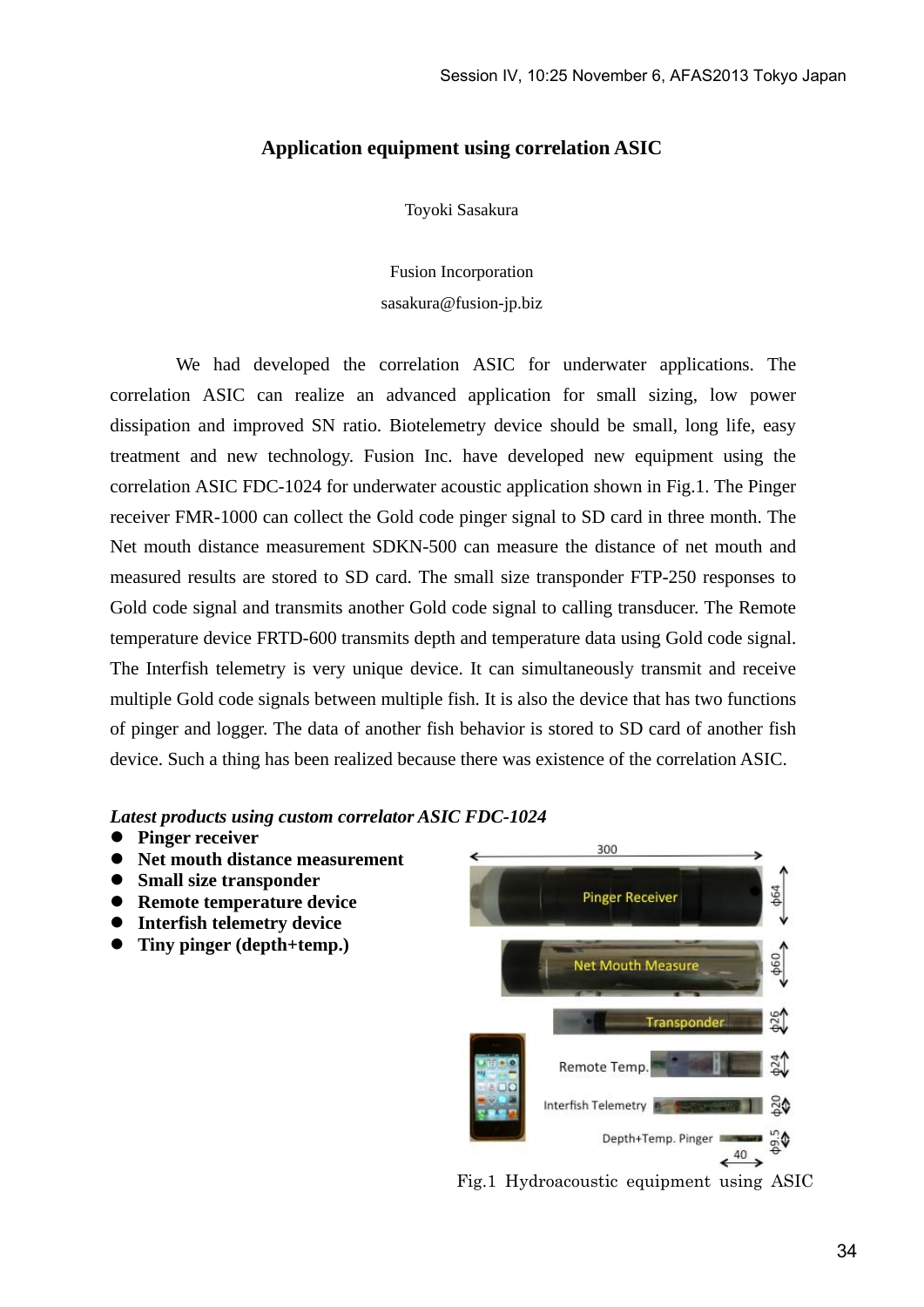## **Acoustic estimation of effective gathering range of squid jigging boat equipped with fishing lights**

Yoshimi Takao<sup>1</sup>\*, Hideo Takahara<sup>2</sup>, Takafumi Shikata<sup>3</sup>, Susumu Namari<sup>4</sup>, Toyoki Sasakura<sup>4</sup>, Toshihiro Watanabe<sup>1</sup>

<sup>1</sup> National Research Institute of Fisheries Engineering, Fisheries Research Agency, 7620-7 Hasaki, Kamisu, Ibaraki 314-0408, Japan.

 $2$  Miyazu Laboratory, Japan Sea National Fisheries Research Institute, Fisheries Research Agency, 1721, Odashukuno, Miyazu, Kyoto 626-0052, Japan.

3 Ishikawa Prefecture Fisheries Research Center, 7 Shinko 3-chome, Ushitsu Noto, Housu, Ishikawa 927-0435, Japan.

> 4 Fusion Incorporation, 1-1-1-806 Daiba Minato-ku, Tokyo 135-0091, Japan. \* Corresponding author: ytakao@affrc.go.jp

Keywords: acoustic tag, fishing light, Japanese common squid, sonar, echosounder.

 The effective range of fishing light for the Japanese common squid (*Todarodes pacificus*) jigging was investigated using acoustic methods in the Sea of Japan in late August 2011 and 2012. A research vessel (R.V. Kaiyo Maru No.5, 495 G.T.) collected acoustic signals of a sonar and a quantitative echosounder from squid around a jigging boat (R.V. Hakusan Maru, 167 G.T.) equipped with 78 metal halide lamps (total electric power 234 kW). Digital images of sonar echogram were composed to make maps which can be used to measure locations, sizes, and relative echo intensity of squid schools. Behavior of individual squid was observed by an acoustic coded tag with a depth-sensor (FPX, Fusion Inc.). A receiver with four hydrophones (FRX, Fusion Inc.) was equipped with on each vessel. The tag was attached on a backside of fin of squid onboard the research vessel. Total 81 tagged squids were released from the research vessel in seven nights and the distance between the vessels at release time ranged from 0.25 to 2.0 nautical miles (nmi). The signals from total 43 squids (53%) were received at the jigging boat after 1 - 3 hours from their release. Among them the signals from the two of four squids which were released at 2.0 nmi were received at the jigging boat. From these results, the effective gathering range of this jigging boat with 78 metal halide lamps was estimated to be at least 2.0 nmi.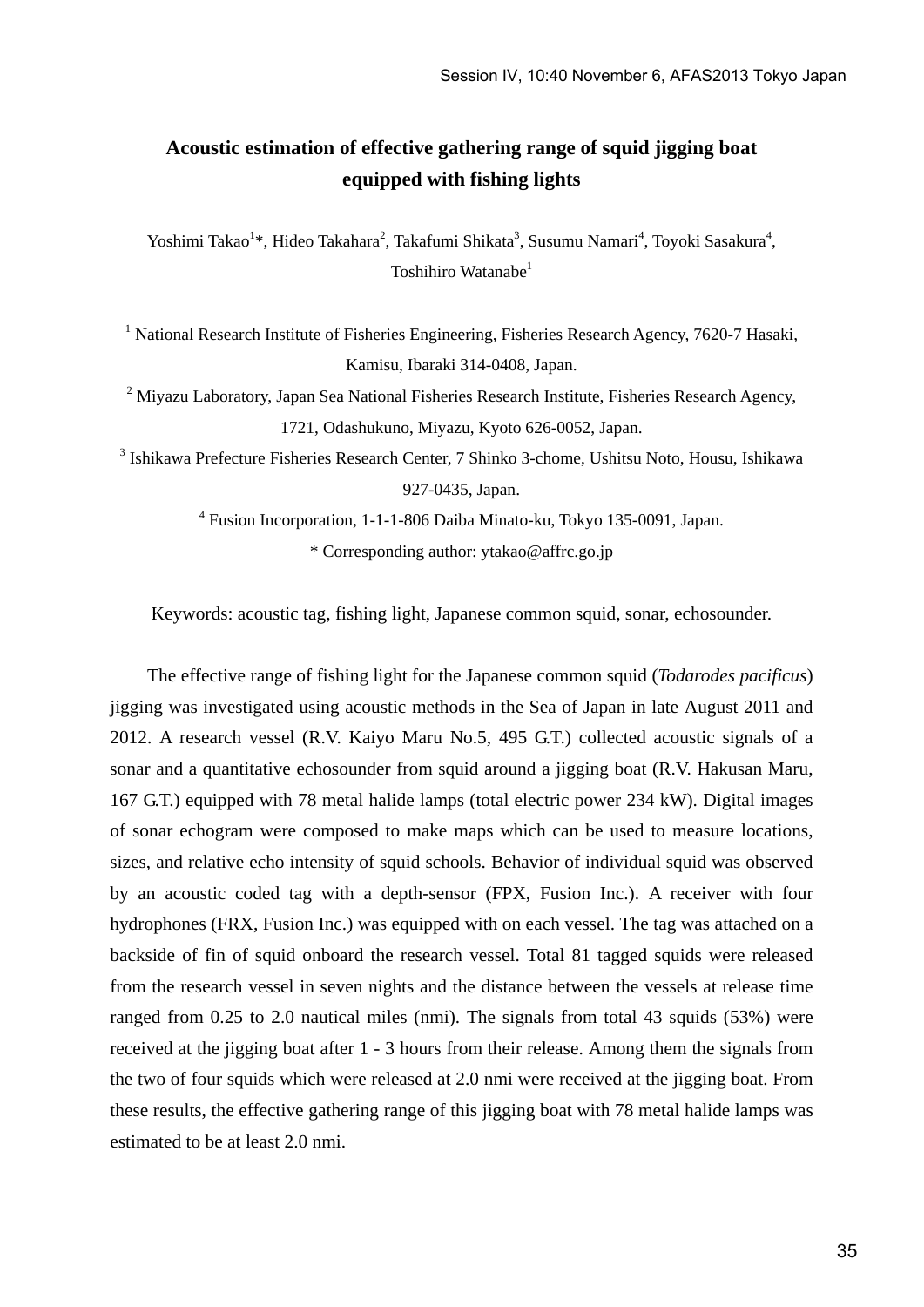## **Growth of swimbladder and acoustical behavior of walleye pollock (***Theragra chalcogramma***) larvae**

Koki Abe<sup>1\*</sup>, Hae-Kyun Yoo<sup>2</sup>, Hideo Takahara<sup>3</sup>, Jun Yamamoto<sup>4</sup>, and Kazuo Amakasu<sup>5</sup>

<sup>1</sup> National Research Institute of Fisheries Engineering, Fisheries Research Agancy, 7620-7, Hasaki, Kamisu, Ibaraki, 314-0408 JAPAN. <sup>2</sup> Graduate School of Fisheries Sciences, Hokkaido UNIV., 3-1-1, Minato, Hakodate, Hokkaido, 041-8611 JAPAN. <sup>3</sup>Japan Sea National Fisheries Research Institute, Miyazu Lab., Fisheries Research Agancy, 1721, Odasyukuno, Miyazu, Kyoto, 626-0052 JAPAN. 4 Field Science Center for Northern Biosphere, Hokkaido UNIV., 3-1-1, Minato, Hakodate, Hokkaido, 041-8611 JAPAN. <sup>5</sup>Tokyo University of Marine Science and Technology, 4-5-7, Konan, Minato-ku, Tokyo, 108-8477 JAPAN.

\* Corresponding author: abec@fra.affrc.go.jp

Keywords: swimbladder, walleye pollock, larvae, resonance

 In this study, we observed swimbladder of walleye pollock larvae and investigated acoustic characteristics. Understanding the dynamics in early life history of walleye pollock is important for resource management. There is little knowledge about acoustic characteristics of walleye pollock larvae around Japan. Acoustic scattering properties are estimated theoretically from swimbladder shape. The larvae were hatched from spawning fish that had been kept in experimental tank of Hokkaido University. The eggs were collected through a filter and transferred to incubator. Swimbladder shape were observed using an optical microscope, and photographed with a digital camera. The outlines of swimbladder were traced from these digital photos to observe the shape. As a result of estimated target strength (TS) by the resonance model using swimbladder shape, resonance frequency  $f_0$  was approximately 115 kHz, that parameters were swimbladder length by height  $b/a = 0.5$ , fish length  $l = 0.5$  mm,  $a/l = 0.04$ , depth  $d = 10$  m. The result shows that frequency responses of estimated TS were gentle.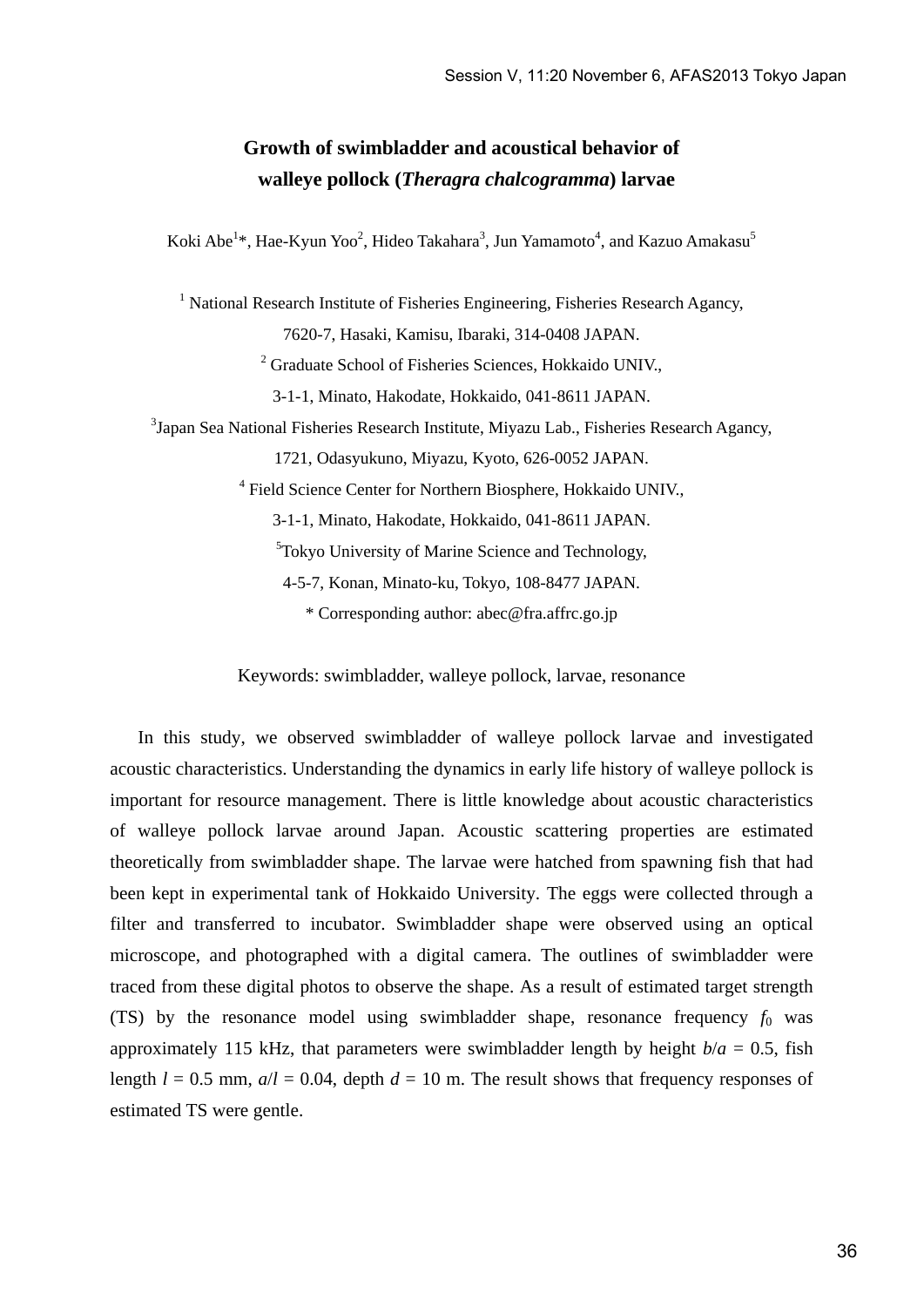## **Ex situ, in situ, and modeled target strength estimation of the large jellyfish**  *Nemopilema nomurai*

Eun-A Yoon<sup>1Y</sup>, Doo-Jin Hwang<sup>1\*</sup>, Miyuki Hirose<sup>1</sup> and Tohru Mukai<sup>2</sup>

<sup>1</sup> Division of Marine Technology, Chonnam National University, Yeosu 550-749, Korea <sup>2</sup> Faculty of Fisheries Science, Hokkaido University, Hakodate, Hokkaido 041-8611, Japan \* Corresponding author: djhwang@jnu.ac.kr

Keywords: jellyfish, *Nemopilema nomurai*, bell diameter, target strength

As a target species, the jellyfish, which has a body composition of 95% water, has been difficult to detect acoustically because there is not much difference in signal impedance between seawater and jellyfish. However, the distribution and abundance of jellyfish has been estimated by Lynam (2006), Alvarez Colombo et al. (2009), and Graham et al. (2010) using acoustic measurement.

 This study was a baseline study to estimate the distribution and abundance of *Nemopilema nomurai* in Korea, Japan and China. Our goal was to find the target strength (TS) - bell diameter (BD) relationship for *N. nomurai* by ex situ, in situ, and modeling methods.

For the *ex situ* experiment, we applied a frequency of 38 kHz (EK500, Simrad) to tethered *N. nomurai* in a seawater tank (5 m length  $\times$  5 m width  $\times$  5 m height) at the Aquaculture Center of Chonnam National University, Yeosu, Korea, in August 2009. An underwater video camera was used to monitor behavior and tilt angle of *N. nomurai* during acoustic measurements.

 For the *in situ* experiment, TS was measured using two frequency, 38 and 120 kHz (EK500, Simrad), while on-board the training vessel "Dong Baek" of Chonnam National University between the northern part of the East China Sea (ECS) and the southern part of Jeju Island in June 2010. Sampling to identify the target species and size composition was carried out with a framed midwater trawl  $(2 \text{ m} \times 2 \text{ m}$  opening, 0.3 mm mesh). The net was towed for about 10 min at a speed of 2 - 4 knots.

 Sound scattering by *N. nomurai* was estimated by the distorted wave-Born approximation (DWBA) model. The input parameters of *N. nomurai* were *g*=1.0040, *h*=1.0008, and the body shape description from Hirose et al. (2007) and Hirose et al. (2009).

Results of the TS – BD relationship for *N. nomurai* are presented and discussed.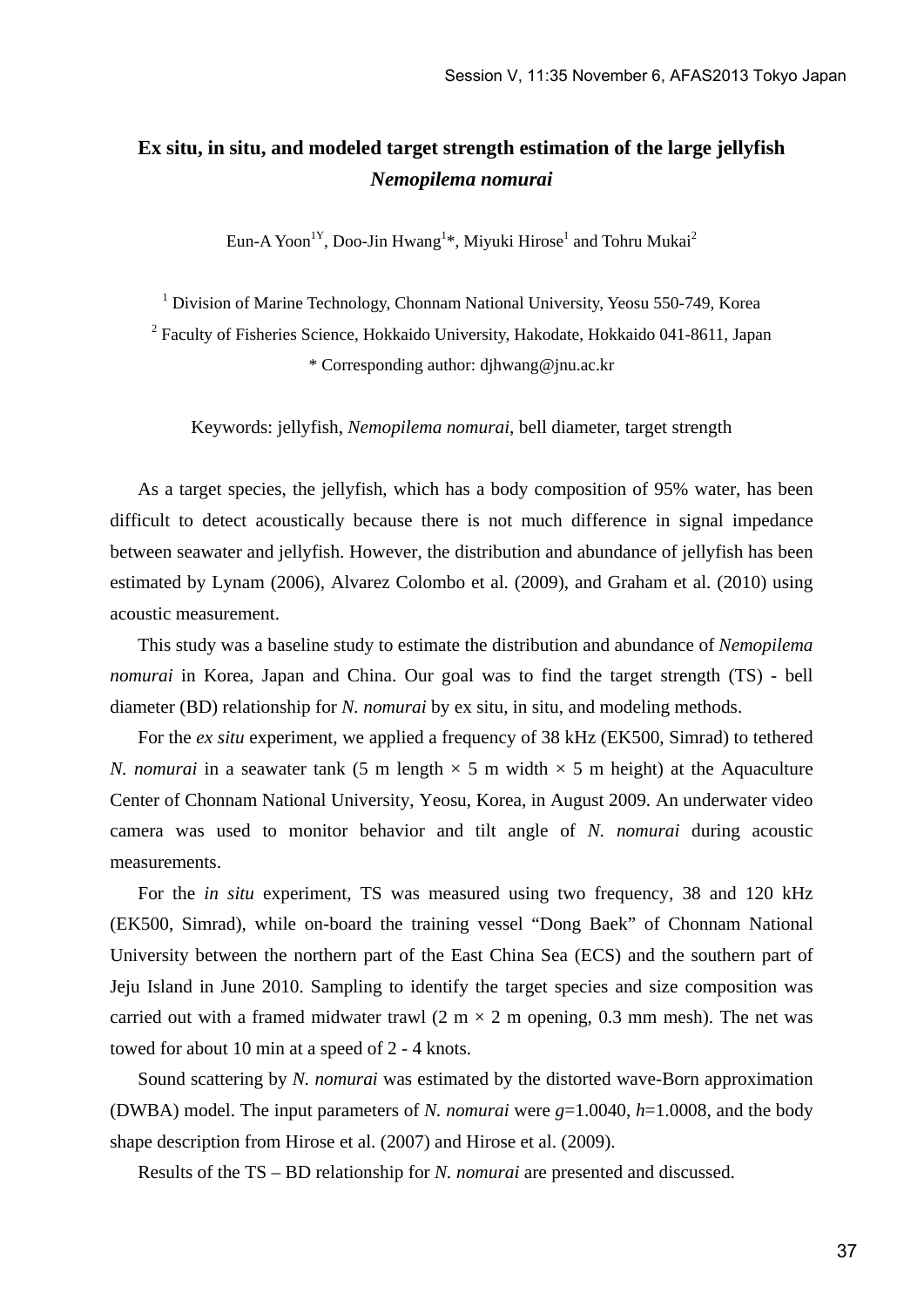#### **Target strength of copepods (***Neocalanus cristatus***) with oil sacs at 120 kHz**

Yoshiaki Fukuda<sup>1Y</sup>\*, Kouichi Sawada<sup>1</sup>, and Tohru Mukai<sup>2</sup>

<sup>1</sup> Fisheries Research Agency, National Research Institute of Fisheries Engineering, 7620-7 Hasaki,

Kamisu, Ibaraki, 314-0408, Japan

<sup>2</sup> Hokkaido University, 3-1-1, Minato-cho, Hakodate, Hokkaido 041-8611, Japan

\* Corresponding author: yoshif@affrc.go.jp

Keywords: Copepods, *Neocalanus cristatus*, Oil sacs, Target strength

 Among the zooplankton, copepods are an integral component of oceanic ecosystems. Large grazing copepods *Neocalanus cristatus* are known to be preyed upon by some pelagic fishes, whales, and sea birds. Late copepodite stages of *N*. *cristatus* store copious quantities of liquid wax in an oil sac. In this study, we examined the difference in target strength (TS) by the oil sac presence. Side-aspect target strength of *N*. *cristatus* was measured as a function of the incident angle of the ensonified wave in a seawater tank  $(3.7 \times 2.2 \times 2.2 \text{m})$  in June 2 and 9, 2013 using an echo sounder (KFC3000, Sonic Ltd.) at 120 kHz. A specimen was tethered as its lateral aspect faced to the transducer, and the transducer was rotated around the specimen from  $-40^{\circ}$  to  $40^{\circ}$  at intervals of 1 degree. These measurements were compared with the theoretical predictions by the Distorted-Wave Born Approximation-based deformed-cylinder model (DWBA model).

 The target strength patterns of 12 individuals' *N*. *cristatus* (Prosome length: PL = 6.8 - 7.9 mm) were measured. And we made comparison with an estimate value by the DWBA model. The value of density contrast (*g*) and sound speed contrast (*h*) of *N*. *cristatus* for DWBA model calculation was  $g = 1.0022$  and  $h = 1.0163$ , measured by a past, respectively. As a result, our data corresponded with DWBA model for TS of copepod without or with small oil sac but mismatches for copepod with large oil sac. The TS pattern of copepod without or with small oil sac and DWBA model estimation become the form of the convex on the main lobe, but copepod with large oil sac become the form of the concave on that. This is considered to be due to the difference of g value between body and oil sac, and we will study including examination of models to be used in the future.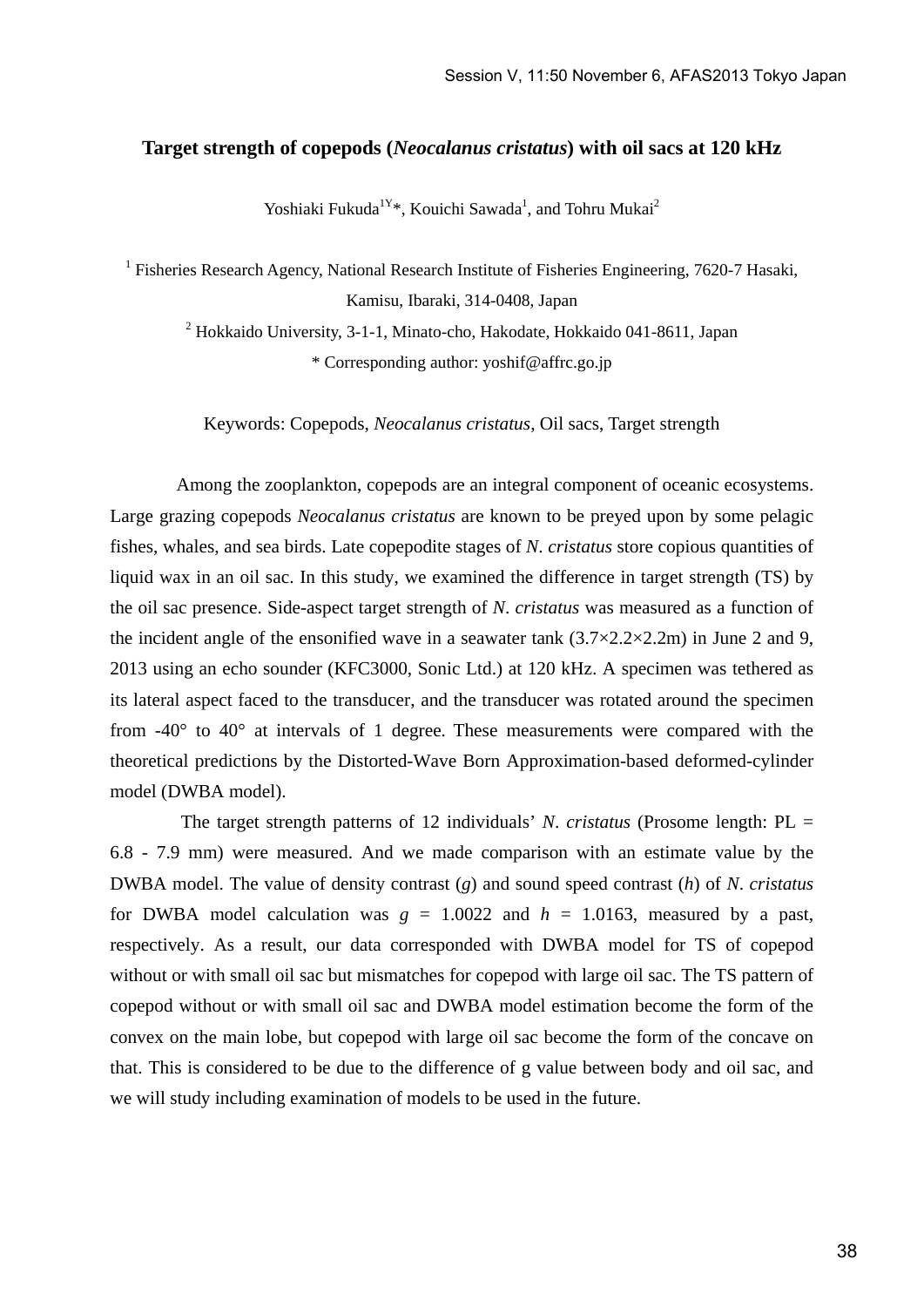## **The effect of material properties on euphausiid (***Thysanoessa* **spp.) target strength estimated using an acoustic scattering model**

Takuya Mizukami $^{1S_{\rm \ast}},$  Kosuke Yamazaki $^2$ , Tohru Mukai $^3$ , Yoshiaki Fukuda $^4$ Kouichi Sawada<sup>4</sup>, Kazuhiko Itaya<sup>5</sup>, Kohji Iida<sup>3</sup>

<sup>1</sup> Graduate School of Fisheries Sciences, Hokkaido University, 3-1-1 Minato, Hakodate, Hokkaido 041-8611, Japan

<sup>2</sup> School of Fisheries Sciences, Hokkaido University, Minato, Hakodate, Hokkaido 041-8611, Japan

<sup>3</sup> Fuculty of Fisheries Sciences, Hokkaido University, Minato, Hakodate, Hokkaido 041-8611, Japan

<sup>4</sup> National Research Institute of Fisheries Engineering, Fisheries Research Agency, 7620-7, Hasaki, Kamisu, Ibaraki 314-0408, Japan

<sup>5</sup> Wakkanai Research Institute, Fisheries Research Department, Hokkaido Research Organization,

4-5-15 Suehiro, Wakkanai, Hokkaido 097-0001, Japan

\* Corresponding author: mizukami.687@gmail.com

Keywords: *Thysanoessa* spp, DWBA, material properties, *ex situ* TS measurement

The target strength (TS) of euphausiids (*Thysanoessa* spp.) has been estimated using a distorted-wave Born approximation (DWBA) model with parameters which assumed that the euphausiid body has homogeneous properties. However, the properties of different body parts (cephalothorax and abdomen) are likely to differ, leading to inaccurate TS estimation. Therefore, it is crucial to examine these consequences by measuring the density contrast *g* of the cephalothorax and abdomen separately.

This study compared the TS measured using a 120-kHz echosounder with the theoretical TS calculated for the cephalothorax and abdomen of *g*. Euphausiids were sampled using an 80-cm ring net in the Okhotsk Sea and Funka Bay, Hokkaido, Japan. The *ex situ* side aspect TS of euphausiids was measured in a  $3.7 \times 2.2 \times 2.2$ -m seawater tank. The *g* value of the cephalothorax and abdomen was  $1.021 \pm 0.009$  (mean  $\pm$  SD) and  $1.035 \pm 0.006$ , respectively, on November 2012, while the respective results on July 2013 were  $1.027 \pm 0.012$ and  $1.046 \pm 0.003$ . The sound-speed contrast *h* was estimated to be 1.046 (water temperature 2.0°C) on July 2013.

The theoretical and measured TS indicated similar values around the main-lobe, while the theoretical value was slightly higher than the measured TS at the side-lobe. In conclusion, we confirmed the accuracy of using a DWBA for estimating the TS of euphausiids. In addition, the different *g* values of the cephalothorax and abdomen for estimating the dorsal aspect TS at 120 and 200 kHz were examined. The DWBA using the minimum *g* at the cepahlothorax and the maximum *g* at abdomen were similar to the value at main-lobe, but higher (maximum 10dB) than at the side-lobe using same *g* along the euphausiid body.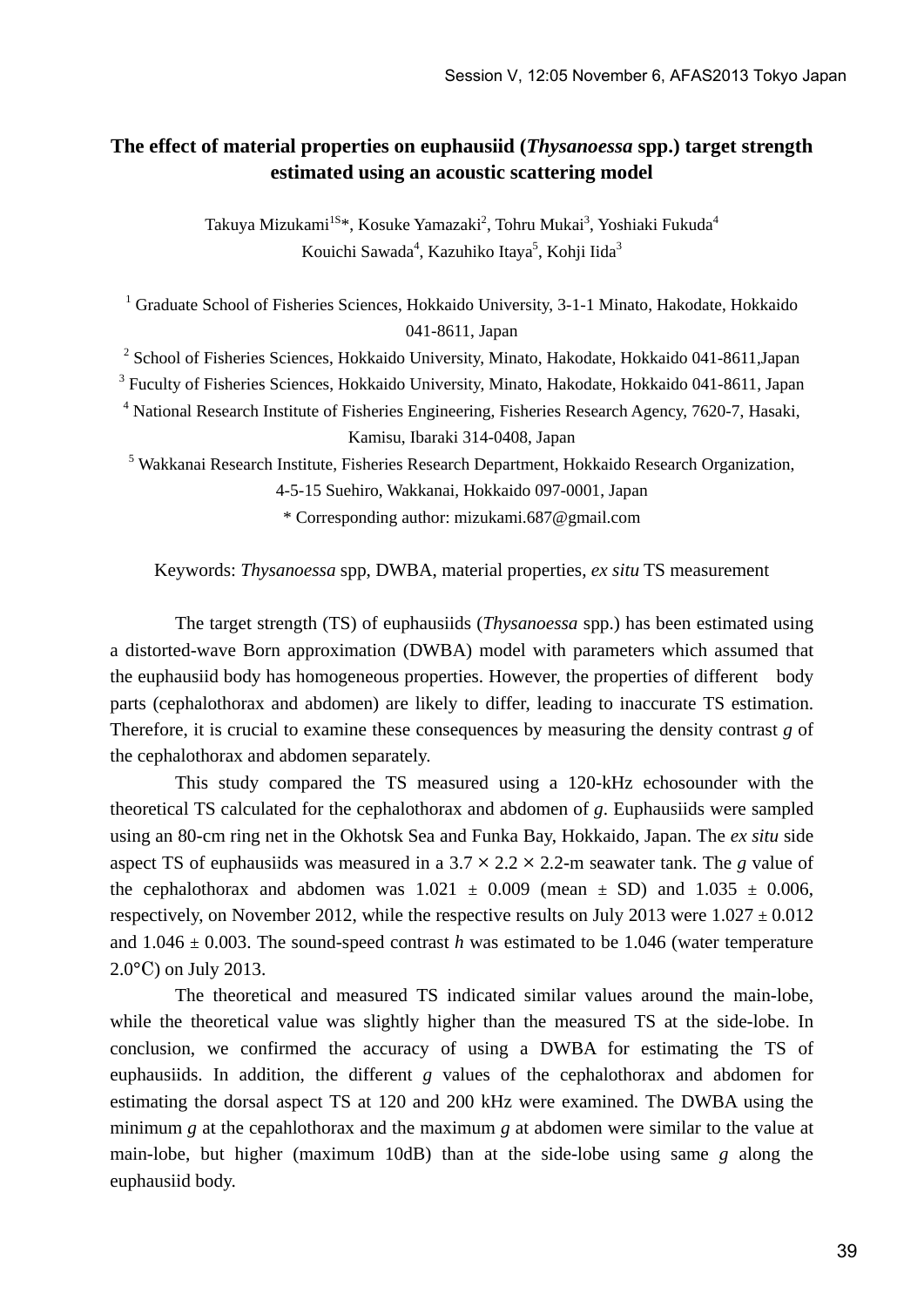## **Acoustic detection of Harmful Algal Bloom's (red tide) in summer season 2013, south sea of the Korea**

Donhyug Kang<sup>1</sup>, Hyungbeen Lee<sup>1,\*</sup>, Yoon-ho Lee<sup>2</sup>

<sup>1</sup> Maritime Security Center, Korea Institute of Ocean Science & Technology (KIOST), Korea

<sup>2</sup> Marine Ecosystem Research Division, Korea Institute of Ocean Science & Technology (KIOST),

Korea

\* Corresponding author: Hyungbeen Lee, hblee00@kiost.ac

Keywords: Acoustic detection system (HABs), Buoy type system, Harmful Algal Blooms

The toxic, Harmful Algal Blooms (HABs, called red tide) caused by the *Cochlodinium polykrikoides* has serious impact annually in coastal waters of Korea and its impact is a tendency to increase in the other ocean. As rapidly dispersive speed and massive damage of the aqua-cultured fishes, more rapidly detection is necessary. First of all, in order to mitigate or eliminate the species before making a vast damage, early detection is most important for fisherman. During the last 4 years, Korea Institute of Ocean Science & Technology has been developed real-time acoustic detection system, based on the acoustic scattering properties of *C*. *polykrikoides* and ∼ MHz ultrasonic transducer. After consequently field and laboratory test of the prototype wireless system, from last year we tried to evaluate performance and usefulness of the full system in the field.

In summer season 2013, very strong red-tide occurred from July to August in the coastal area of the south sea in Korea. Because of the red-tide, aquacultured fishes species had a massive damages. From late June to September, we evaluated the system to detect red-tide for a long time. The acoustic data (volume backscattering strength) and surface temperature with 5 minute intervals were continuously recorded and transported to remotely control centre. From the evaluation, the developed acoustic system can early detect red-tide than traditional counting method, approximately 5 days. And the *Cochlodinium polykrikoides* species have a strong daily migration pattern; surface layer during daytime and bottom layer during nighttime. The system can be applied to real-time detect HAB in the coastal water and expanded to another field for detecting aquatic micro-organisms. [This study was supported by the grant No. PE98933]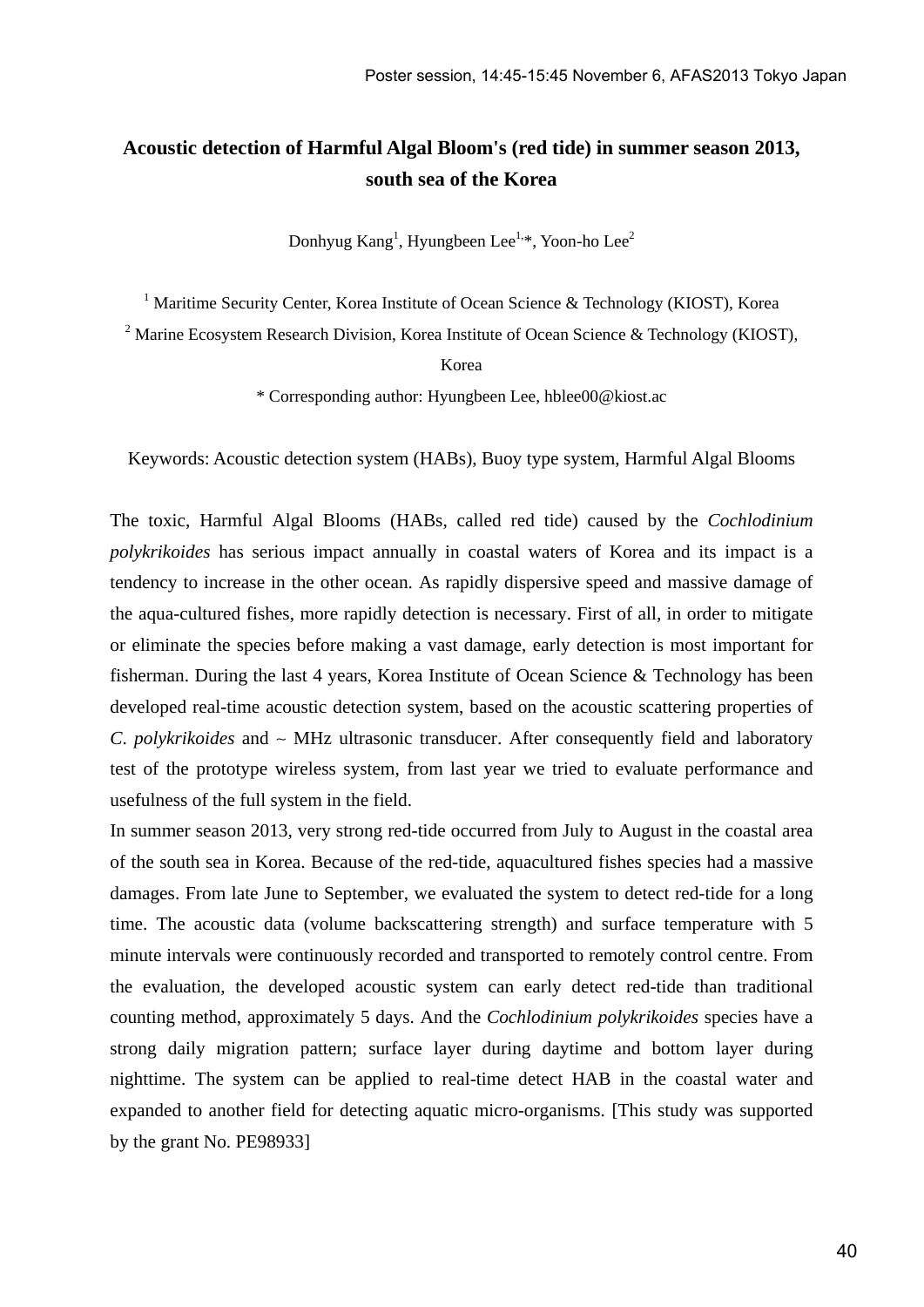## **Geographical distribution of acoustic impedance in the head of Harbour Porpoise**  *Phocoena phocoena*

Mika Kuroda<sup>1S</sup>, Motoki Sasaki<sup>2</sup>, Kazutaka Yamada<sup>2</sup>, Nobuhiro Miki<sup>3</sup> and Takashi Matsuishi<sup>1</sup>\*

<sup>1</sup> Hokkaido University, 3-1-1, Minato-cho Hakodate, Hokkaido, 041-8611, Japan

 $2$  Obihiro University of Agriculture and veterinary medicine, Nishi 2-11, Inada-cho, Obihiro, Hokkaido, 080-8555, Japan

<sup>3</sup> Future University Hakodate, 116-2, Kamedanakano-cho Hakodate, Hokkaido, 041-8655, Japan \* Corresponding author: ca1302@fish.hokudai.ac.jp

Keywords: Harbour porpoise, Sound emission, Acoustic impedance, Dissection

High complexity of the sound emission structure of Harbour porpoise makes the elucidation of the function very difficult. Sound emission process of the porpoise has been supposed from morphology of head soft tissue mainly by using macroscopic dissection or CT imaging. Though the goal of these studies is to reveal sound propagation system, few study have been conducted which are based on acoustic considerations, especially on the continuity of the acoustic impedance which is essential for effective sound propagation. Although the acoustic impedance is estimated from density and Young's modulus, little is known about these distributions. In this research, distribution of the acoustic impedance in the porpoise's head was investigated and the conventional hypothesis about the sound propagation system was verified. Distribution of sound impedance in melon increased continually from caudal to rostral and finally accorded with impedance of seawater. Additionally, acoustic impedance change was much more caused by the change of Young's modulus than density. Results show that conventional hypothesis which impedance matching happens in the porpoise's head could be supported. However, conventional studying method such as density-relying analysis should be reconsidered.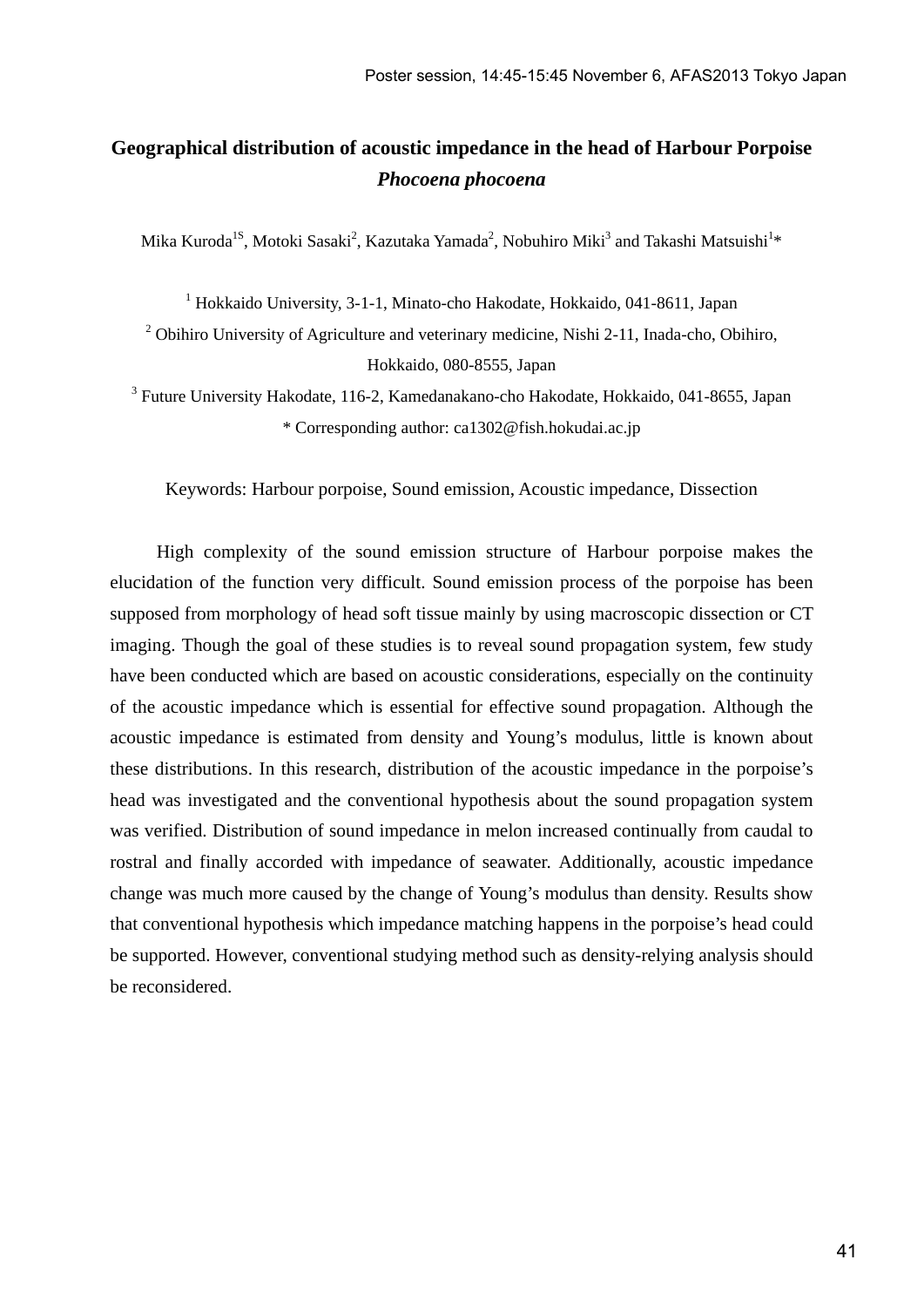#### **Seasonal variation of scattering strength in the estuary of Tan-Sui river, Taiwan**

Szu-Chia  $Kao<sup>1</sup>$  and Ming-An Lee<sup>2\*</sup>

<sup>1</sup> Department of Environmental Biology and Fisheries Science, National Taiwan Ocean University. 2 Pei-Ning Rd., Keelung 20224, Taiwan

<sup>2</sup> Dean of College of Ocean Science and Resource, National Taiwan Ocean University \* Corresponding author: malee@mail.ntou.edu.tw

Keywords: Volume scattering strength, seasonal variation, northwestern Taiwan, Tan-Sui river estuary.

Tan-Sui river with the average flow 180.07  $m^3/s$  is one of the biggest rivers in northwestern Taiwan. It is not only offering the transportations, economics, and entertainment on our living, but also playing an important role on oceanic organism. Due to the inter-influence from tidal current, river-water and seasonal variation, biomass distribution in the Tan-Sui river estuary fluctuate dynamically. Acoustic survey allows surveyors to conduct their researches in a direct, swift, three-dimensional, and consecutive manner. In this study, we tried to find the seasonal variation of volume scattering strength (Sv) by the research vessel "Ocean Research II" mounted the echo sounder systems SIMRAD EK60 (38, 120 kHz) during 2012.

The results showed biomass distribution would change with seasons. And the Sv values also would change in different seasons, the Sv38 values were lowest about  $-81.1 \pm 1.9$  dB in the spring; and highest about -56.7  $\pm 3.0$  dB in the summer. Those were -62.9  $\pm$  1.3dB (Winter),  $-81.1 \pm 1.9$ dB (Spring),  $-56.7 \pm 3.0$ dB (Summer) and  $-69.2 \pm 5.4$ dB (Fall), respectively. The Sv120 values were lowest about -86.3  $\pm$ 1.9 dB in the spring; and highest about  $-63.9 \pm 3.0$  dB in the summer. Those were  $-67.8 \pm 1.2$ dB (Winter),  $-86.3 \pm 1.9$ dB (Spring),  $-63.9 \pm 3.0$ dB (Summer) and  $-64.6 \pm 7.5$ dB (Fall), respectively. Usually, there was the higher Sv-value nearly the estuary of Tan-Sui river.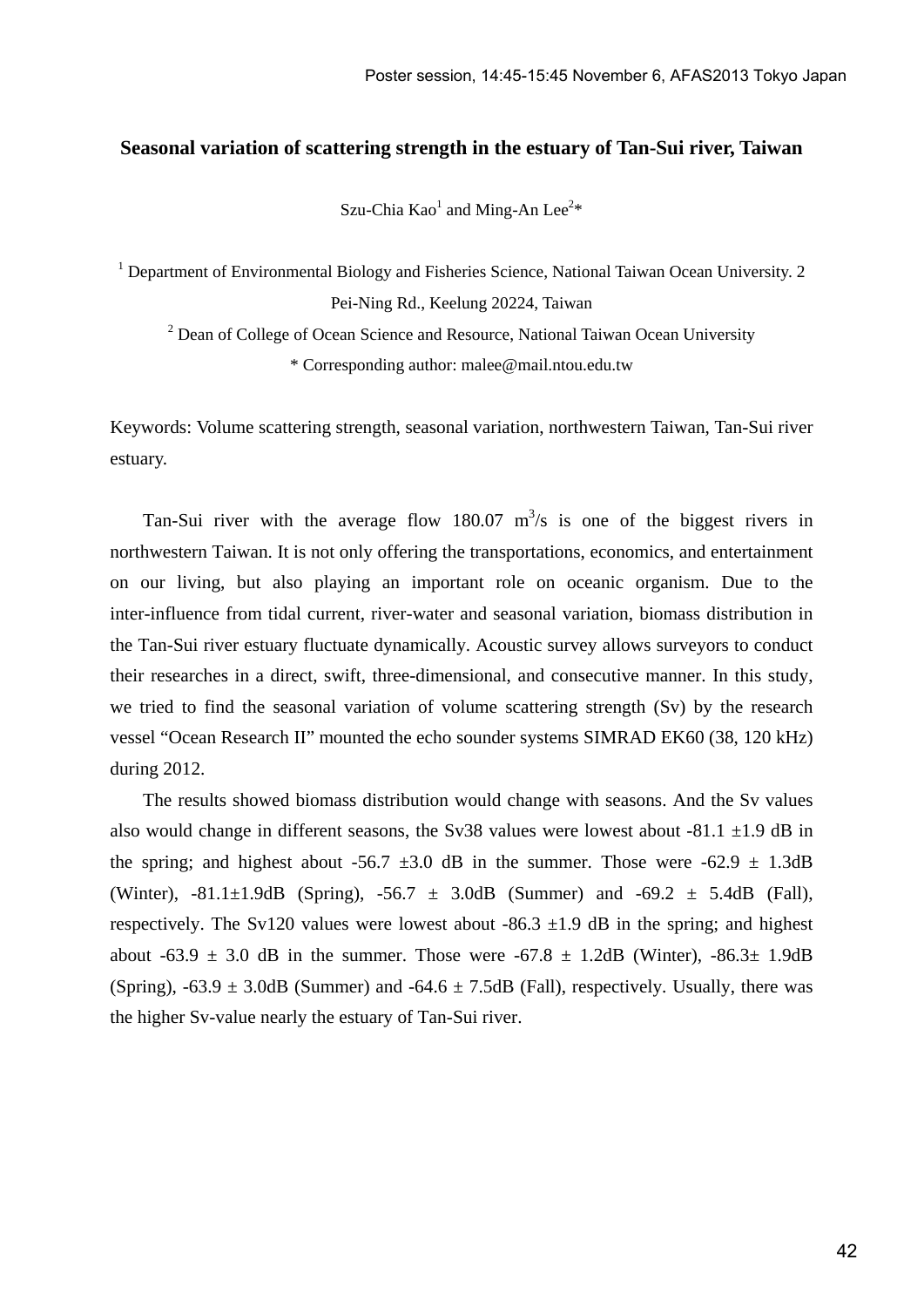## **Identification of zooplankton using three frequency difference methods around Funka Bay, Hokkaido Japan**

Eunho Kim<sup>1S\*</sup>, Tohru Mukai<sup>2</sup> and Kohji Iida<sup>2</sup>

<sup>1</sup>Graduate School of Fisheries Sciences, Hokkaido University 3-1-1 Minato, Hakodate,

Hokkaido 041-8611, Japan

<sup>2</sup> Faculty of Fisheries Sciences, Hokkaido University, 3-1-1 Minato, Hakodate,

Hokkaido 041-8611, Japan

\* Corresponding author: kimeunho4@gmail.com

Keywords: Funka Bay, acoustic survey, zooplankton, three frequency difference method

Around Funka Bay located in southwest of Hokkaido, Japan, copepods and krill are the dominant species of the zooplankton. They are important prey for walleye pollock and other marine animals in this area.

In this study, we examined the possibility of identification of krill and copepods using acoustic method which incorporates the three frequency difference method in order to identify the zooplankton species.

Acoustic surveys were conducted around Funka Bay June in 2012 using TS Ushio-maru which installed the quantitative echo sounder EK60. The acoustic data were collected by three frequencies including 38, 120 and 200kHz. Biological samples were collected by the ring net (diameter of 80 cm with mesh size of 334μm) with vertical towing. In order to identify copepod and krill, the echograms obtained by three frequencies were compared by Mean Volume Backscattering Strength (MVBS) according to the equation : MVBS  $(dB)$  = MVBS High frequency – MVBS Low frequency.

Copepod (mean PL 3.4mm) and krill (mean TL 14.5mm) size were compared with that obtained in net sampling. The result showed that the  $MVBS_{120-38kHz}$ ,  $MVBS_{200-120kHz}$ and MVBS<sub>200-38kHz</sub> of copepod were 17.4 ~ 19.9 dB, 5.0 ~ 8.8 dB and 22.4 ~ 28.7 dB, respectively. The differences in MVBS at three acoustic frequencies of krill were 9.5< MVBS120-38kHz<15.5, -3.1< MVBS200-120kHz<3.8 dB and 6.5< MVBS200-38kHz<19.3 dB, respectively. According to the results of MVBS, biovolume of copepods has been underestimated in MVBS120-38kHz and MVBS200-38kHz than MVBS200-120kHz. The biovolume of krill was overestimated with  $MVBS_{200-120kHz}$  and  $MVBS_{200-38kHz}$  than MVBS120-38kHz.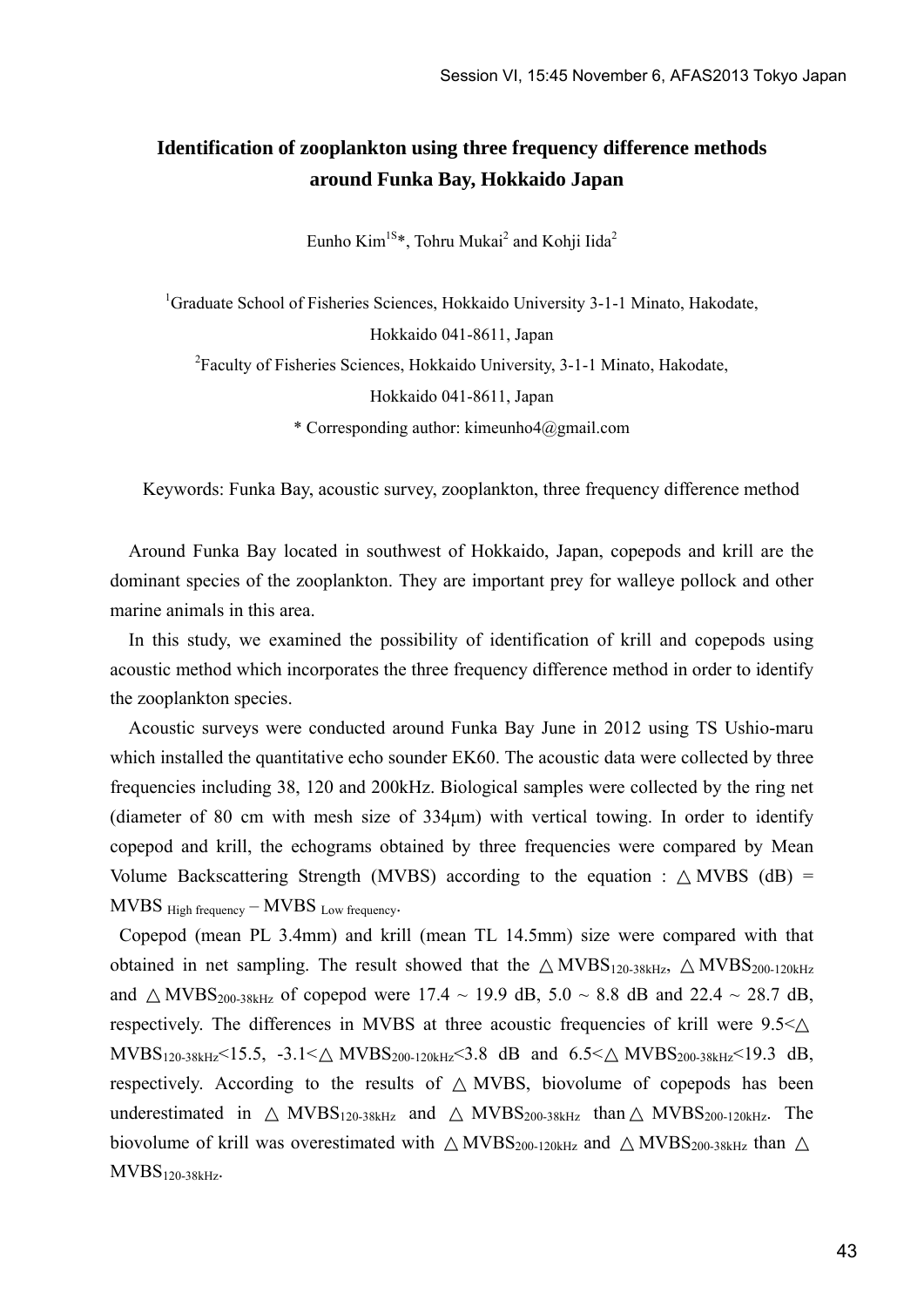## **Estimating the Sampling Efficiency of Framed Midwater Trawl Net and Ring Net Using an Acoustic Method**

Zhen Lu<sup>1S\*</sup>, Kohji Iida<sup>2</sup> and Tohru Mukai<sup>2</sup>

<sup>1</sup> Graduate School of Fisheries Sciences, Hokkaido University, 3-1-1 Minato, Hakodate, Hokkaido 041-8611, Japan

<sup>2</sup> Faculty of Fisheries Sciences, Hokkaido University, 3-1-1 Minato, Hakodate, Hokkaido 041-8611,

Japan

\* Corresponding author: luzhen@ec.hokudai.ac.jp

Keywords: sampling efficiency, quantitative echosounder, acoustic method, plankton net

Estimating the sampling efficiency is necessary when deriving absolute abundance estimates from net survey data. Sampling efficiency can be estimated directly as the quotient of fish density from the sampling gear to density estimates from other methods, such as an acoustic method. The acoustic method has an advantage that enables to estimate biological density without damaging organisms. However, only a limited number of studies have been performed to estimate the sampling efficiency using the ratio of net densities and acoustic densities. In this study, we compared the plankton density estimated by an acoustic method and plankton nets, and calculated the sampling efficiency of the plankton nets for each species.

The surveys were conducted in the external part of Funka Bay in April, May and June 2011 and January 2012 using T/S USHIO (179t, 39.39 m). The net samples were collected using a Framed Midwater Trawl net (FMT, net mouth area 4  $m^2$ , mesh size 1.5 mm) by horizontal towing at a speed of approximately 3 knots, and a Ring net (net mouth diameter 80) cm, mesh size 0.334 mm) by vertical towing at a speed of approximately 2 knots. The acoustic data were collected using a calibrated quantitative echosounder EK60 (Simrad, 120 kHz) and processed with Echoview 4 (Myriax).

Estimating the sampling efficiency was performed by a multivariate analysis. Here, we defined the volume backscattering coefficient (Sv) obtained from the quantitative echosounder as a response variable, and the product of the plankton density collected from net sampling and the backscattering cross-section  $(\sigma_{bs})$ , calculated using a Distorted-Wave Born Approximation (DWBA) model, as explanatory variables. Then, we performed a multiple regression analysis with SPSS, and estimated the sampling efficiency for each plankton group by calculating a partial regression coefficient.

The sampling efficiencies of the FMT net and the Ring net were estimated at a high confidence level for euphausiids and copepods. For the FMT net, the sampling efficiencies were estimated to 0.2, 0.5 and 0.4 for small euphausiids, large euphausiids and copepods respectively. For the Ring net, the sampling efficiencies were estimated to 0.7, 0.1 and 0.9 for small euphausiids, large euphausiids and copepods respectively.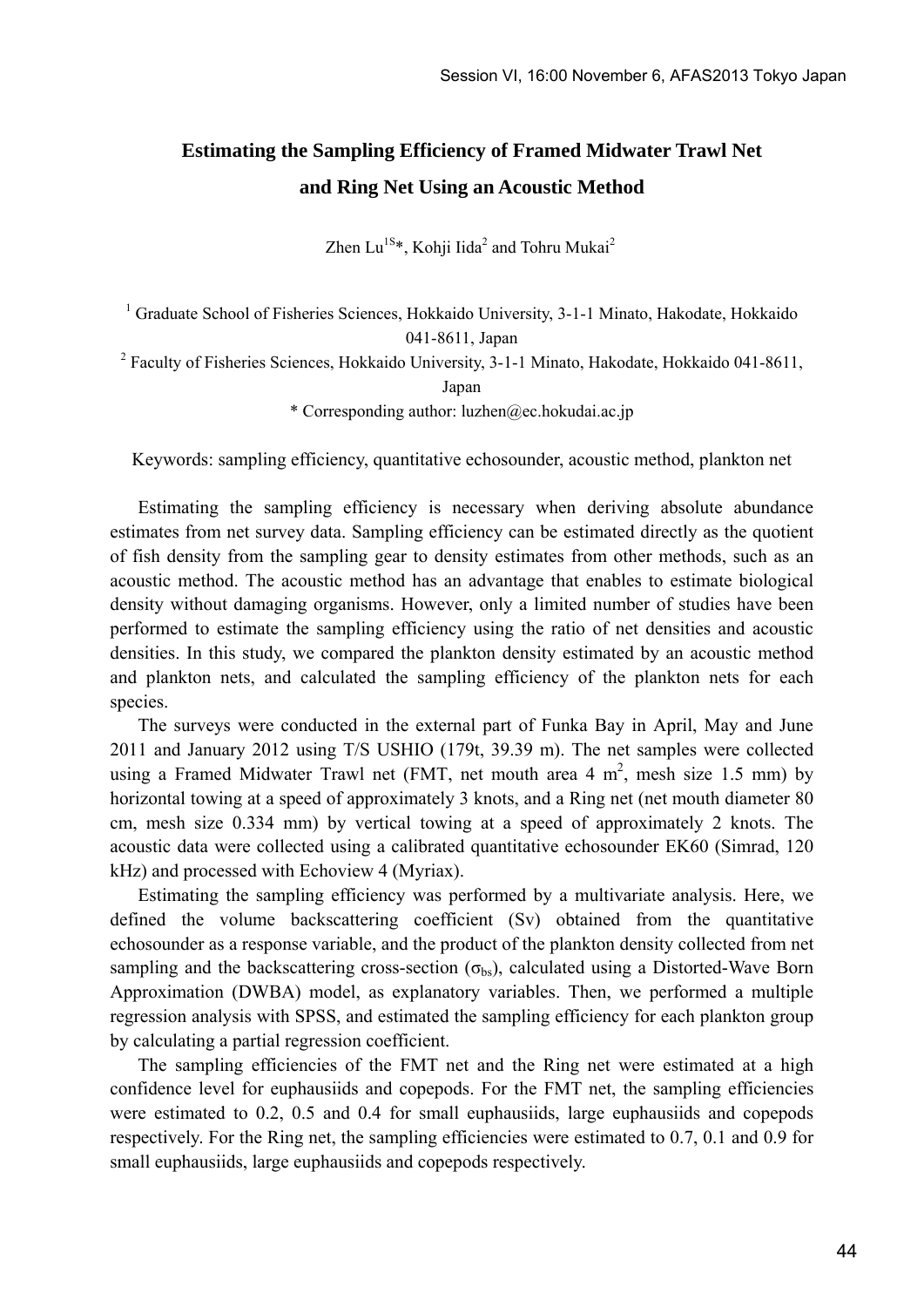## **Semi-automated detection of giant jellyfish** *Nemopilema nomurai* **by echo trace analyses on high resolution echograms**

Tomohiko Matsuura<sup>1Y</sup>\*, Kazuhiro Sadayasu<sup>2</sup>, Ryuichi Matsukura<sup>3</sup>, Yoshimi Takao<sup>1</sup>

<sup>1</sup> Fisheries Research Agency, National Research Institute of Fisheries Engineering, 7620-7 Hasaki, Kamisu-shi, Ibaraki, 314-0408 Japan

<sup>2</sup> Fisheries Research Agency, Marine Fisheries Research and Development Center, 2-3-3 Minatomirai, Nishi-ku, Yokohama-shi, Kanagawa, 220-6115 Japan

<sup>3</sup>Fisheries Research Agency, Japan Sea National Fisheries Research Institute, 1-5939-22 Suido-cho, Chuo-ku, Niigata-shi, Niigata, 951-8121 Japan

\* Corresponding author: mtsr@affrc.go.jp

Keywords: echosounder, echo-trace counting, giant jellyfish, school detection.

Investigation of the distribution of giant jellyfish (*Nemopilema nomurai*) in their visit period is significant to prevent serious damage to coastal fisheries of Japan. An echo-trace counting method was established to assess continuously the horizontal and vertical distribution of the jellyfish. The echo-trace counting on the echogram by eyes realizes high precision, but it is time-consuming. Therefore, in this study, the semi-automatic detection of giant jellyfish echoes was tried by school detection software (Echoview, Myriax Software). The giant jellyfish echoes were detected on the high resolution echograms obtained by a quantitative echosounder (EK60, SIMRAD) operated at 200 kHz around the Tsushima strait in July 2009. The vertical and horizontal echo lengths were used to discriminate a giant jellyfish. The range of the horizontal echo length of a single jellyfish was set wide as 2.3 to 12.0 m, because it varies according to depth. And, the range of the vertical echo length was set as 0.33 to 0.95 m considering the pulse length and the bell-diameter composition of jellyfish measured by nearest trawl net sampling. As the result of school detection, 60 echoes were detected on the 0.1 nautical miles range near the net sampling point. Among detected 60 echoes, the 19 echoes of them were judged not to be a giant jellyfish by eyes. In addition, two echoes were not detectable by the software because of the overlapped two jellyfish echoes. In this range, the detection rate (60/62) was 95.3 %, and the false detection rate (19/60) was 31.7 %. The false detection rate was high to be caused by using only two detection parameters. Therefore, it is necessary to extract characteristic parameters from the detected giant jellyfish echoes and to consider what parameter is available to detect them with accuracy.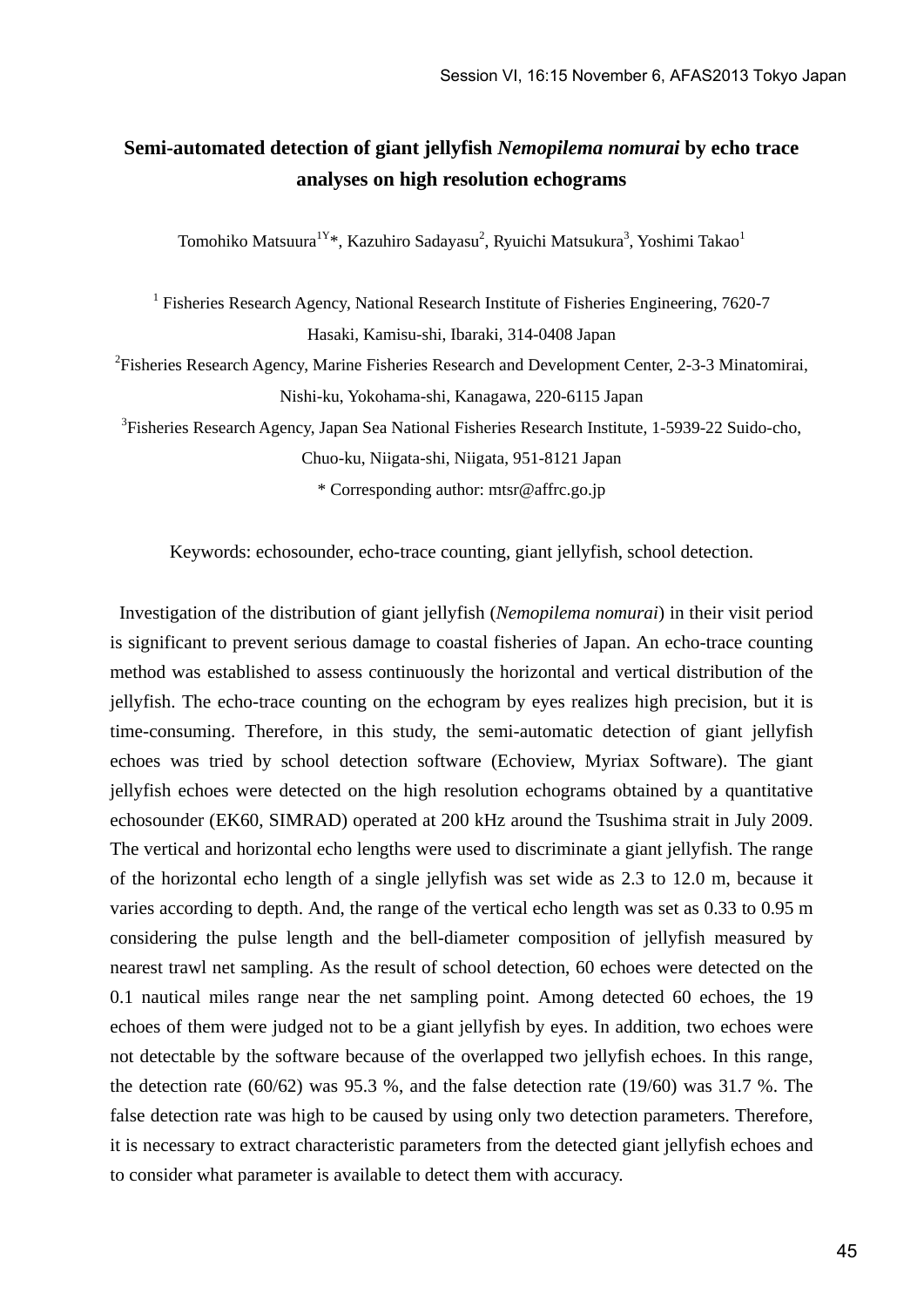## **Application of an acoustic camera and echo sounder for understanding fish lengths and orientations**

Myounghee  $\text{Kang}^{1*}$ , Hui Zhang<sup>2</sup>, Qiwei Wei<sup>2</sup>

<sup>1</sup> Gyeonsang National University, Cheondaegukchi-Gil 38, Tongyeong-si, Gyeongsangnam-do, 650-160, South Korea

<sup>2</sup> Yangtze River Fisheries Research Institute, No.8, 1st Wudayuan Road, Donghu Hi-tech Development Zone, Wuhan, Hubei Province, 430223, P. R. China \* Corresponding author: mk@gnu.ac.kr

Keywords: echosounder, acoustic camera, freshwater, fish length, fish orientation

An acoustic camera, which is a type of imaging sonar, is a relatively new instrument compared to echo sounders. The acoustic camera produces high resolution data samples, even though the detection range is relatively short e.g., approximately 30 m at 1.8 MHz and 90 m at 1.1 MHz. This system has video-like data quality, so that it has been increasingly employed to elucidate the ecology and population of aquatic organisms, especially in fresh water environments. It is expected that more information could be obtained, the more the system is used. In this study, the acoustic camera (Dual-frequency Identification Sonar, DIDSON) and the echosounder (EY 60) were both used to collect acoustic data in Mituo of Yangtze River on April 19, 2011. The Mituo area was decided as the core zone of the National Nature Reserve for the Rare and Endemic Fishes in the Upper Reaches of the Yangtze River. It is a river channel with the largest turning angle (approximately 124 degrees), and is an extremely important area since many juveniles of endangered and endemic fish species were found around the area. Any information related to these species is highly necessary for more suitable river management and natural conservation. This demands a tool for obtaining that information. Therefore, the aim of the study is to devise a method for understanding fish length, density and their movement using acoustic data from two systems. The precise steps of this method are demonstrated using Echoview (Fisheries Acoustic Data Analysis Software). As a result, not only the number of fish detected but also fish length, their distribution depth, change in depth, speed and time are exported for further analysis. This application can be used to evaluate fish density and to understand their ecological characteristics in various environments.